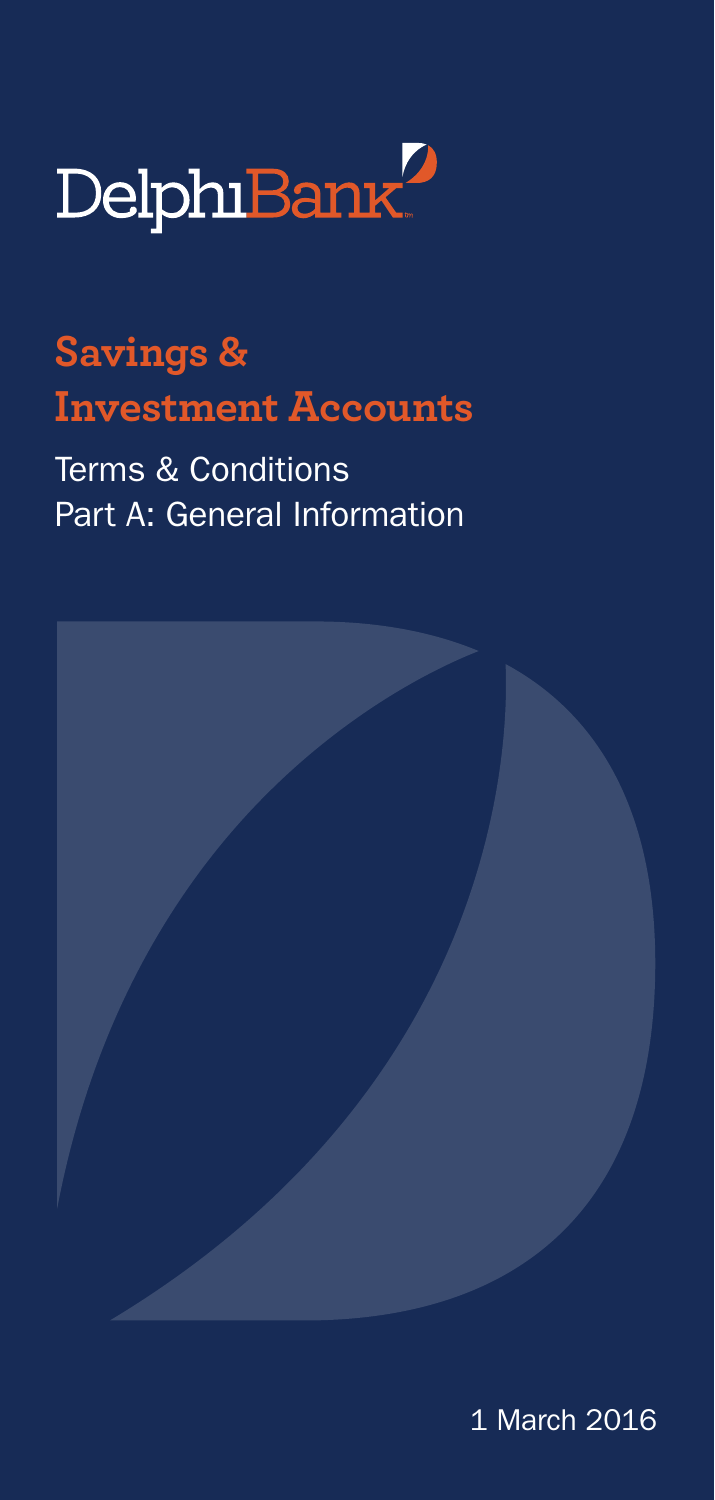These Terms and Conditions for the Savings and Investment Accounts issued by Delphi Bank consist of two separate documents:

#### Part A: General Information (this document) and Part B: Account and Service Charges

These Terms and Conditions for the Savings and Investment Accounts consist of two separate documents:

Part A: General Information (this document) and Part B: Account and Service Charges. These documents set out the Terms and Conditions that apply to a number of our products. You should read Part A and Part B before deciding to open any of our Savings and Investment Accounts or using the access facilities on these accounts (e.g. cheque, an ATM/EFTPOS card, a Visa Debit card or Internet Banking). If you have not received both Parts or would like further information relating to these products, please contact us on 1300 660 550, email service@delphibank.com.au or enquire at one of our branches.

See page 59 of this document for the definitions of words used in the Terms and Conditions.

The information in the Terms and Conditions is up to date as at the date of this document. Some contents of the Terms and Conditions may change from time to time. Information about other changes can be obtained at any time from us at one of our branches, from our website www.delphibank.com.au or by telephone on 1300 660 550. We can provide to you a paper copy of any updated information, free of charge, upon your request.

This product is issued by Delphi Bank – A Division of Bendigo and Adelaide Bank Limited, ABN 11 068 049 178 AFSL / Australian Credit Licence 237879.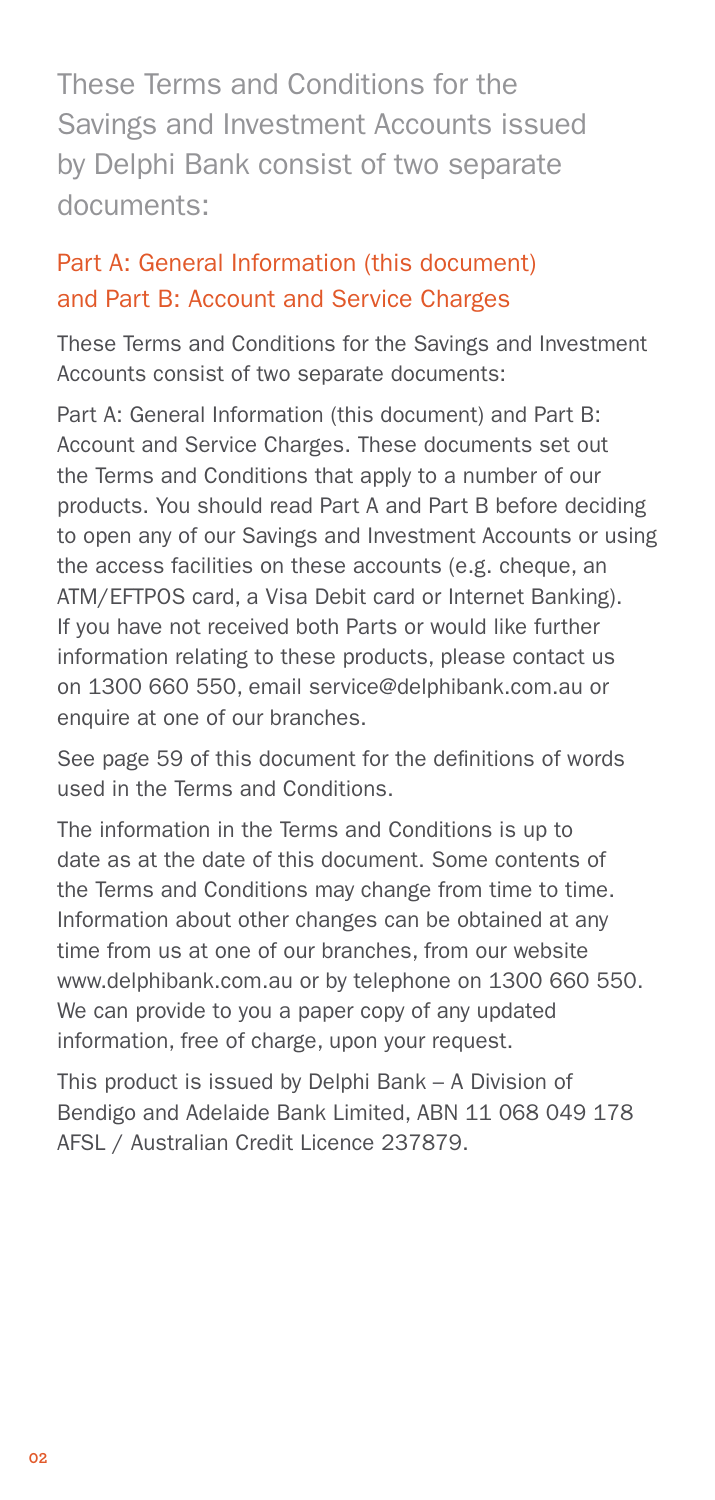# **Contents**

| Introduction                                                       | 5  |
|--------------------------------------------------------------------|----|
| <b>Significant Features &amp; Benefits</b>                         | 6  |
| <b>Terms &amp; Conditions</b>                                      | 10 |
| How to open an Account                                             | 10 |
| <b>Account Holders</b>                                             | 11 |
| Authorised Signatories                                             | 11 |
| <b>Trust Accounts</b>                                              | 12 |
| Taxation                                                           | 13 |
| Deposits & Withdrawals                                             | 13 |
| Deposits                                                           | 14 |
| <b>Cheque Deposits</b>                                             | 15 |
| Withdrawals                                                        | 15 |
| Direct Debits & Standing Orders                                    | 16 |
| <b>Interest Rates on Deposit Accounts</b>                          | 17 |
| Overdrawing your Account                                           | 17 |
| <b>Account Fees</b>                                                | 18 |
| <b>Statements</b>                                                  | 18 |
| Changes to Terms & Conditions                                      | 19 |
| Change of Name, Address & Signatories                              | 20 |
| Closing your Account                                               | 20 |
| Inactive/Dormant Accounts                                          | 21 |
| <b>Unclaimed Money</b>                                             | 22 |
| Our Right to Combine Accounts                                      | 22 |
| <b>Bank Cheques</b>                                                | 22 |
| Code of Banking Practice                                           | 23 |
| <b>Financial Claims Scheme</b>                                     | 24 |
| Anti-Money Laundering and Counter-Terrorism<br>Financing (AML/CTF) | 24 |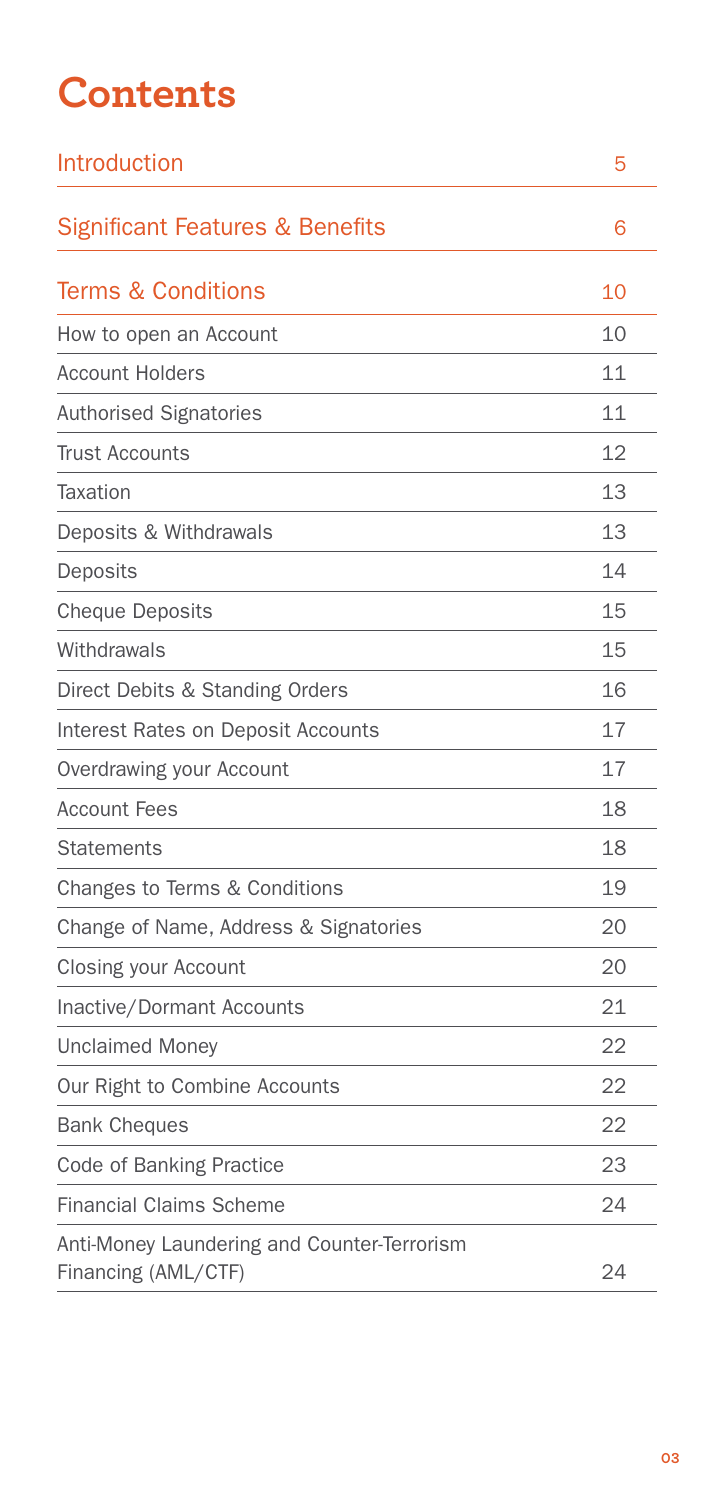| <b>Risks &amp; Safeguards</b>                     | 25 |
|---------------------------------------------------|----|
| Safeguarding Payment Instruments                  | 25 |
| Cheques                                           | 25 |
| "Not Negotiable" Cheques                          | 26 |
| Stopping Payment on a Cheque                      | 26 |
| What is the significance of deleting "or bearer"? | 27 |
| Dishonoured Cheques                               | 27 |
| <b>EFT Transactions</b>                           | 28 |
|                                                   |    |

#### [Specific Terms & Conditions for](#page-27-0)  Deposit Account

| Deposit Accounts                                                           | 28 |
|----------------------------------------------------------------------------|----|
| <b>Fixed Term Deposit Account</b>                                          | 28 |
| Savings Account                                                            | 30 |
| Liberty Account                                                            | 31 |
| Midas Account                                                              | 32 |
| Cash Management Account                                                    | 33 |
| <b>Junior Smart Saver Account</b>                                          | 33 |
| <b>Business Cheque Account</b>                                             | 34 |
| Passbook Account                                                           | 35 |
| Odyssey 55 Account                                                         | 36 |
| <b>EFT Transactions</b>                                                    | 36 |
| Internet Banking                                                           | 42 |
| Security Token                                                             | 52 |
| Your Liability for Other Unauthorised<br>Transactions on a Visa Debit Card | 52 |
| Your Liability Under the BPAY® Scheme                                      | 52 |
| <b>Other Information</b>                                                   | 56 |
| Commissions                                                                | 56 |
| No Cooling-off                                                             | 56 |
| <b>Selling Restrictions</b>                                                | 56 |
| <b>Privacy Policy</b>                                                      | 57 |
| <b>Dispute Resolution Procedure</b>                                        | 57 |
| <b>Definitions</b>                                                         | 59 |
| Interpretation                                                             | 61 |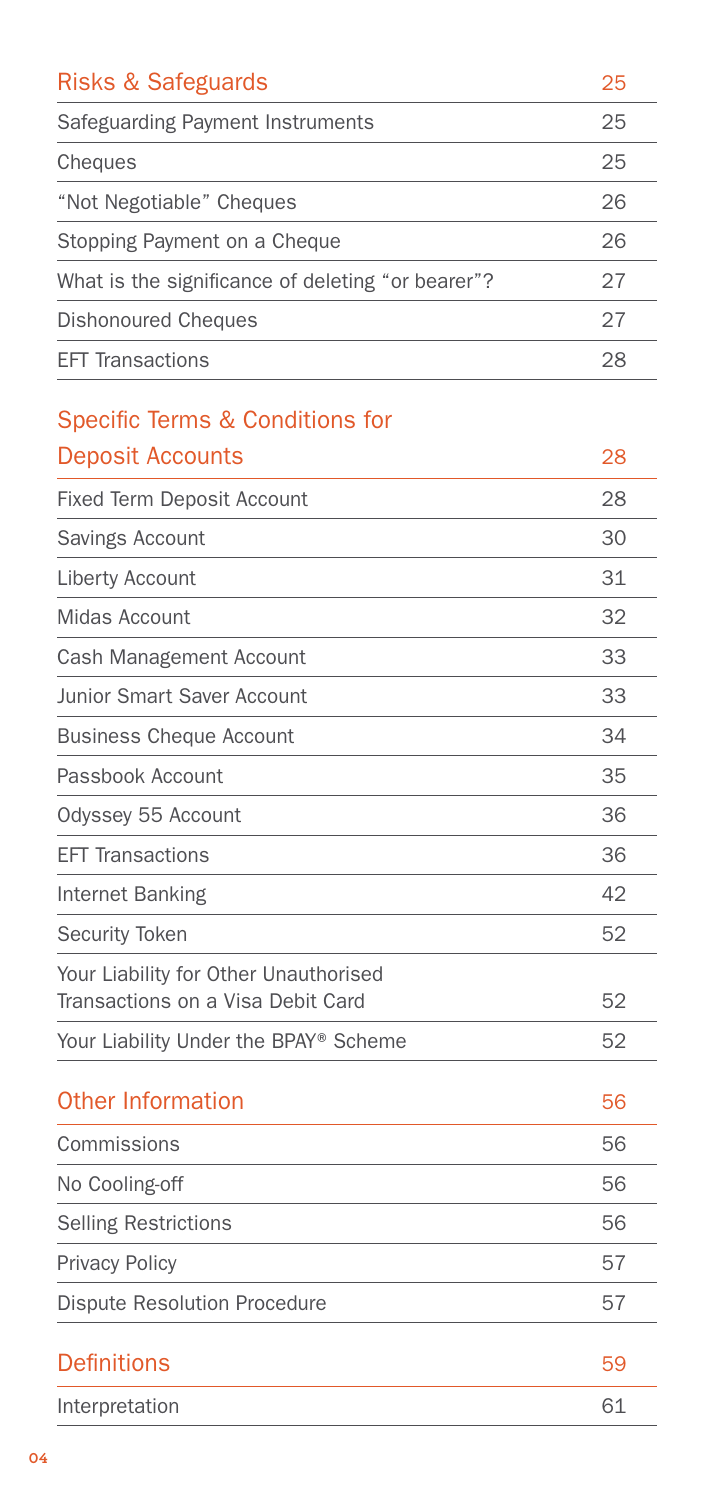# **Introduction**

This document contains important information about the significant features and the Terms and Conditions for the Bank's following accounts:

- **Fixed Term Deposit Account**
- Savings Account
- Liberty Account
- Midas Account
- Cash Management Account
- **Junior Smart Saver Account**
- **Business Cheque Account**
- Passbook Account
- Odyssey 55 Account

The Terms and Conditions also let you know how to access these accounts.

The Terms and Conditions are designed to provide you with information that will help you decide which type of Deposit Account will meet your needs. You should read the Terms and Conditions in full and ask us any questions you may have before you decide to open an account. If you do open an account, you should keep the Terms and Conditions for your future reference.

The Terms and Conditions have been prepared without taking into account your specific objectives, financial situation or needs. You should therefore consider the appropriateness of the accounts in the Terms and Conditions, in light of your objectives, financial situation and needs, before opening an account. This may require advice from a professional adviser.

When you open any account with Delphi Bank you are entering into a contract with the Bank in relation to your account. That contract is made up of:

- Parts A and B of the Terms and Conditions;
- The Application Form for your account, and/or
- The Account Operating Authority for your account; and
- The Signatory Information Form for your account.

Together, these documents govern the relationship between you and Delphi Bank in relation to all accounts in your name and the way in which you access and operate those accounts.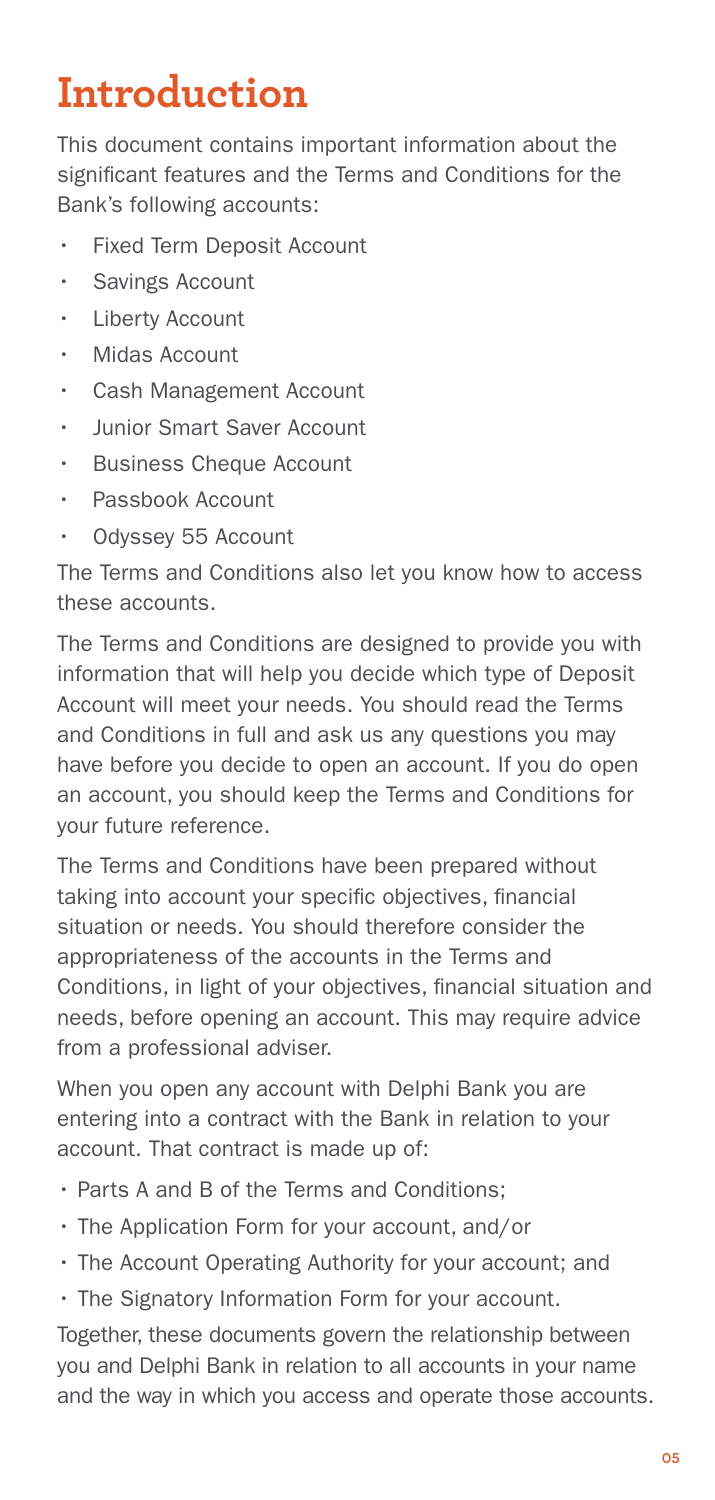| <b>Product</b>                                                 | <b>Savings Account</b>                                                                                                                                                                                                                                    | <b>Junior Smart Saver</b>                                                                                                                                                                                            |
|----------------------------------------------------------------|-----------------------------------------------------------------------------------------------------------------------------------------------------------------------------------------------------------------------------------------------------------|----------------------------------------------------------------------------------------------------------------------------------------------------------------------------------------------------------------------|
| Minimum Opening<br><b>Balance</b>                              | \$10.00                                                                                                                                                                                                                                                   | \$5.00                                                                                                                                                                                                               |
| Term                                                           | At Call                                                                                                                                                                                                                                                   | At Call                                                                                                                                                                                                              |
| <b>Interest Calculated</b><br>Daily                            | Yes*****                                                                                                                                                                                                                                                  | Yes*****                                                                                                                                                                                                             |
| <b>Interest Paid</b><br>Frequency                              | Monthly                                                                                                                                                                                                                                                   | <b>Half Yearly</b>                                                                                                                                                                                                   |
| Make account<br>enquiries over the<br>phone*                   | Yes                                                                                                                                                                                                                                                       | Yes                                                                                                                                                                                                                  |
| 24 Hour Access<br>via ATM/EFTPOS<br>(\$1,000 limit per<br>day) | Yes                                                                                                                                                                                                                                                       | Yes#                                                                                                                                                                                                                 |
| 24 Hour Access via<br><b>VISA Debit</b>                        | Yes                                                                                                                                                                                                                                                       | Yes#                                                                                                                                                                                                                 |
| 24 Hour Access via<br>Internet Banking                         | Yes                                                                                                                                                                                                                                                       | Yes****                                                                                                                                                                                                              |
| <b>Cheque Book</b><br>Access                                   | Yes                                                                                                                                                                                                                                                       | <b>No</b>                                                                                                                                                                                                            |
| <b>Direct Credit Facility</b>                                  | Yes                                                                                                                                                                                                                                                       | Yes                                                                                                                                                                                                                  |
| <b>Direct Debit Facility</b>                                   | Yes                                                                                                                                                                                                                                                       | <b>No</b>                                                                                                                                                                                                            |
| <b>Standing Orders</b>                                         | Yes                                                                                                                                                                                                                                                       | <b>No</b>                                                                                                                                                                                                            |
| Statement/Notices                                              | Quarterly                                                                                                                                                                                                                                                 | <b>Half Yearly</b>                                                                                                                                                                                                   |
| Transactions-<br>Credits                                       | Funds can be<br>transferred from other<br>Delphi Bank accounts,<br>deposited over the<br>counter at Delphi<br>Bank branches and<br>Commonwealth Bank<br>branches, received<br>via mail, via electronic<br>Direct Entry or Inward<br>Telegraphic Transfer. | Funds can be<br>transferred from other<br>Delphi Bank accounts,<br>deposited over the<br>counter at Delphi Bank<br>branches, received<br>via mail, via electronic<br>Direct Entry or Inward<br>Telegraphic Transfer. |
| Transactions -<br><b>Debits</b>                                | Funds can be<br>withdrawn over the<br>counter at Delphi<br>Bank branches, via<br>Visa Debit card (if<br>applicable), via Internet<br>Banking (if applicable),<br>by issuing a cheque<br>(if applicable), via<br>electronic Direct Entry.                  | Funds can be<br>withdrawn over the<br>counter at Delphi Bank<br>branches.                                                                                                                                            |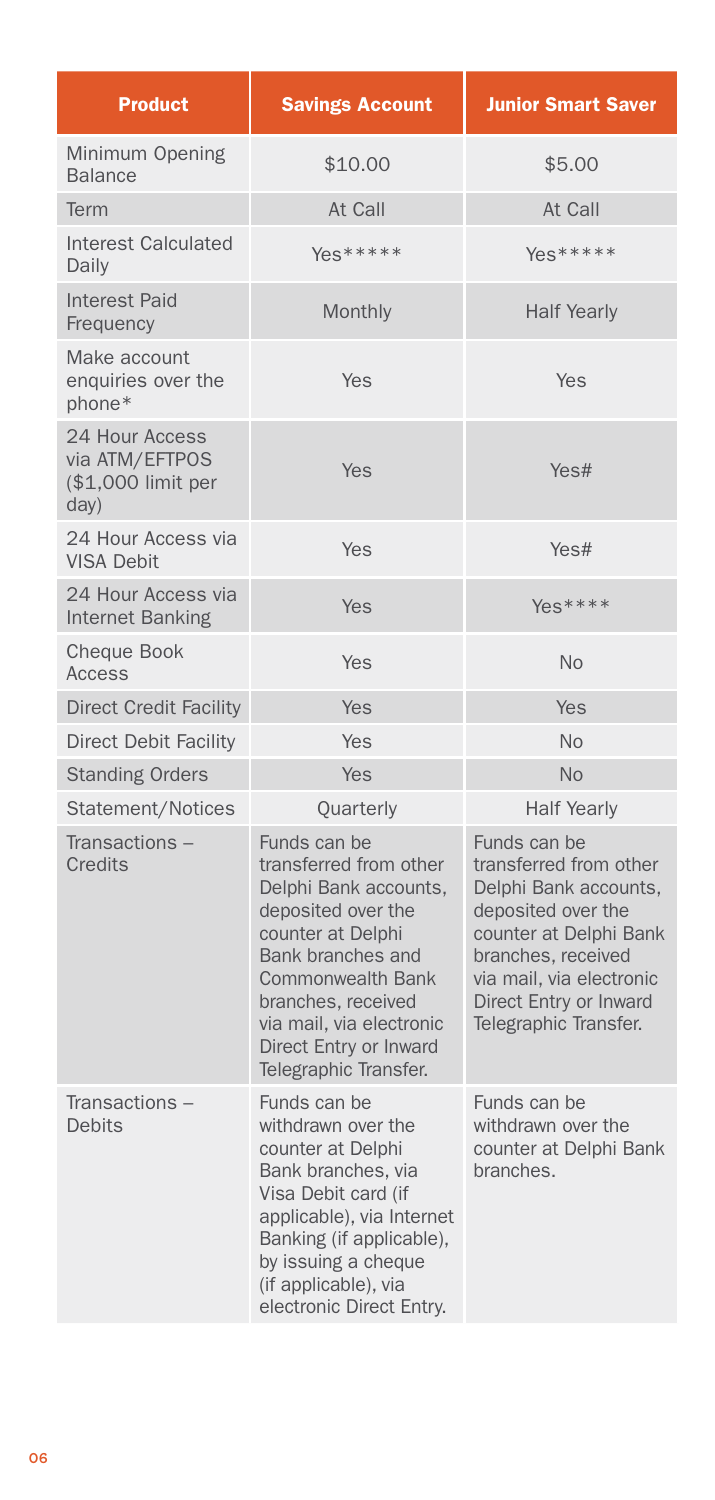| <b>Midas Account</b>                                                                                                                                                                                                       | <b>Cash Management</b><br><b>Account</b>                                                                                                                                                                                                                         | <b>Liberty Account</b>                                                                                                                                                                                                                   |
|----------------------------------------------------------------------------------------------------------------------------------------------------------------------------------------------------------------------------|------------------------------------------------------------------------------------------------------------------------------------------------------------------------------------------------------------------------------------------------------------------|------------------------------------------------------------------------------------------------------------------------------------------------------------------------------------------------------------------------------------------|
| \$10.00                                                                                                                                                                                                                    | \$5,000                                                                                                                                                                                                                                                          | \$1.00                                                                                                                                                                                                                                   |
| At Call                                                                                                                                                                                                                    | At Call                                                                                                                                                                                                                                                          | At Call                                                                                                                                                                                                                                  |
| $Yes****$                                                                                                                                                                                                                  | Yes*****                                                                                                                                                                                                                                                         | Yes*****                                                                                                                                                                                                                                 |
| Monthly                                                                                                                                                                                                                    | Monthly                                                                                                                                                                                                                                                          | Monthly                                                                                                                                                                                                                                  |
| <b>No</b>                                                                                                                                                                                                                  | Yes                                                                                                                                                                                                                                                              | Yes                                                                                                                                                                                                                                      |
| <b>No</b>                                                                                                                                                                                                                  | <b>Yes</b>                                                                                                                                                                                                                                                       | Yes                                                                                                                                                                                                                                      |
| <b>No</b>                                                                                                                                                                                                                  | Yes                                                                                                                                                                                                                                                              | Yes                                                                                                                                                                                                                                      |
| Yes                                                                                                                                                                                                                        | Yes                                                                                                                                                                                                                                                              | Yes                                                                                                                                                                                                                                      |
| <b>No</b>                                                                                                                                                                                                                  | Yes                                                                                                                                                                                                                                                              | Yes                                                                                                                                                                                                                                      |
| Yes                                                                                                                                                                                                                        | Yes                                                                                                                                                                                                                                                              | Yes                                                                                                                                                                                                                                      |
| Yes                                                                                                                                                                                                                        | Yes                                                                                                                                                                                                                                                              | Yes                                                                                                                                                                                                                                      |
| Yes                                                                                                                                                                                                                        | Yes                                                                                                                                                                                                                                                              | <b>Yes</b>                                                                                                                                                                                                                               |
| Quarterly                                                                                                                                                                                                                  | Quarterly                                                                                                                                                                                                                                                        | Quarterly                                                                                                                                                                                                                                |
| Funds can be<br>transferred from<br>other Delphi<br>Bank accounts,<br>deposited over the<br>counter at Delphi<br>Bank branches,<br>received via mail,<br>via electronic Direct<br>Entry or Inward<br>Telegraphic Transfer. | Funds can be<br>transferred from other<br>Delphi Bank accounts,<br>deposited over the<br>counter at Delphi<br>Bank branches and<br><b>Commonwealth Bank</b><br>branches, received<br>via mail, via electronic<br>Direct Entry or Inward<br>Telegraphic Transfer. | Funds can be<br>transferred from other<br>Delphi Bank accounts,<br>deposited over the<br>counter at Delphi Bank<br>branches, received<br>via mail, via electronic<br>Direct Entry or Inward<br>Telegraphic Transfer.                     |
| Funds can be<br>withdrawn over the<br>counter at Delphi<br>Bank branches, via<br>Internet Banking,<br>via electronic Direct<br>Entry.                                                                                      | Funds can be<br>withdrawn over the<br>counter at Delphi<br>Bank branches, via<br>Visa Debit card (if<br>applicable), via Internet<br>Banking (if applicable),<br>by issuing a cheque<br>(if applicable), via<br>electronic Direct Entry.                         | Funds can be<br>withdrawn over the<br>counter at Delphi<br>Bank branches, via<br>Visa Debit card (if<br>applicable), via Internet<br>Banking (if applicable),<br>by issuing a cheque<br>(if applicable), via<br>electronic Direct Entry. |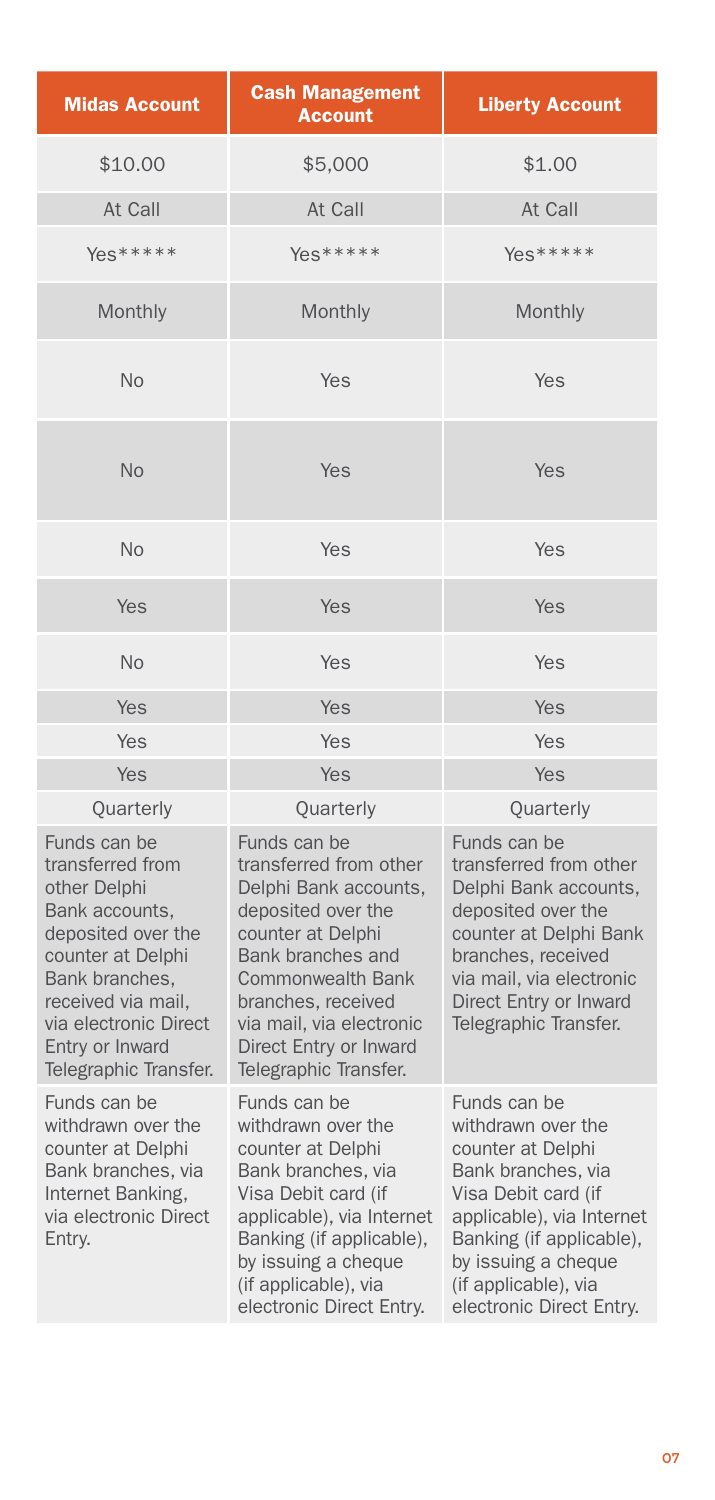| <b>Product</b>                                                 | <b>Business Cheque</b><br><b>Account</b>                                                                                                                                                                                                         | <b>Passbook Account</b>                                                                                                                                                                                        |
|----------------------------------------------------------------|--------------------------------------------------------------------------------------------------------------------------------------------------------------------------------------------------------------------------------------------------|----------------------------------------------------------------------------------------------------------------------------------------------------------------------------------------------------------------|
| Minimum Opening<br><b>Balance</b>                              | \$2,000                                                                                                                                                                                                                                          | \$100.00                                                                                                                                                                                                       |
| Term                                                           | At Call                                                                                                                                                                                                                                          | At Call                                                                                                                                                                                                        |
| <b>Interest Calculated</b><br>Daily                            | Yes*****                                                                                                                                                                                                                                         | Yes*****                                                                                                                                                                                                       |
| <b>Interest Paid</b><br>Frequency                              | Quarterly                                                                                                                                                                                                                                        | <b>Half Yearly</b>                                                                                                                                                                                             |
| Make account<br>enquiries over the<br>phone*                   | Yes                                                                                                                                                                                                                                              | Yes                                                                                                                                                                                                            |
| 24 Hour Access<br>via ATM/EFTPOS<br>(\$1,000 limit per<br>day) | Yes                                                                                                                                                                                                                                              | <b>No</b>                                                                                                                                                                                                      |
| 24 Hour Access via<br><b>VISA Debit</b>                        | Yes                                                                                                                                                                                                                                              | <b>No</b>                                                                                                                                                                                                      |
| 24 Hour Access via<br>Internet Banking                         | Yes                                                                                                                                                                                                                                              | Yes****                                                                                                                                                                                                        |
| Cheque Book Access                                             | Yes                                                                                                                                                                                                                                              | <b>No</b>                                                                                                                                                                                                      |
| <b>Direct Credit Facility</b>                                  | Yes                                                                                                                                                                                                                                              | Yes                                                                                                                                                                                                            |
| <b>Direct Debit Facility</b>                                   | Yes                                                                                                                                                                                                                                              | <b>No</b>                                                                                                                                                                                                      |
| Statement/Notices                                              | Monthly                                                                                                                                                                                                                                          | <b>Half Yearly</b>                                                                                                                                                                                             |
| Transactions -<br>Credits                                      | Funds can be<br>transferred from<br>other Delphi Bank<br>accounts, deposited<br>over the counter at<br>Delphi Bank and<br>Commonwealth Bank<br>branches, received<br>via mail, via electronic<br>Direct Entry or Inward<br>Telegraphic Transfer. | Funds can be<br>transferred from<br>other Delphi Bank<br>accounts, deposited<br>over the counter<br>at Delphi Bank,<br>received via mail,<br>via electronic Direct<br>Entry or Inward<br>Telegraphic Transfer. |
| <b>Transactions - Debits</b>                                   | Funds can be<br>withdrawn over the<br>counter at Delphi<br>Bank branches, via<br>Visa Debit card (if<br>applicable), via Internet<br>Banking (if applicable),<br>by issuing a cheque<br>(if applicable), via<br>electronic Direct Entry.         | Funds can be<br>withdrawn over the<br>counter at Delphi<br>Bank branches.                                                                                                                                      |

\* Account enquiries are to be made to the branch where your account is held. \*\* You may nominate a fixed term of 30, 60, 90, 120 or 180 days or 1, 2, 3, 4 or 5 years.

From 1 January 2015 withdrawal may not be available for up to 31 days or until the next review date if sooner. An interest rate reduction may apply.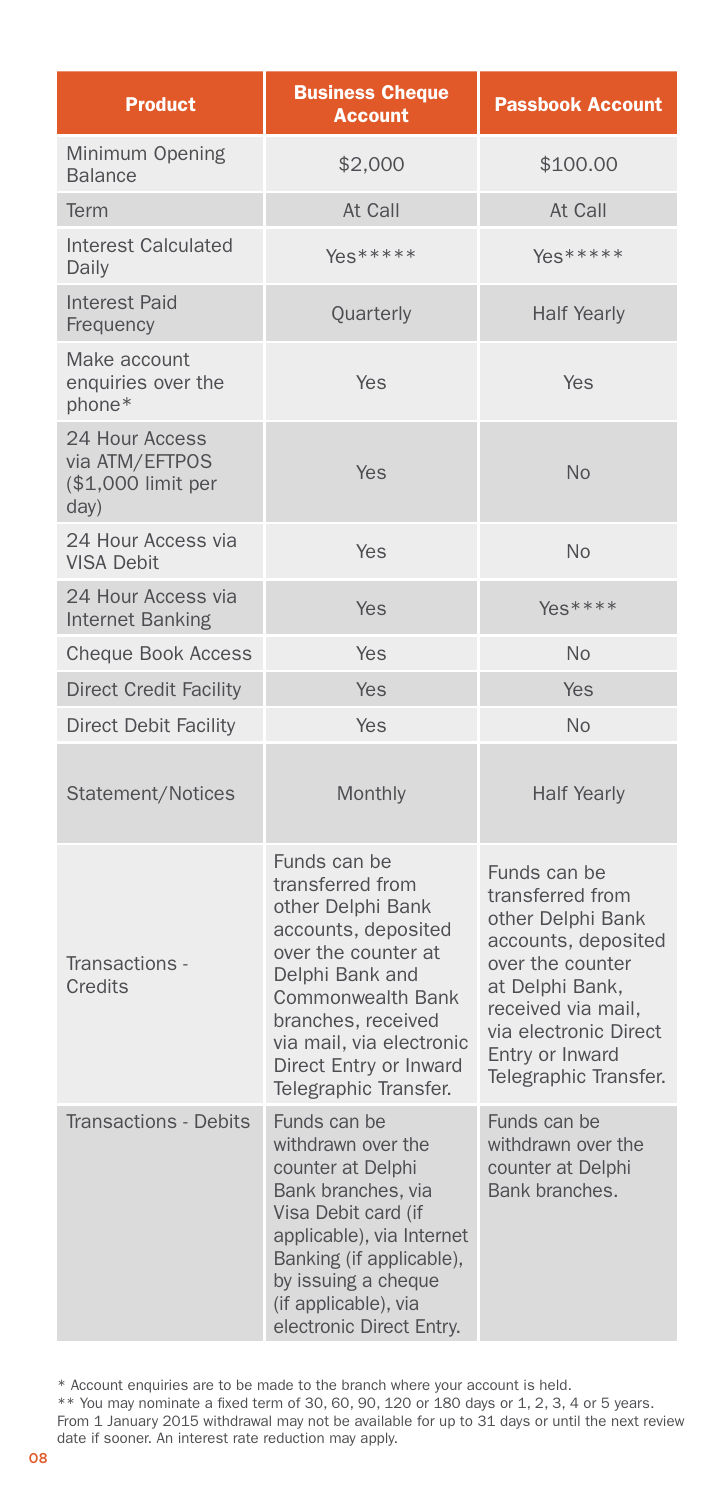| Odyssey 55 Account *****                                                                                                                                                                                                        | <b>Term Deposit Account</b>                                                                                                                                                        |
|---------------------------------------------------------------------------------------------------------------------------------------------------------------------------------------------------------------------------------|------------------------------------------------------------------------------------------------------------------------------------------------------------------------------------|
| \$100.00                                                                                                                                                                                                                        | \$1,000                                                                                                                                                                            |
| At Call                                                                                                                                                                                                                         | Fixed**                                                                                                                                                                            |
| Yes*****                                                                                                                                                                                                                        | $Yes*****$                                                                                                                                                                         |
| Monthly                                                                                                                                                                                                                         | At Maturity or Rollover date.***                                                                                                                                                   |
| Yes                                                                                                                                                                                                                             | Yes                                                                                                                                                                                |
| Yes                                                                                                                                                                                                                             | <b>No</b>                                                                                                                                                                          |
| Yes                                                                                                                                                                                                                             | <b>No</b>                                                                                                                                                                          |
| Yes                                                                                                                                                                                                                             | $Yes***$                                                                                                                                                                           |
| Yes                                                                                                                                                                                                                             | <b>No</b>                                                                                                                                                                          |
| Yes                                                                                                                                                                                                                             | <b>No</b>                                                                                                                                                                          |
| Yes                                                                                                                                                                                                                             | <b>No</b>                                                                                                                                                                          |
| Quarterly                                                                                                                                                                                                                       | Renewal Reminders are sent<br>just prior to rollover/maturity<br>and Statements are sent after<br>rollover/maturity.                                                               |
| Funds can be transferred from<br>other Delphi Bank accounts,<br>deposited over the counter at<br>Delphi Bank, received via mail,<br>via electronic Direct Entry or<br>Inward Telegraphic Transfer.                              | Funds can be transferred from<br>other Delphi Bank accounts,<br>received via mail, deposited<br>over the counter at Delphi Bank<br>branches or via Inward Telegraphic<br>Transfer. |
| Funds can be withdrawn over the<br>counter at Delphi Bank branches,<br>via Visa Debit card (if applicable),<br>via Internet Banking (if<br>applicable), by issuing a cheque<br>(if applicable), via electronic<br>Direct Entry. | Funds can be withdrawn over the<br>counter at Delphi Bank branches,<br>by bank cheque or Telegraphic<br>Transfer.                                                                  |

\*\*\* Term Deposits with a maturity of 12 months or more, have the option with our approval of receiving Interest monthly (credited to another at call Deposit Account with the Bank)

\*\*\*\* View Access only \*\*\*\*\* Refer To Interest Rate Sheet

# Age restrictions apply. Available subject to approval.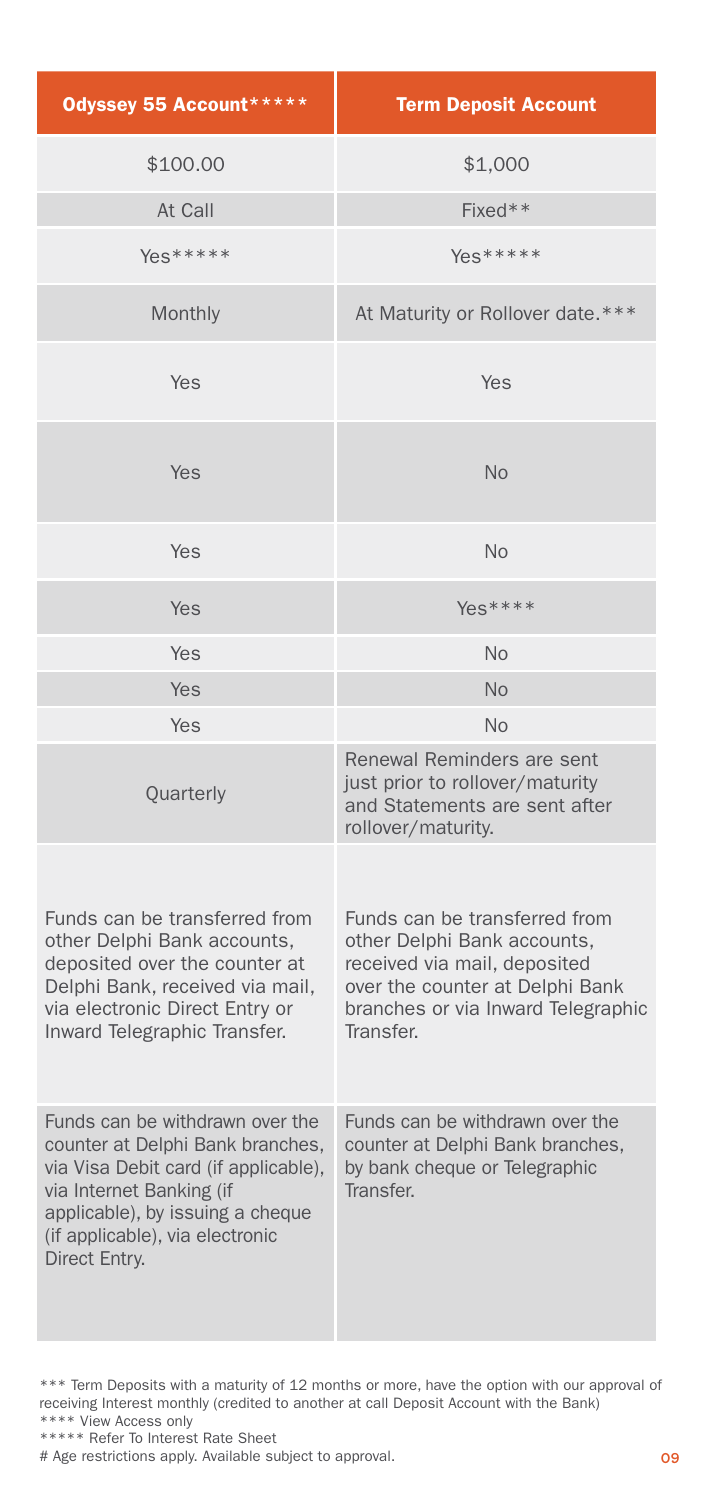# <span id="page-9-0"></span>When will the Terms & Conditions apply

If you are opening a new account, then the Terms and Conditions will apply to the new account immediately. By opening an account, you agree to the Terms and Conditions.

## Limitation of Liability

The Bank limits its liability to the maximum extent permitted by law in relation to terms implied by law which cannot be excluded.

You should consider the Terms and Conditions in its entirety before making a decision whether or not to open an account.

# **Terms & Conditions**

#### How to open an Account

Under Australian law, we must identify any person opening a new account and any person becoming an Authorised Signatory on the account. You must supply the documents, information and authorisations we require for the purposes of opening and maintaining the account.

We may reject an application for an account.

An account must have a minimum opening balance of the amount, if any, specified in the significant features table for that account.

We are not allowed to open an account unless the identification process is fully completed at that time.

To open an account you must complete an Account Application Form which is available at any Delphi Bank branch, at our website www.delphibank.com.au or by calling us on 1300 660 550. The application form forms part of the governing terms of each account as does, in the case of a renewed Fixed Term Deposit, the Renewal Statement we send you in respect of any renewed Fixed Term Deposit.

By opening an account you warrant that:

- • All particulars given to us are accurate, complete and not, by omission or otherwise, misleading; and
- You owe us a duty and will not do anything that may facilitate, or omit to do anything which may prevent any fraud, forgery or other illegal act;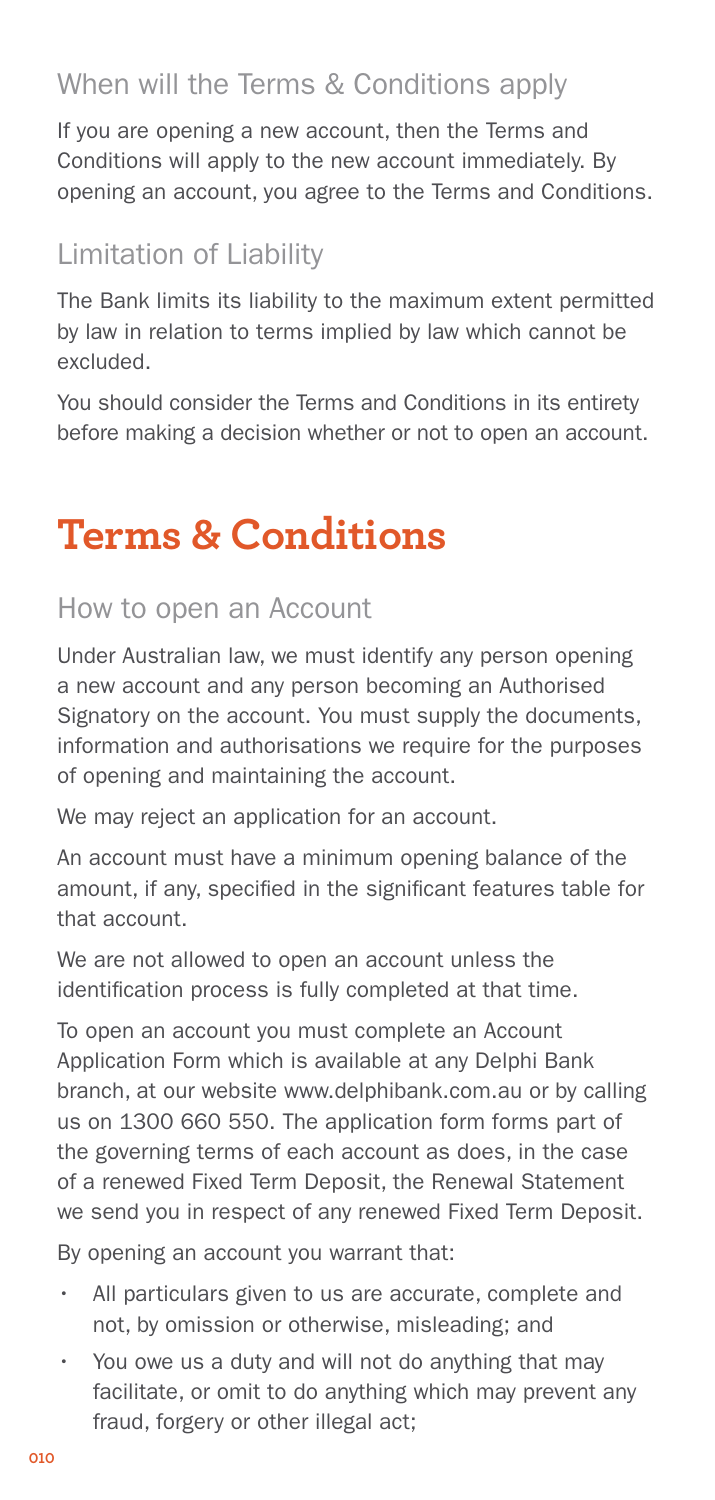- <span id="page-10-0"></span>• You will notify us immediately if you have changed any of the following:
	- your name and address;
	- the authority of any Authorised Signatory; or

– the contents of any documents provided to us to open your account or appoint an Authorised Signatory;

• We will not be responsible for any errors or losses associated with account changes where we have not received or have received inadequate prior notice.

# Account Holders

An account may be opened and held by one or more account holders. Where there is more than one account holder, they must decide, when opening the account, how the account will be accessed (i.e. whether one or more account holders solely or jointly need to sign to operate the account). If we become aware of a dispute between the account holders, we may decide not to operate the account until all of you have signed an authority for us to act.

Each account holder should read the Terms and Conditions before opening an account. Notices, statements and other documents including changes to Terms and Conditions will be mailed to the nominated mailing address for the account maintained in our records, and all account holders will be deemed to have received the information sent to this address.

If an account is held in joint names and one account holder dies, the Bank will treat the surviving account holder/s as the authorised account holder unless you have specified otherwise.

Warning: Each account holder is jointly and severally responsible to us for all liabilities incurred using the account (e.g. overdrawing the account).

You (the account holder) should keep the details of your account secure and prevent persons operating your account against your authority.

# Authorised Signatories

Account holders may designate certain persons (who may not necessarily be account holders) to be Authorised Signatories on the account. These Authorised Signatories have authority to operate the account as decided by the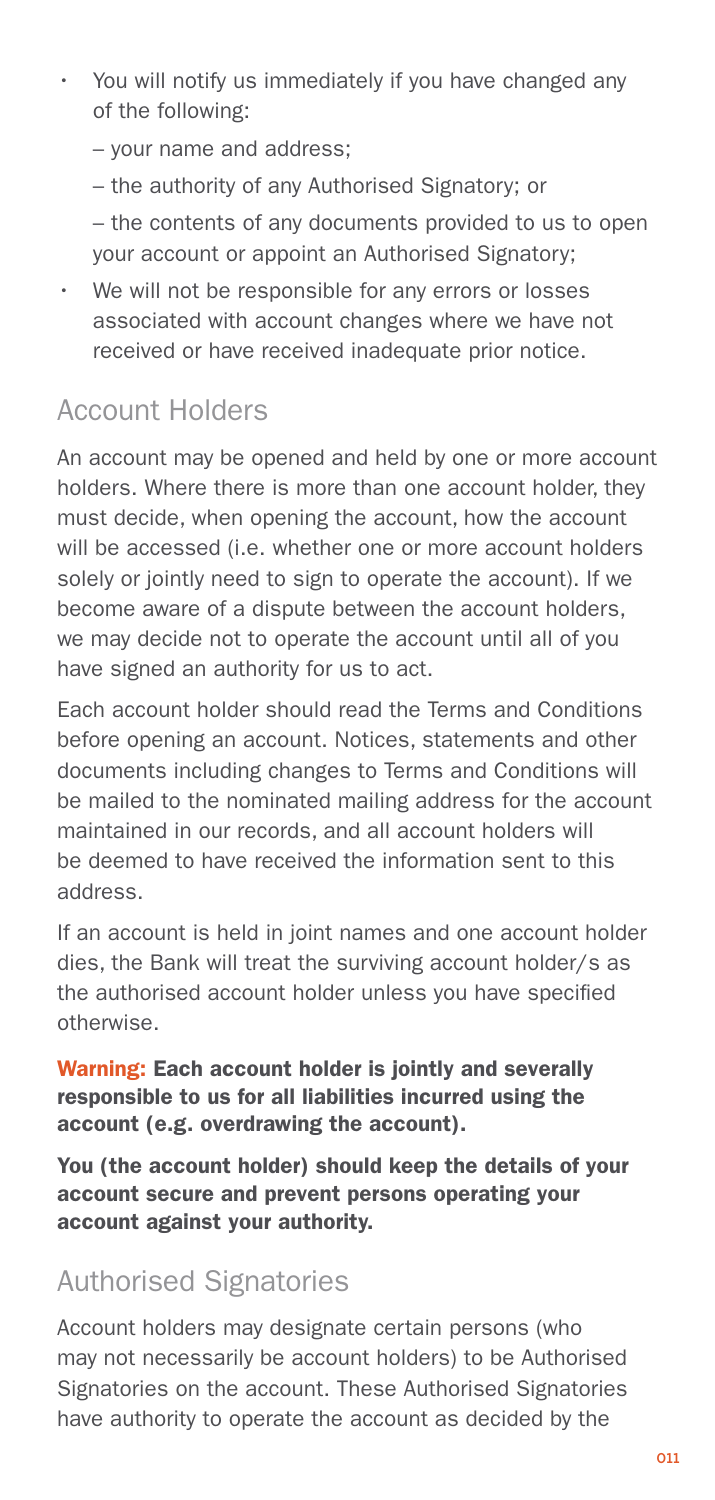<span id="page-11-0"></span>account holders (e.g. authority to make withdrawals or sign cheques). Authorised Signatories are generally determined when the account is opened.

Accounts can be set up so that one or more Authorised Signatories may solely or jointly need to sign to operate an account. Authorised Signatories can only be changed on receipt of a written authorisation from all relevant account holders.

Access to an account by an Authorised Signatory is subject to our requirements from time to time. All Authorised Signatories must be identified in accordance with the relevant legislation, including the Anti-Money Laundering and Counter- Terrorism Financing Act 2006 (AML/CTF).

You should ensure that all Authorised Signatories have read and understood the Terms and Conditions. If they do not comply with any of the Terms and Conditions relating to the account, the result will be the same as if you had not complied.

You must tell us in writing if you wish to cancel the authority of an Authorised Signatory on any account. You remain responsible for all transactions made by the Authorised Signatory until you have cancelled the authority in writing.

# Trust Accounts

We may open an account where the account holder is named as a trustee for one or more other persons. Examples include a grandparent holding an account for a child or a trustee holding an account on behalf of beneficiaries under a will.

Where we open an account in the name of a trustee:

- We are not taken to be aware of the terms of the trust;
- You agree, in your own capacity and as trustee of the trust, to indemnify us against any claim made upon us in relation to, or arising out of that trust;
- You represent, that you are the only trustee of the trust, the trust is validly constituted and you as trustee have the power to open the account;
- You promise to comply with your duties as a trustee; and we do not have to verify that any transactions you carry out on the account are authorised by the trust.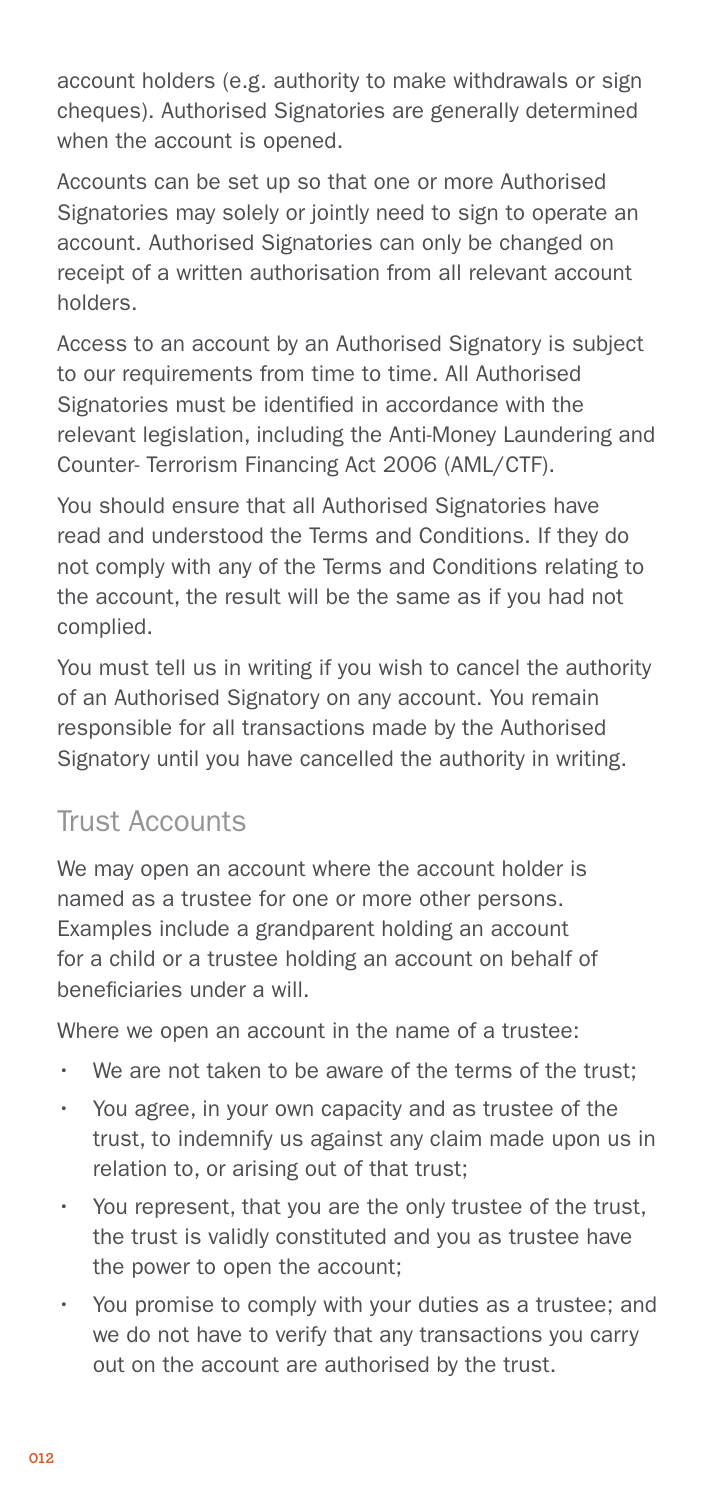# <span id="page-12-0"></span>Taxation

Interest earned on an account is income and may be subject to income tax.

Accounts earning interest are subject to Tax File Number (TFN) legislation. It is not compulsory for you to provide your TFN or Australian Business Number (ABN), but if you are an Australian resident and you choose not to provide your TFN, TFN exemption or ABN, withholding tax calculated at the highest marginal tax rate, plus the Medicare levy, will be deducted from any interest earned and remitted in your name to the Australian Taxation Office.

Interest earned on accounts operated by non-residents is subject to non-resident withholding tax, which is calculated at a rate of 10%.

|                                              | <b>Example</b> |
|----------------------------------------------|----------------|
| Interest earned                              | \$237.80       |
| 10% of interest withheld                     | \$23.78        |
| Interest credited to non-resident<br>account | \$214.02       |

If you are a non-resident for tax purposes, you must indicate this in the Account Application Form. In the event that your non-resident status changes you must inform Delphi Bank immediately of your change in status. If you are uncertain about your residency status for tax purposes, please seek advice from a professional tax advisor.

We are required to report details of income earned, withholding tax deducted and TFN quoted to the Australian Tax Office (ATO).

Deposits & Withdrawals

#### Operating Accounts Generally

Any debit from or credit to an account shall be made by us in accordance with our usual practice and, in the case of credits made in anticipation of the receipt of funds, subject to receipt of such immediately available funds. In the event that such funds are not received or any payment is reversed, we may debit the account with an amount representing funds that are not actually received for value at the anticipated time of the reversed payment. A debit or credit to an account is taken to be made, and has effect,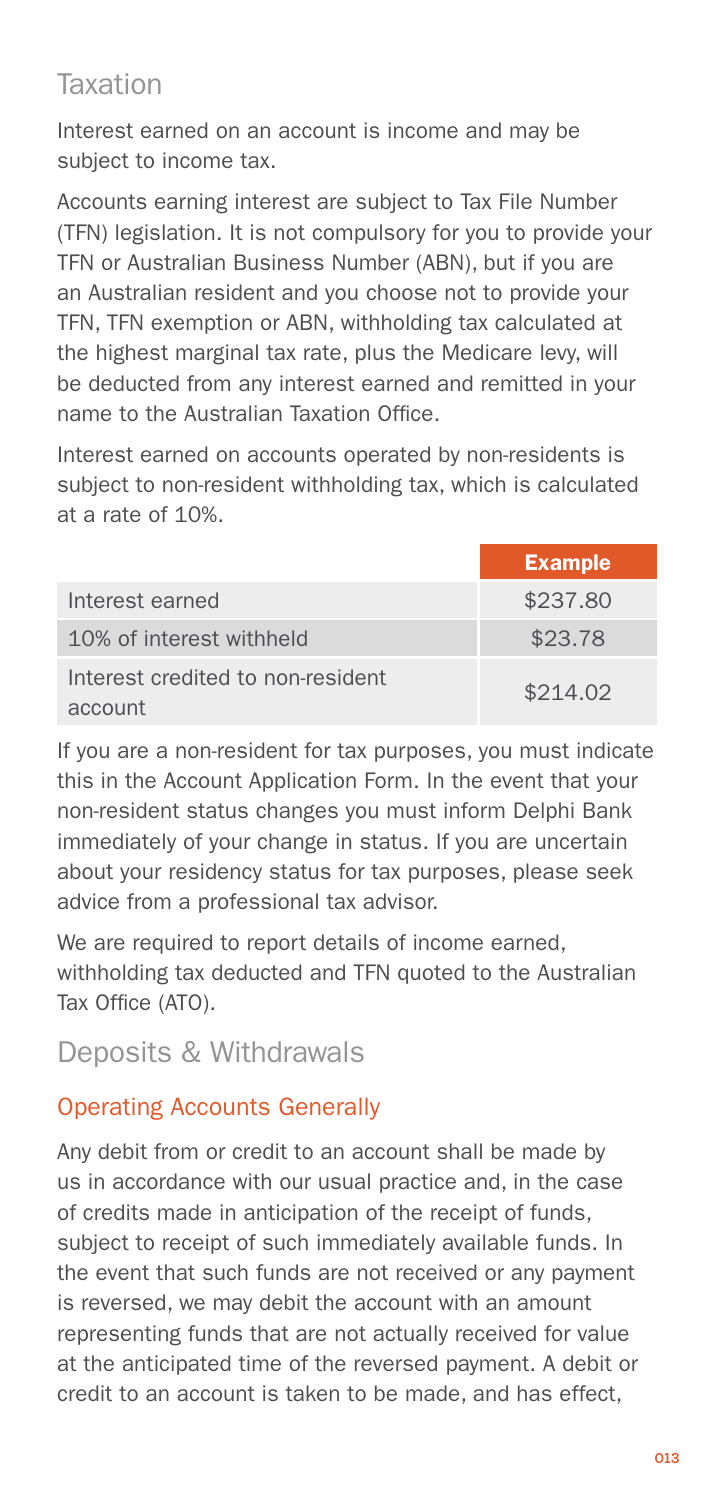<span id="page-13-0"></span>on the date assigned to it (which may be different from the date we processed it and recorded it in the account).

We may subsequently adjust debits and credits to the account, and the account balance, to accurately reflect the legal obligations of you and us (for example, if we discover an error or a cheque is dishonoured). If we do this, we may make consequential changes (including to interest amounts).

Subject to any relevant legislation, we may destroy any documents relating to an account after copying them. We have the right at any time and for any reason to refuse any transaction to and from your account if we have concerns about the security or legality of the transaction. We also have the right to freeze your account for any reason and at any time if we have concerns about the security or legality of the account. The refusing or freezing of a transaction may cause delays.

All payments by you shall be made free of withholding or deduction on account of tax or other charges. However, to the extent that any payment is subject to withholding or deduction on account of tax or other charges then you shall be liable to pay that net payment to us after withholding or deduction equals the amount otherwise payable by you.

# **Deposits**

Depending on the type of account you have, you may make deposits into your account as follows:

- At any Delphi Bank branch;
- At any Commonwealth Bank of Australia branch (using a pre-encoded deposit slip);
- By mail (non-cash deposits only):
- By Direct Credit/Standing Orders to your account;
- By Inward Telegraphic Transfer; or
- $\cdot$  By using Internet Banking.

Refer to the Significant Features and Benefits table on page 6 which sets out the permitted methods of depositing funds into your account.

We may restrict how deposits are able to be made to an account, at any time, with immediate effect.

There is currently no maximum amount that can be deposited to an account, however we reserve the right to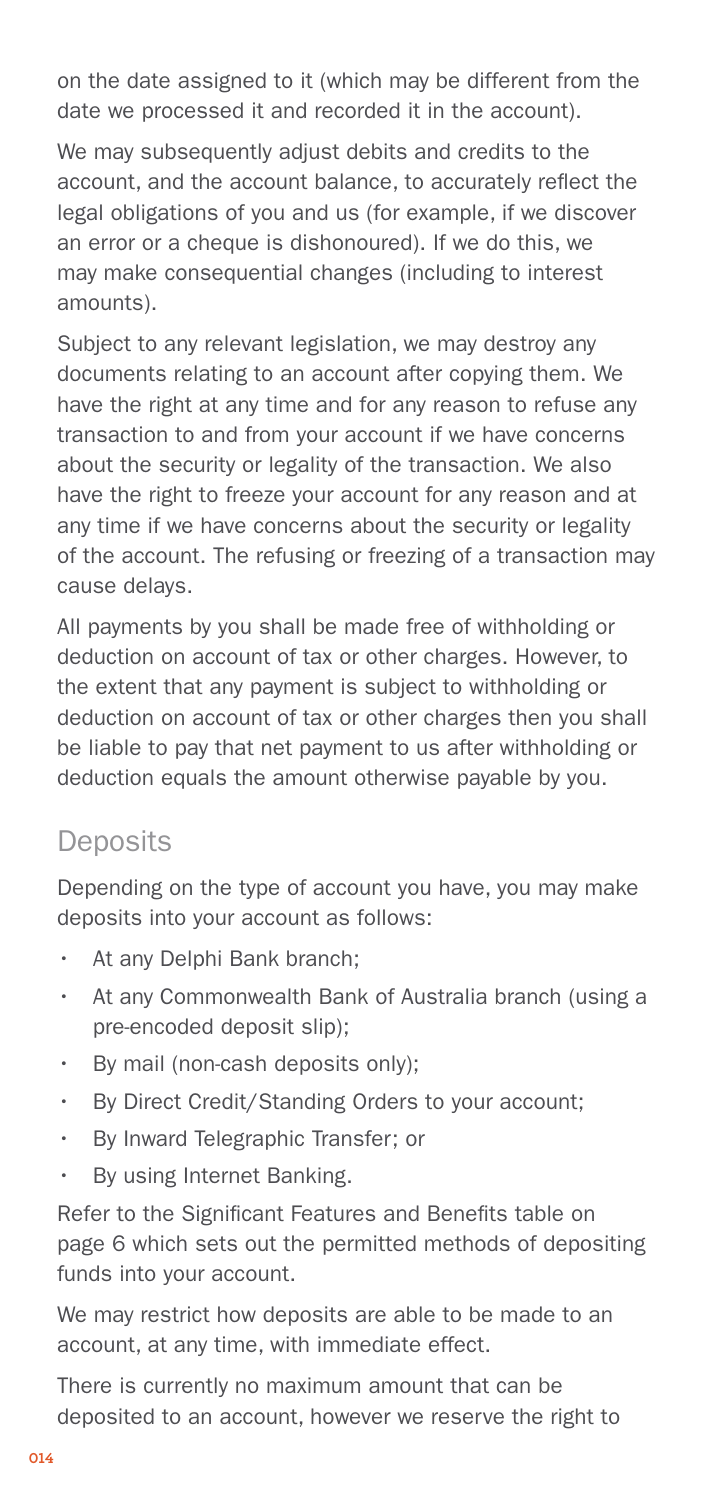<span id="page-14-0"></span>set a maximum amount that may be deposited into your account, with immediate effect.

Cash deposits greater than \$10,000 will be subject to a cash-handling fee. Please refer to Part B of the Terms and Conditions, "Account and Service Charges".

# Cheque Deposits

Proceeds of any cheque (or other item) deposited into an account will not be available until the cheque (or other item) is cleared. It usually takes three business days to clear cheques issued by domestic banks. If a cheque (or other item) which has been provisionally credited to your account is subsequently dishonoured, we may reverse that provisional credit together with any charges made by us, as disclosed in Part B of the Terms and Conditions, "Account and Service Charges", and charges made by other banks.

If a cheque issued by an overseas bank is presented at a Delphi Bank branch for deposit into an account, a longer clearance period will apply. We can arrange a special clearance on a cheque that is deposited so that the cheque will be cleared more quickly, however, a service fee will apply. Please refer to Part B of the Terms and Conditions, "Account and Service Charges".

# **Withdrawals**

You may make withdrawals at any time, with the following exceptions:

- From Fixed Term Deposit Accounts see Fixed Term Deposit Accounts (page 28) for more details;
- Cash withdrawals over  $$2,000 -$  these should preferably be arranged with your branch at least one business day before you intend to withdraw the cash; and
- Proceeds of cheques (or other items) that have been deposited but have not yet been cleared.

We may set restrictions on the amount that can be withdrawn at any one time.

Withdrawals from your account can be made by:

- Going into any Delphi Bank branch;
- Drawing a cheque (if applicable);
- Using your Visa Debit card (if applicable);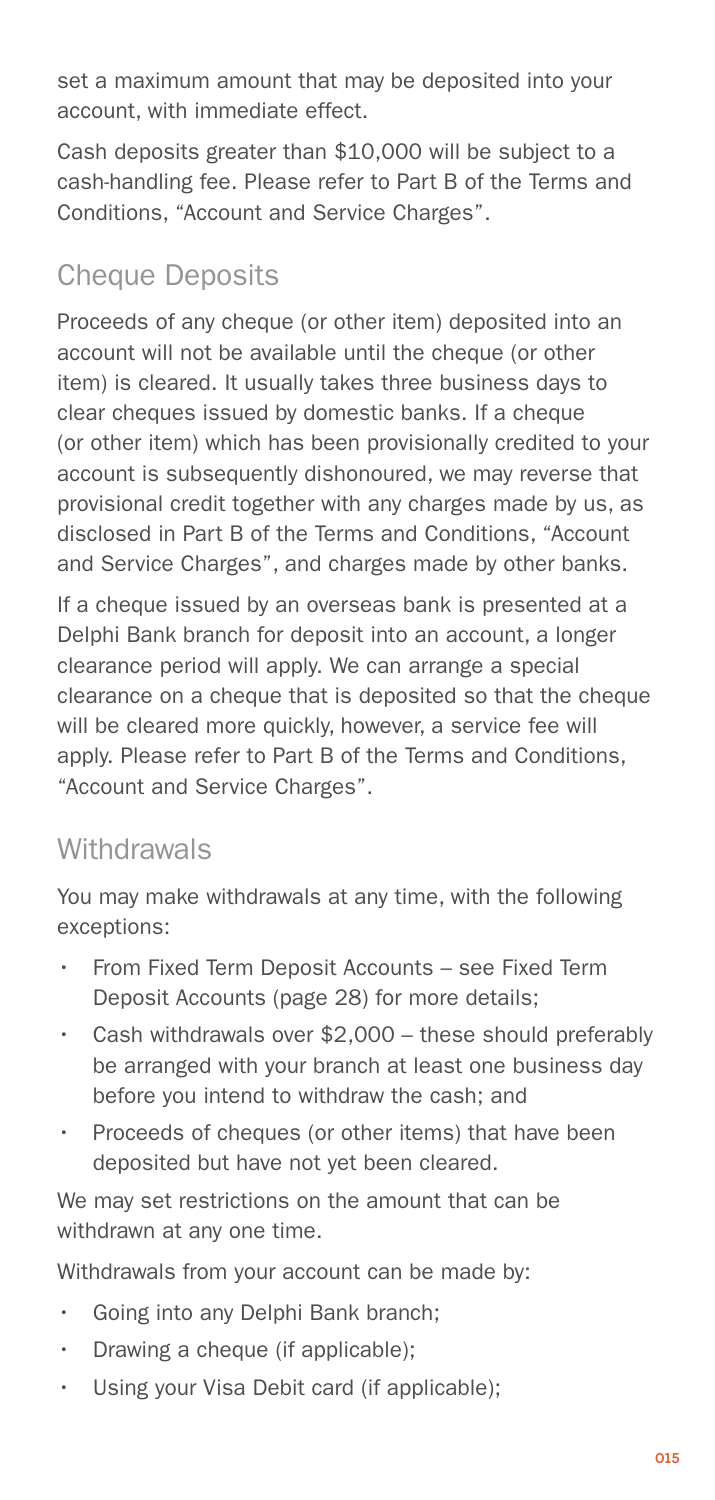- <span id="page-15-0"></span>• Giving written instructions to us;
- Authorising a third party to debit your account via the Direct Debit system (except Passbook Accounts); or
- Using Internet Banking (if applicable).

Refer to the Significant Features and Benefits table on page 6 which sets out the permitted methods of withdrawing funds from your account.

We may set restrictions on how withdrawals are able to be made from an account. In certain circumstances, identification will be required.

Cash withdrawals greater than \$10,000 will be subject to a cash-handling fee. Please refer to Part B of the Terms and Conditions, "Account and Service Charges".

# Direct Debits & Standing Orders

A Direct Debit is a debit from your account that you have arranged with a merchant ("Biller"). For example, you may authorise your local council to debit your council rates directly from your account.

To cancel a Direct Debit, you can contact either the Biller or us. If you contact us, we will promptly process your request, however we suggest that you also contact the Biller to inform them of the cancellation. We will promptly process any complaint by you that a Direct Debit was unauthorised or otherwise irregular.

A "Standing Order" is where you authorise us to debit your account on a regular basis and credit the funds to another account held with us. An example would be to debit your Deposit Account and credit the funds to your Home Loan Account with us to meet repayments.

To cancel a Standing Order, you must contact us at least two business days before the next payment date.

Direct Debit and Standing Order facilities are available on Cash Management, Savings, Business Cheque, Midas and Liberty Accounts. There will be fees applicable to Direct Debit and Standing Order transactions if they exceed the minimum fee free transaction limit for the period - please refer to Part B of the Terms and Conditions, "Account and Service Charges". If you ask us to cancel a Direct Debit or a Standing Order and the cancellation of the Direct Debit or Standing Order puts you in breach of your contract with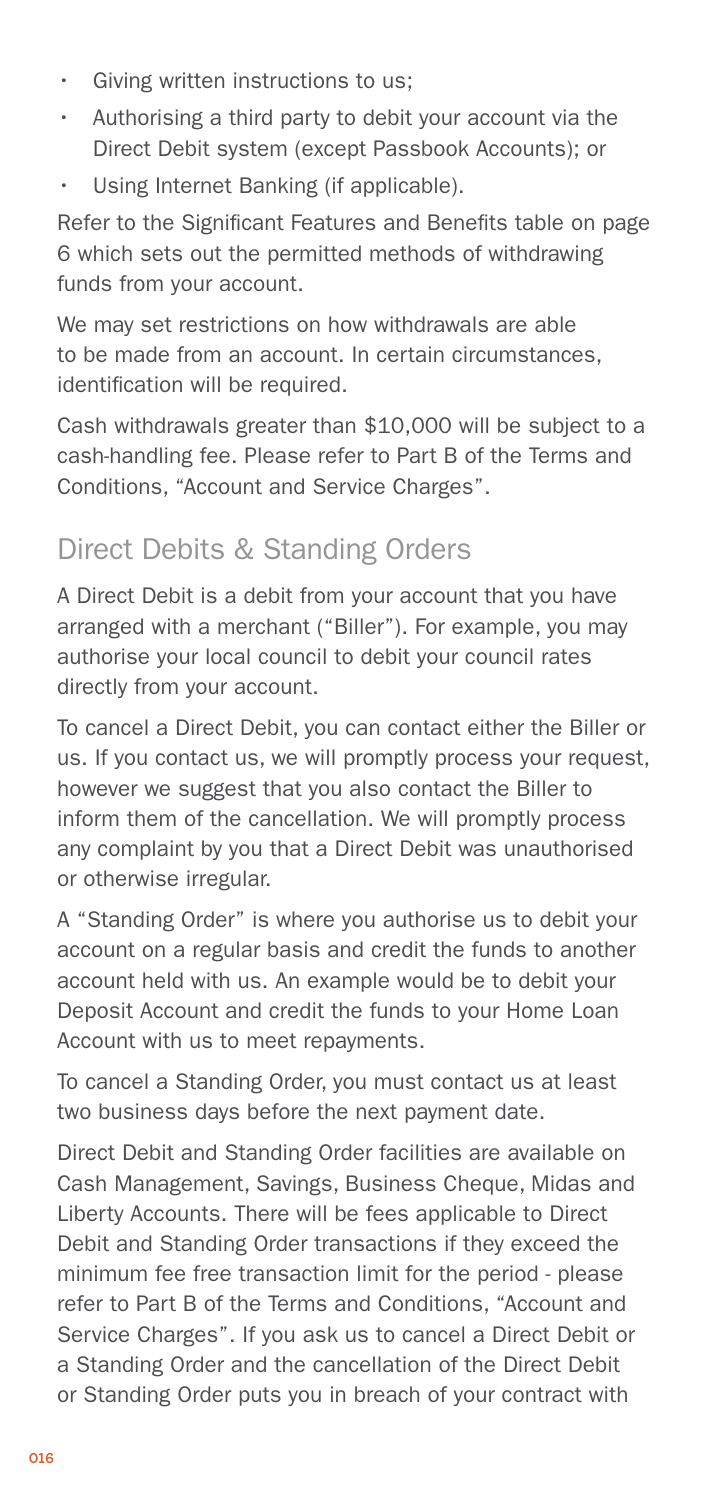<span id="page-16-0"></span>another party, we will not be responsible for any such breach or for any loss or damage you may suffer in connection with any such breach.

# Interest Rates on Deposit Accounts

Interest rates on Deposit Accounts may vary depending on the balance of the account. Details of the current interest rates and the account balances to which they apply are provided on the Interest Rate Sheet, which is available at any Delphi Bank branch or from us on request or on our website www.delphibank.com.au. We may change the interest rates on Deposit Accounts at any time by advertisement in at least one national newspaper or by written notice to you.

Interest will be calculated on the daily closing balance of your account. The daily interest rate is the annual interest rate divided by the number of calendar days in the year.

For Fixed Term Deposit Accounts:

- The interest rate will be fixed for the term of the deposit, and will be the rate stated on the Term Deposit Certificate or Renewal Advice regarding your deposit; and
- If you instruct us to renew your deposit or it is automatically renewed, the renewal will be on the Terms and Conditions and at the interest rate applicable on the renewal date. We will confirm the details by notice in the Renewal Advice.

# Overdrawing your Account

You must not allow your Deposit Account to become overdrawn (unless we have agreed with you an authorised overdraft limit, in which case this limit must not be exceeded). We do not agree to provide any credit to you unless specifically applied for by you and approved by us. If your Deposit Account becomes overdrawn (or overdrawn beyond any authorised overdraw limit), you will be charged an Excess Fee – refer to Part B of the Terms and Conditions, "Account and Service Charges".

We may, at our discretion, honour a cheque, Standing Order, Direct Debit or other withdrawal which results in your account becoming overdrawn (or overdrawn beyond any authorised overdraw limit). In that case, any amount overdrawn on your account is a debt owed by you to us repayable immediately on demand.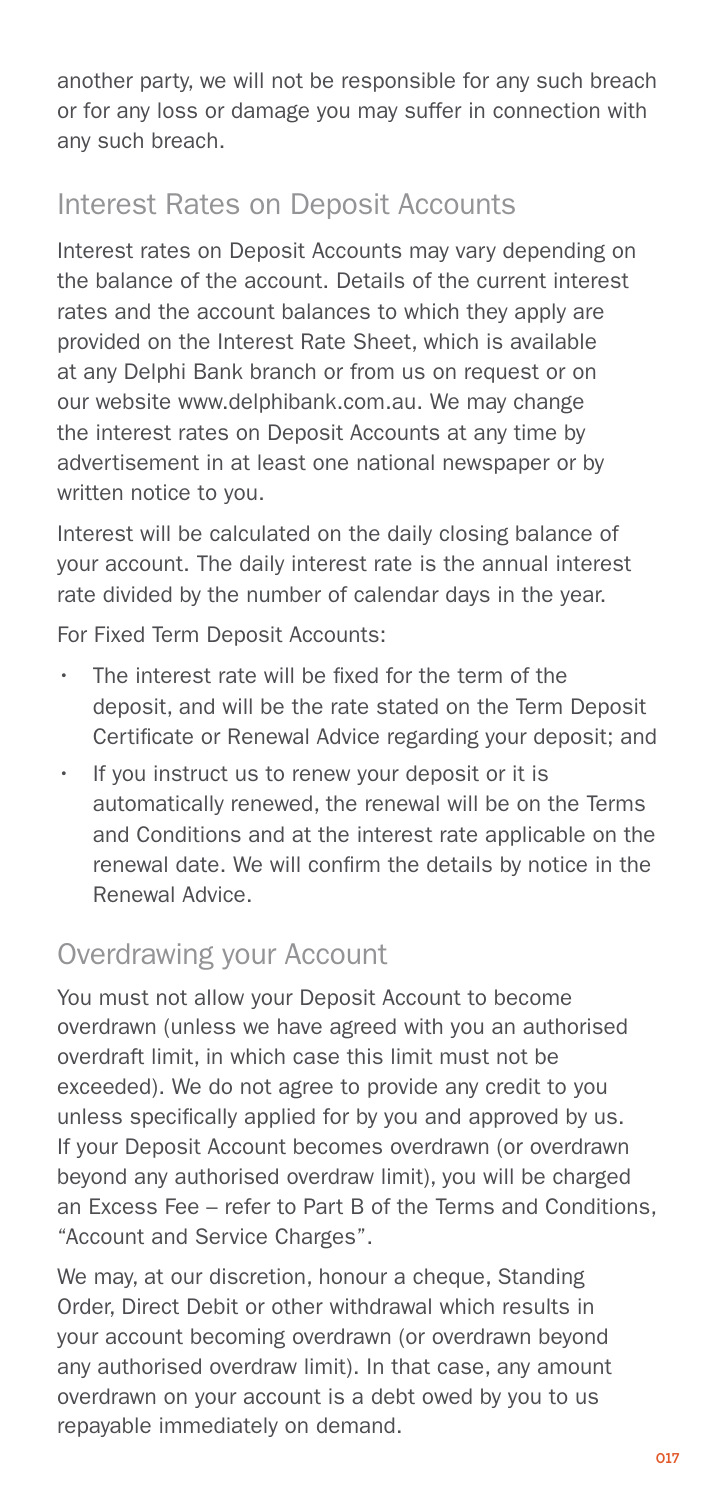<span id="page-17-0"></span>Interest will be charged on overdrawn amounts. Refer to the current Interest Rate Sheet which is available at any Delphi Bank branch or from us on request. Such interest will be calculated daily and charged at the end of the month (or at the end of each three month period for Business Cheque Accounts).

We will also charge you a reasonable amount for any expenses incurred in recovering moneys owed to us by you.

#### Warning: You should inform us promptly if you are experiencing financial difficulty.

## Account Fees

The fees applicable to your account depend on which account you have – refer to Part B of the Terms and Conditions, "Account and Service Charges". Details of applicable fees are available at any Delphi Bank branch, from us on request or on our website www.delphibank.com.au. Any failure by us to charge a fee shall not constitute a waiver of that fee, or the right to charge that fee.

You agree to pay us the fees and charges and other amounts that are or may become payable in connection with any account you have. You hereby authorise the Bank to deduct from your account any applicable fees and charges.

If you ask for further information about the fees and charges set out in Part B of the Terms and Conditions, "Account and Service Charges" we will provide you with that information as soon as practicable after receiving the request.

#### **Statements**

Detailed statements for your account will be sent to your nominated mailing address at least every six months. Refer to the Significant Features & Benefits table on page 6 for the statement frequencies for each type of account.

For the purposes of identifying errors and ensuring that the account balance is correct, you should carefully examine all statements supplied by us and promptly advise us of any error contained in a statement. Except in relation to an EFT transaction, if you do not notify us within 30 days of the date you receive a statement that you did not authorise a transaction appearing on the statement you agree that you do not have the right to make a claim against us regarding any lack of authority or forgery in relation to that transaction. In absence of manifest error, the records of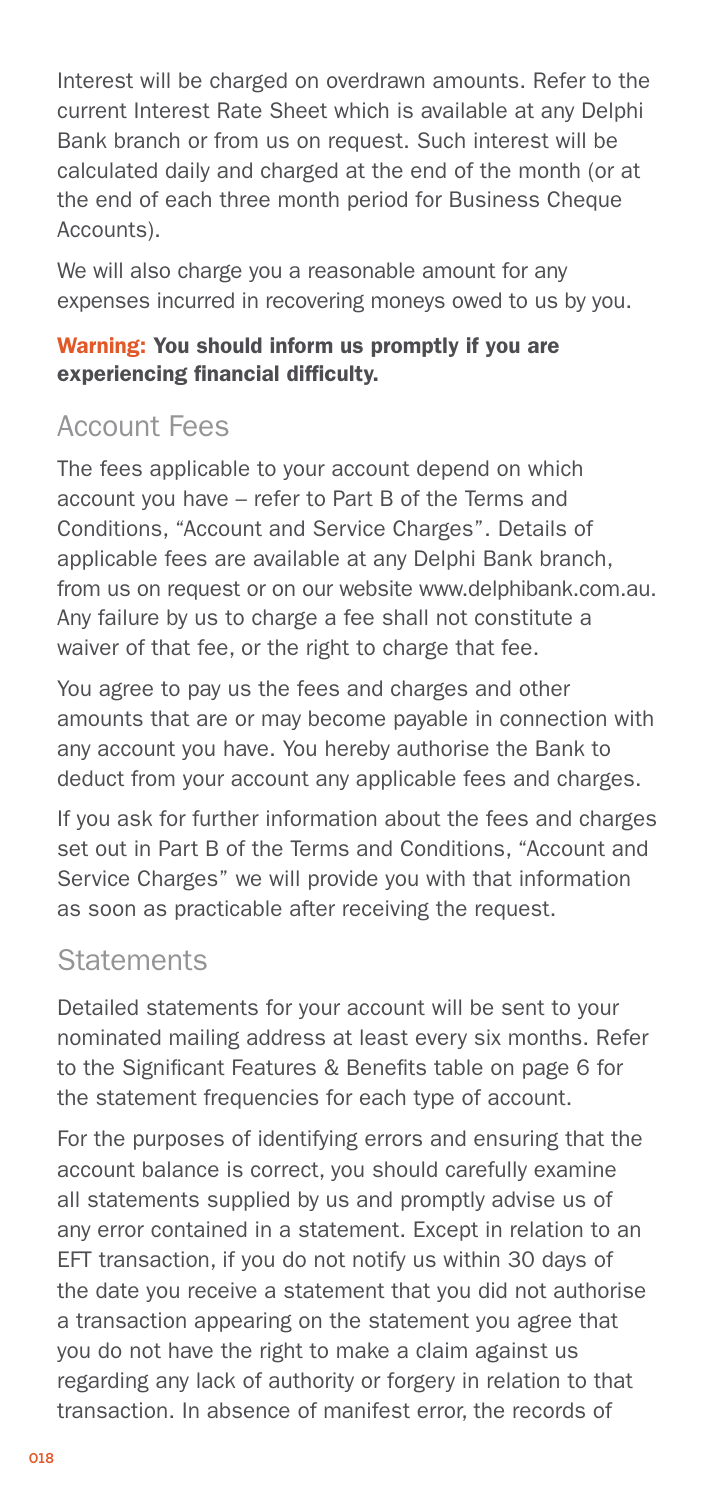<span id="page-18-0"></span>Delphi Bank shall be sufficient evidence of the matters to which they relate.

If you would like to receive a statement of account more frequently, please contact one of our branches. A fee may apply to this service. Current fees and charges are set out in Part B of the Terms and Conditions, and "Account and Service Charges".

# Changes to Terms & Conditions

We can change the Terms and Conditions (such as by varying an existing provision or adding a new provision) at any time without your consent for one or more of the following reasons:

- To comply with any change or anticipated change in any relevant law, code of practice, guidance or general banking practice;
- To reflect any decision of a court, ombudsman or regulator;
- To reflect a change in our systems or procedures. including for security reasons;
- As a result of changed circumstances (including adding benefits or new features);
- To respond proportionately to changes in the cost of providing the account (including by changing interest rates or by changing or introducing new fees); or to make them clearer,

We will send you a notice in writing, at least 30 days before the effective date of the change by an advertisement in a newspaper or any other way permitted by law. You may close any account before the effective date of the change without penalty (subject to the requirements in the section "Closing your Account" on page 20).

If the change:

- Imposes or increases fees relating solely to the use of Electronic Equipment;
- Increases your liability for losses relating to EFT transactions; or
- Changes your daily transaction limit or other periodical transaction limit applying to the use of Electronic Equipment,

We will send you a notice in writing, at least 20 days before the effective date of the change by an advertisement in a newspaper or any other way permitted by law.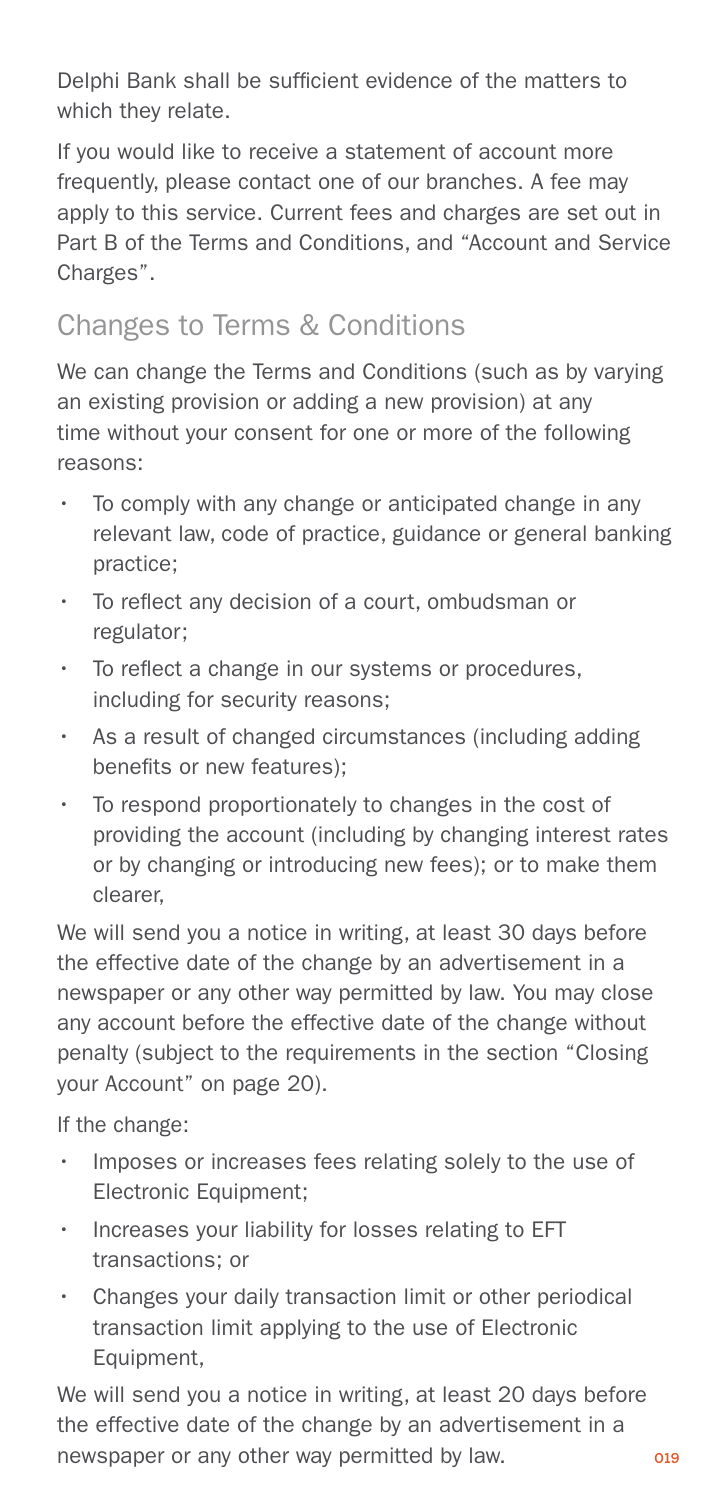<span id="page-19-0"></span>Accounts which may be accessed electronically (refer to the Significant Features and Benefits table on page 6) may have daily withdrawal limits which may change from time to time.

If you do not wish your daily withdrawal limit to be increased you should notify us.

We are not obliged to give you advance notice of a change to the Terms and Conditions if it is deemed necessary for the security of individual accounts or the EFT system.

All updates to the Terms and Conditions will be posted on our website at www.delphibank.com.au

# Change of Name, Address & Signatories

It is very important that you notify us promptly in writing of any changes in your name, your address, or the Authorised Signatories on your account.

We will not be held responsible for any errors or losses associated with account changes where we have not received adequate prior notice.

# Closing your Account

An account can be closed by you or by a suitably Authorised Signatory at the branch where your account is held. We reserve the right not to close an account if there are any liabilities (actual or contingent) owing to us.

On closing your account, the credit (positive) balance of the account plus any accrued interest less any account fees and charges (including any Government charges) up to the closing date will be paid to you. Any part of your account balance that is uncleared funds will not be available until the funds have been cleared. Monthly fees will apply even though the account has been open for only part of the month.

If your account has a debit (negative) balance, you must pay this balance plus all accrued interest and any account fees and charges (including any Government charges) to us before your account is closed.

When the account is closed you must return to us (if applicable) any unused cheques and/or any electronic cards that relate to your account.

Prior to closing your account you should ensure that all outstanding cheques have been presented and that all Direct Debit authorities given to other parties have been cancelled. We reserve the right to dishonour any cheques or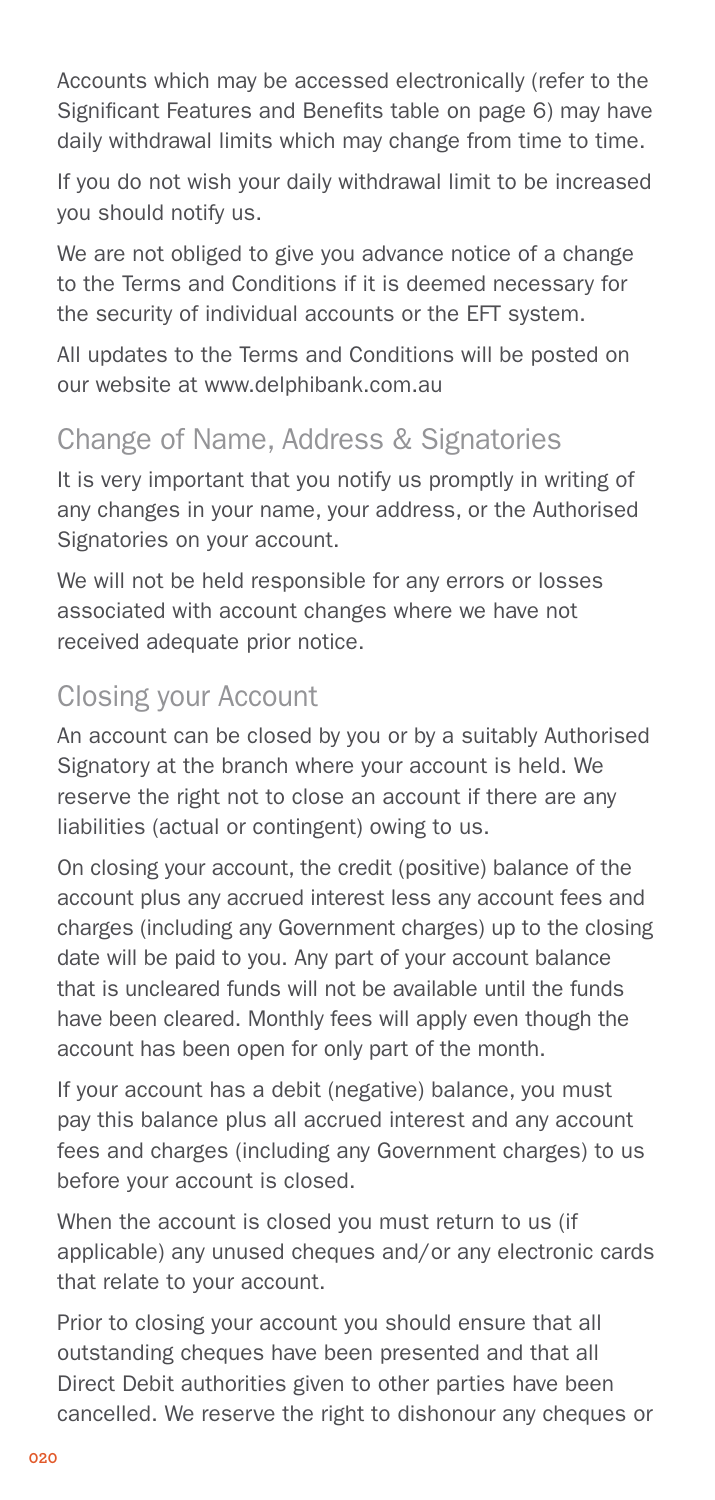<span id="page-20-0"></span>Direct Debits presented for payment after the account has been closed.

When you close an account on which you have been issued electronic cards (including ATM/EFTPOS cards and Visa Debit cards), you must not use the card after the account has been closed.

We reserve the right to close any account at any time if we have concerns about the security or legality of the account. If this happens, we will notify you in writing at the address shown in our records and will forward you a bank cheque for the net credit balance of the account. If we close a Term Deposit Account we will make an interest adjustment.

If the account was overdrawn when it was closed (refer to the section Overdrawing Your Account on page 17), the amount overdrawn is a debt owed by you to us, repayable immediately on demand. Interest will be charged on this debt as if it were an overdrawn amount – refer to the section Overdrawing Your Account on page 17 or the current Interest Rate Sheet which is available at any Delphi Bank branch or from us on request or on our website www.delphibank.com.au.

# Inactive/Dormant Accounts

Your account becomes inactive if you do not make a deposit, withdrawal, or transfer for a period of 12 months (excluding any non-customer initiated transactions such as interest or charges). If your account becomes inactive and the account balance is nil or overdrawn, we reserve the right to close the account without notifying you. If your account has a credit balance and becomes inactive, the Bank may write to you and seek confirmation that you want to keep the account open. If you do not reply to our correspondence, the Bank will charge a regular inactive/dormant fee.

Please refer to Part B of the Terms and Conditions, "Account and Service Charges". If the account was overdrawn when it was closed, the amount overdrawn is a debt owed by you to us, repayable immediately on demand. Interest will be charged on this debt as if it were an overdrawn amount – refer to the section Overdrawing Your Account on page 17 or the current Interest Rate Sheet which is available at any Delphi Bank branch or from us on request or on our website www.delphibank.com.au. We will also charge you a reasonable amount for any expenses incurred in recovering monies owed to us by you.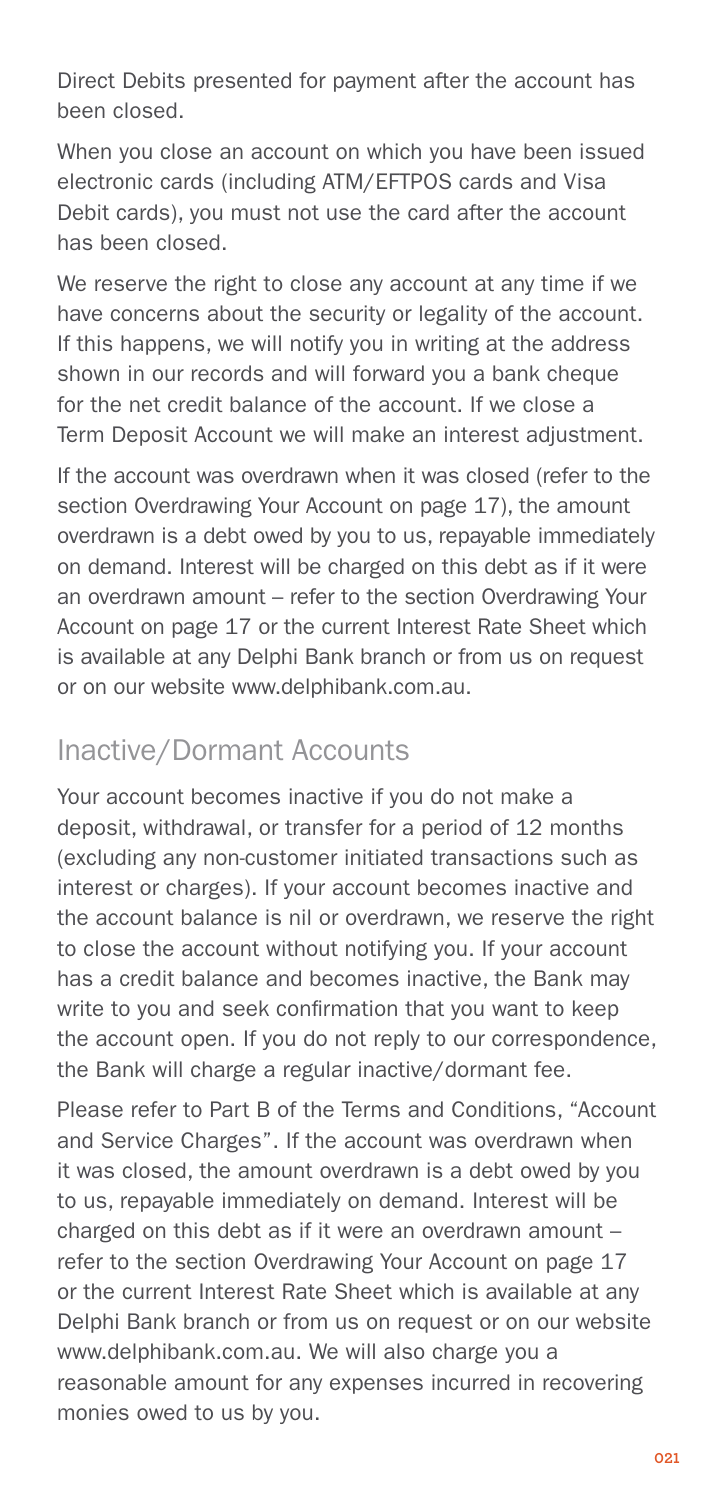# <span id="page-21-0"></span>Unclaimed Money

In accordance with Australian law, moneys held in accounts that have been inactive (i.e. no deposits, withdrawals or transfers [excluding any non-customer initiated transactions such as interest, fees or charges]) for a period of seven years or more are treated as unclaimed monies. In such a case, we may close the account and, pursuant to Australian law, remit any credit balances of \$500.00 or more to the Australian Securities and Investments Commission.

# Our Right to Combine Accounts

If your account becomes overdrawn (or overdrawn beyond any authorised overdraw limit), we reserve the right to combine the account with any other accounts you hold with us and/or transfer sufficient monies from other accounts you hold with us to the overdrawn account, so we can clear the negative balance of the overdrawn account. We will advise you promptly in writing should we exercise these rights.

When combining accounts we will comply with any applicable requirements of the Code of Operation for Department of Human Services and Department of Veteran's Affairs Direct Credit Payments.

We will not exercise our right to combine your accounts in connection with amounts you owe in respect of any credit facility which you hold with us that is regulated by the National Credit Code:

- While we are actively considering your financial situation as a result of your hardship application (we may ask you, as a condition of not exercising our right to combine your accounts, to agree to retain funds in an account until our decision on your hardship application has been made); or
- While you are complying with an agreed arrangement with us resulting from our consideration of your hardship application.

Refer to the section Overdrawing Your Account on page 18.

# Bank Cheques

A bank cheque is a cheque drawn on the Bank instead of drawn from your account. You may purchase a bank cheque at any Delphi Bank branch. A fee will apply (refer to Part B of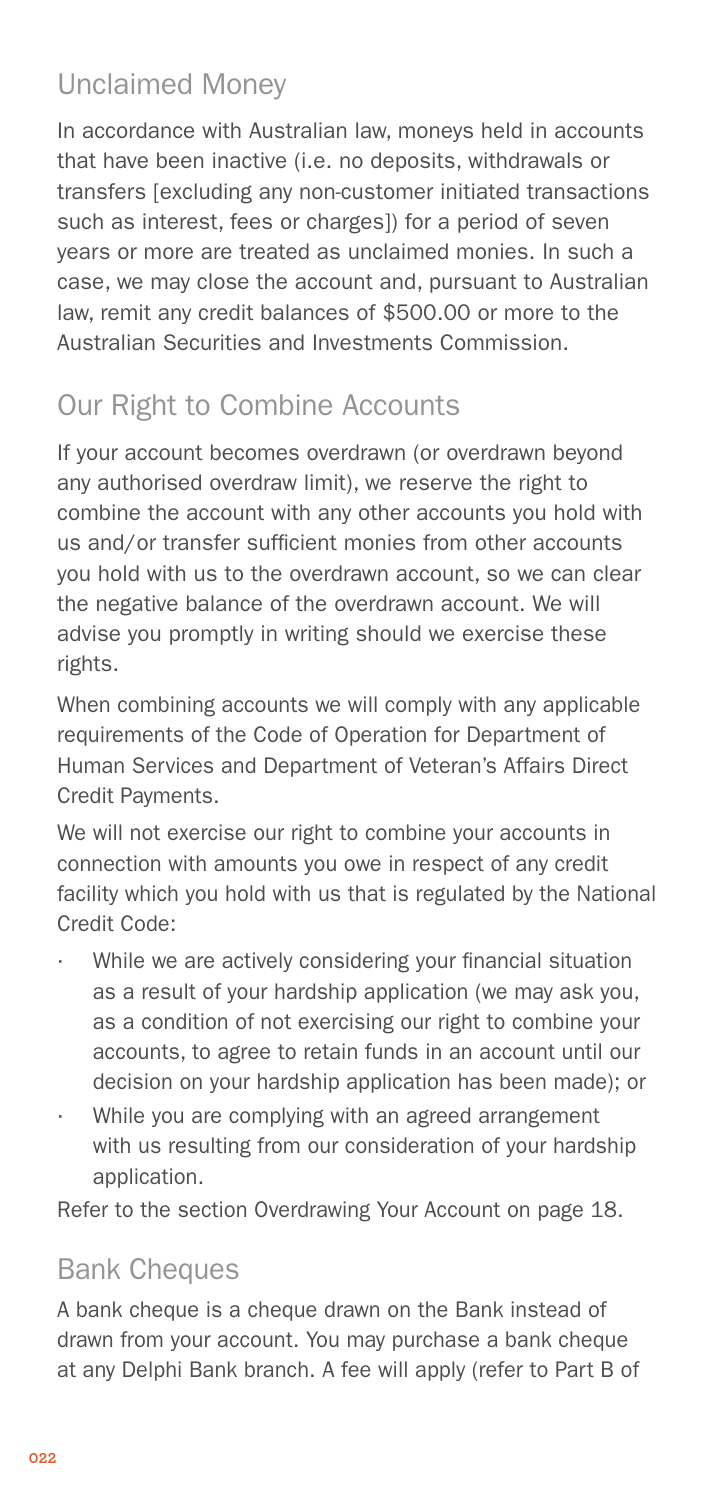<span id="page-22-0"></span>the Terms and Conditions, "Account and Service Charges"). The bank cheque and the fee can be paid for in cash or by a withdrawal from your account.

Although most people regard bank cheques as cash, you should be aware that in certain circumstances a bank may dishonour a bank cheque including if:

- The signature of an officer of a bank is forged or placed on a bank cheque without the bank's authority:
- The bank cheque has been fraudulently or materially altered;
- A fraud or other crime has been committed;
- • The bank is advised that the bank cheque is lost or stolen;
- There is a court order preventing the bank from paying a bank cheque;
- • The bank has not received payment or value for the issue of the bank cheque.

If a bank cheque is lost, destroyed or stolen, we may provide a replacement bank cheque. A fee will apply (refer to Part B of the Terms and Conditions, "Account and Service Charges").

# Code of Banking Practice

We are bound by the Code of Banking Practice. The Code of Banking Practice requires us to draw your attention to the availability of general descriptive information concerning our banking services. This includes information about account opening procedures, our obligations regarding the confidentiality of your information, complaint handling procedures, bank cheques, the advisability of you informing us promptly when you are in financial difficulty so that we may discuss your situation and the advisability of you reading the Terms and Conditions applying to this banking service.

The Code of Banking Practice applies to the contract if you are an individual or small business. If you are not an individual or small business then the Code of Banking Practice does not apply to this contract. The Code of Banking Practice is available at any Delphi Bank branch, from us on request or from our website www.delphibank.com.au.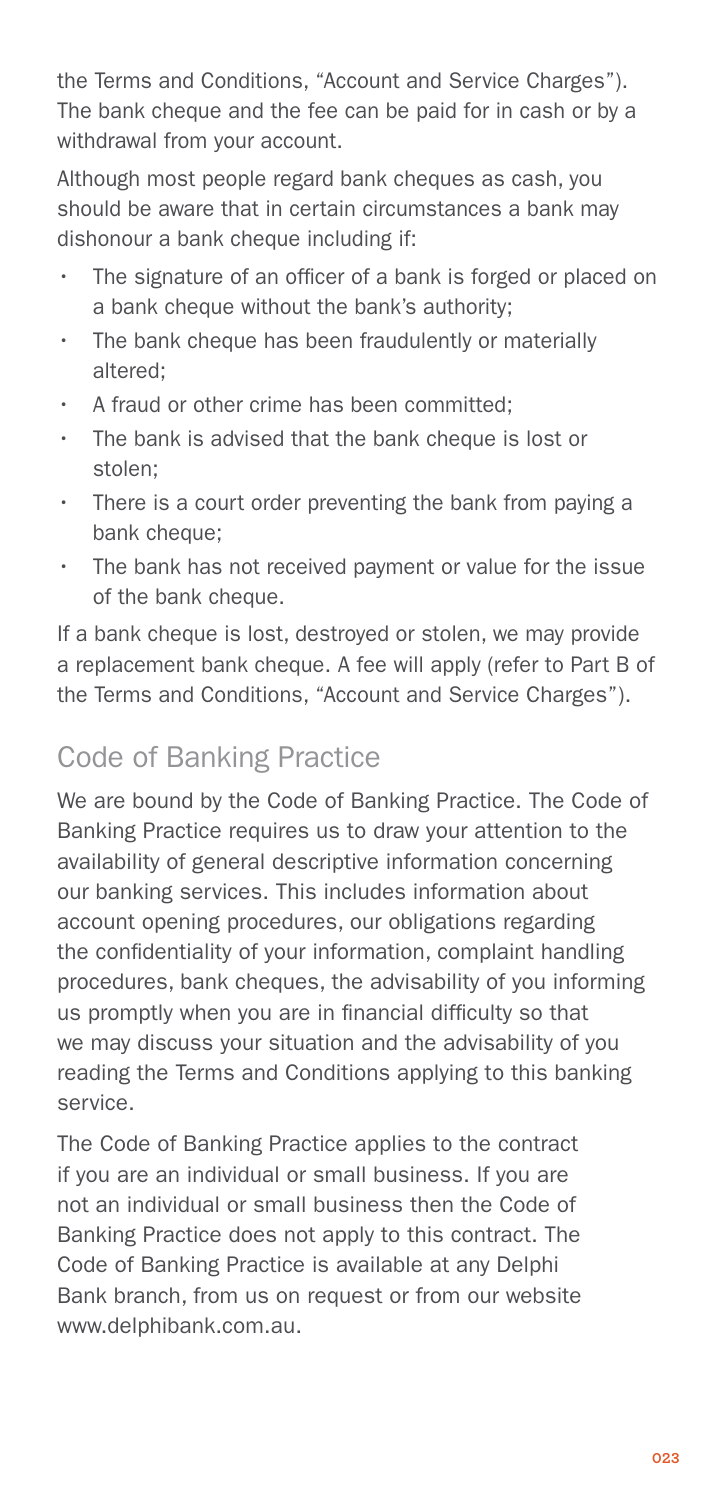# <span id="page-23-0"></span>Financial Claims Scheme

The Financial Claims Scheme protects depositors through the provision of a guarantee on deposits (up to a cap) held in Authorised Deposit-taking Institutions (ADIs) in Australia and allows quick access to their deposits if an ADI becomes insolvent.

As such please note the following information:

- • You may be entitled to a payment under the Financial Claims Scheme in the event of us becoming insolvent;
- Accessibility to the Financial Claims Scheme is subject to eligibility criteria; and
- Information about the Financial Claims Scheme can be found at the APRA website at http://www.apra.gov.au and the APRA Hotline on 1300 558 849.

# Anti-Money Laundering and Counter- Terrorism Financing (AML/CTF)

By applying to open an account, you agree to the following Terms and Conditions:

- We may block, delay or refuse to make a payment to or from your account if we believe on reasonable grounds that making a payment may breach any Australian law or any foreign law. We may be prohibited by law from giving you reasons as to why we have taken this action. You agree that we will incur no liability to you if we do take such action;
- You must provide us with all information which we reasonably require to comply with any Australian law or any foreign law. We may disclose information which you provide to us where we are required to under any Australian law or any foreign law;
- Unless you have disclosed to us that you are acting in a trustee capacity or on behalf of another party, you warrant to us that you are opening and will operate your account on your own behalf;
- You must not instruct us to make payments that will breach any Australian law or any foreign law;
- You warrant that you comply with all applicable anti-money laundering laws and regulations, including but not limited to the anti-money laundering laws and regulations of Australia (in force from time to time);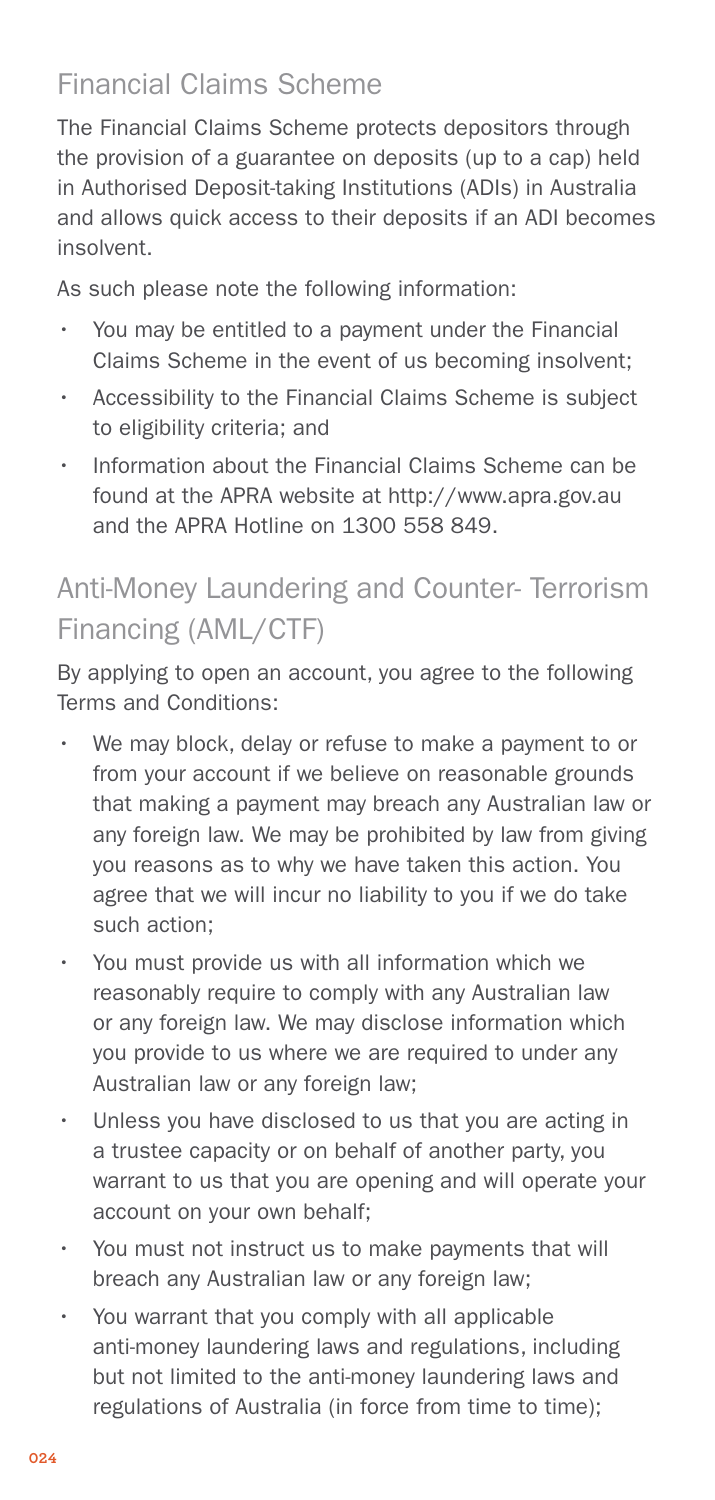- <span id="page-24-0"></span>You warrant that you are not aware and have no reason to suspect that:
	- the money deposited in your account has been or will be derived from or related to any money laundering or other activities deemed illegal under applicable laws or regulations or otherwise prohibited under any international convention or agreement ("illegal activities"); or
	- the interest derived from money deposited in your account will be used to finance illegal activities; and
- You agree to promptly provide us with all information that we reasonably request in order to comply with all applicable laws and regulations relating to Anti-Money Laundering and Counter- Terrorism Financing.

# **Risks & Safeguards**

# Safeguarding Payment Instruments

It is important for you to safeguard your payment instruments such as cheque books, cards, internet and passbooks to avoid the risk of others making withdrawals that are unauthorised by you. You must notify us immediately if a loss, theft or misuse of any of these payment instruments occurs. Failure to notify us immediately or negligence in safeguarding your payment instruments may cause you unnecessary financial loss.

To alter or stop a payment, you must advise the branch at which your account is held immediately. This may be done by telephone as long as it is confirmed by a written authority from you or any properly Authorised Signatories.

# **Cheques**

You should adhere to the following precautions to minimise the risk of forgery or fraud:

- Your cheque book should be kept in a safe place at all times.
- Never give blank cheque forms to other people or give out blank signed cheques.
- Always be careful when writing a cheque, and take the time to make sure that it is correct. Always write the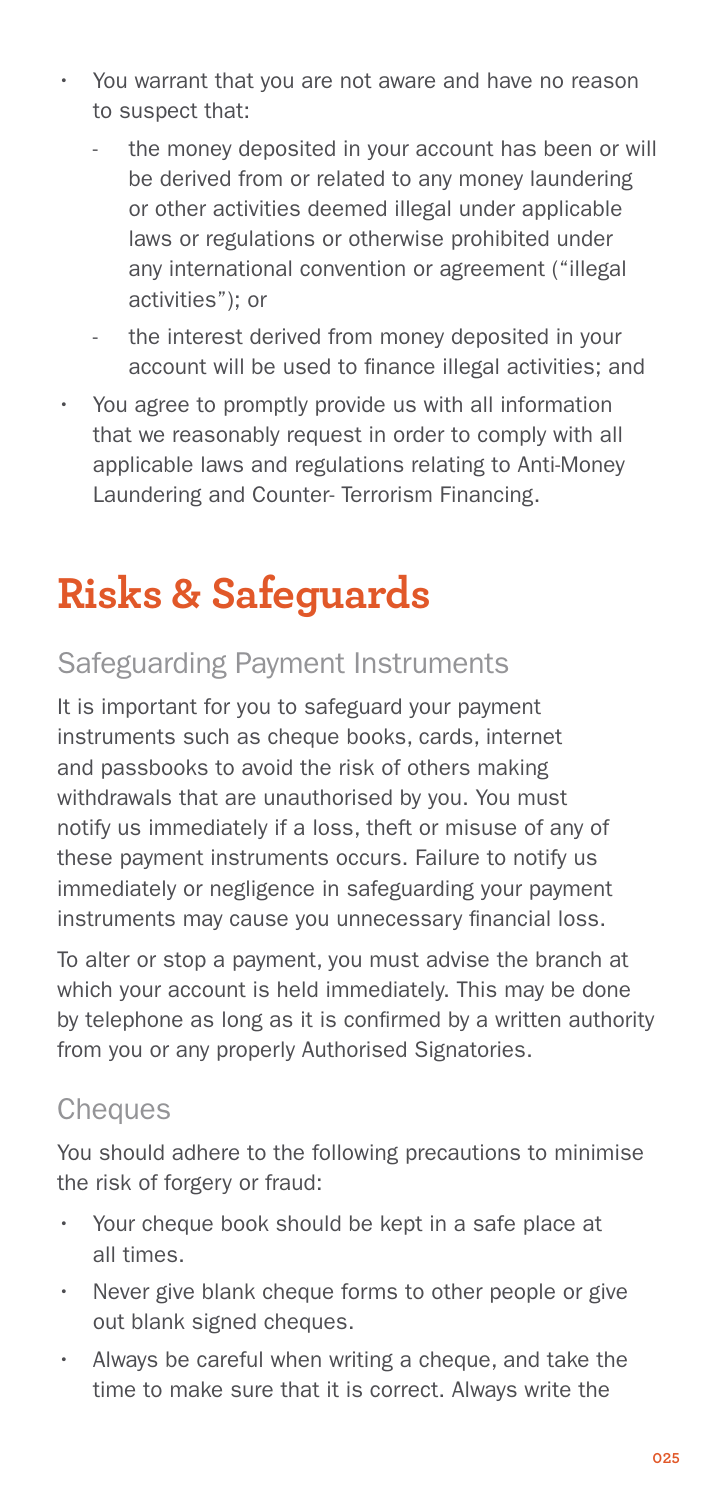<span id="page-25-0"></span>amount of the cheque in words as well as figures. Start the amount in words as close as possible to the left hand side, and start the figures as close as possible to the dollar sign (\$). Ensure that there are no blank spaces left between words and figures, and fill up any empty spaces with a horizontal line. Add the word "only" to the amount in words e.g. "Eighty Dollars only". To avoid fraudulent alterations, do not use a pencil, non-permanent ink pen or a correctable typewriter to write a cheque. Cheques should ideally be hand written in permanent ink. If you need to alter a cheque that you have written you must sign your name where the alteration has been made.

- You must not draw cheques by any means which may enable a cheque to be altered in a manner which is not readily detectable.
- We reserve the right to impose a fee in respect of returned cheques.
- • You must tell us as soon as possible of any loss or theft of any cheques issued or provided to you.

If you fail to take such reasonable precautions, you may be held responsible for any loss.

Always make sure that there are sufficient available funds in your account to cover the cheques that you draw. Complete the cheque details on the cheque book butt, or keep some other record, so that you can reconcile the cheques you have drawn against your statement when it is received.

## "Not Negotiable" Cheques

Our cheques are crossed and marked "Not Negotiable". This means we can only pay the proceeds into an account. We cannot give cash for the cheque across the counter.

If you wish to cash a "Not Negotiable" cheque drawn on your account at your branch, you will need to 'open up' the cheque by writing "Please pay cash" and signing in full underneath.

If you write "Account payee only" on a cheque, then the cheque will only be payable into the account of the person named as the payee on the cheque.

# Stopping Payment on a Cheque

You or your Authorised Signatory can stop a cheque by contacting the branch at which your account is held with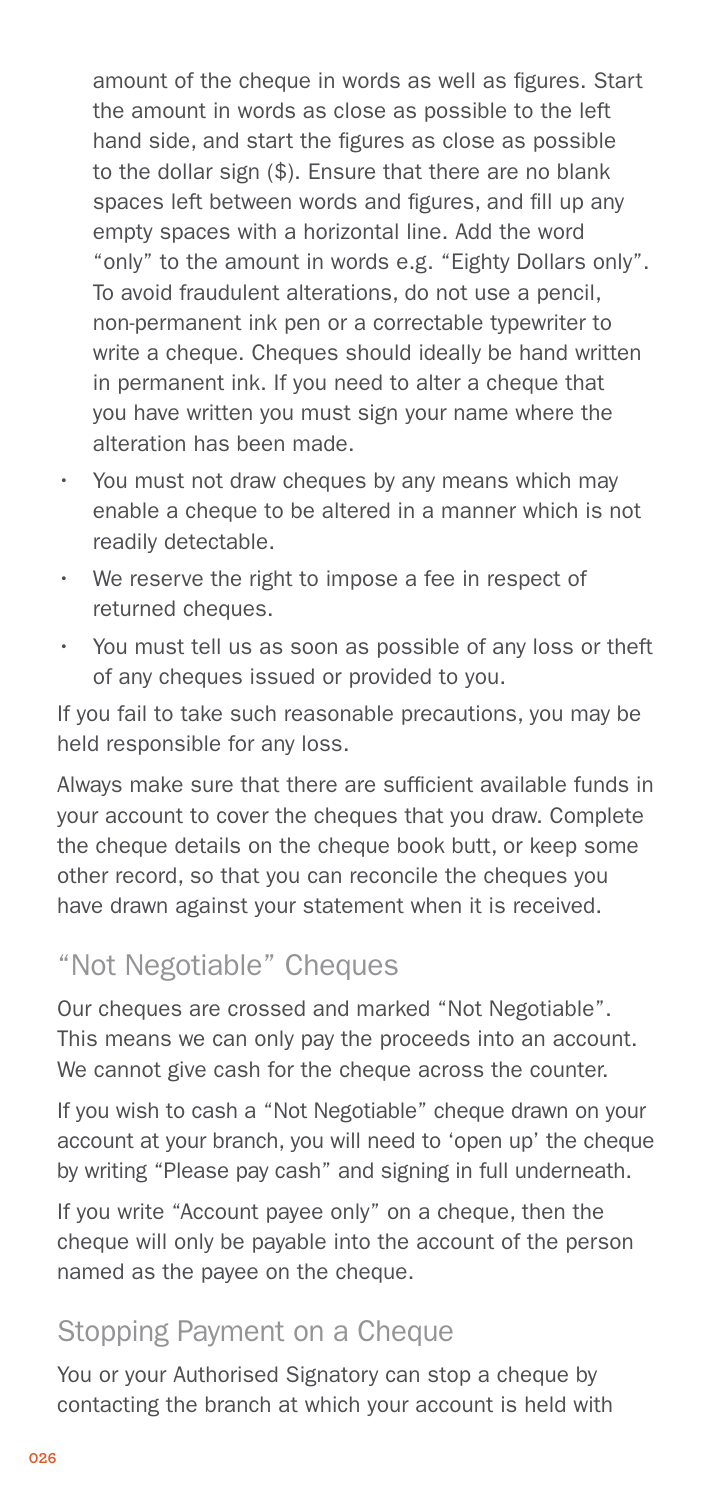<span id="page-26-0"></span>the following details before we have paid the cheque:

- Account number;
- Date of cheque;
- Amount of the cheque:
- Name of the payee; and
- Cheque number.

A fee will apply to stop a cheque (refer to Part B of the Terms and Conditions, "Account and Service Charges").

# What is the significance of deleting "or bearer"?

The words "or bearer" mean that (except in the case where the cheque is crossed and must therefore be collected by a bank) the bank on which the cheque is drawn has authority to pay it to any person in possession of it even if that person found it or sold it unless the bank has reason to suspect that the cheque might have fallen into the wrong hands. If you delete these words, the cheque becomes an "order" cheque.

If a cheque is an "order" cheque then (except in cases where the cheque is crossed and must therefore be collected by a bank) the bank on which the cheque is drawn should only pay it:

- To the named payee; or
- To any other person to whom the named payee, by endorsing the cheque on the reverse side, has ordered it to be paid.

# Dishonoured Cheques

A cheque may be dishonoured where:

- There are insufficient available funds in the account;
- The cheque is not signed by the account holders or properly Authorised Signatories;
- The cheque is presented for payment before the date that is written on the cheque:
- The cheque is presented for payment more than 15 months after the date that is written on the cheque;
- The cheque has been stopped by the drawer;
- $\cdot$  The cheque has been materially altered, without the alterations being properly initialed or signed;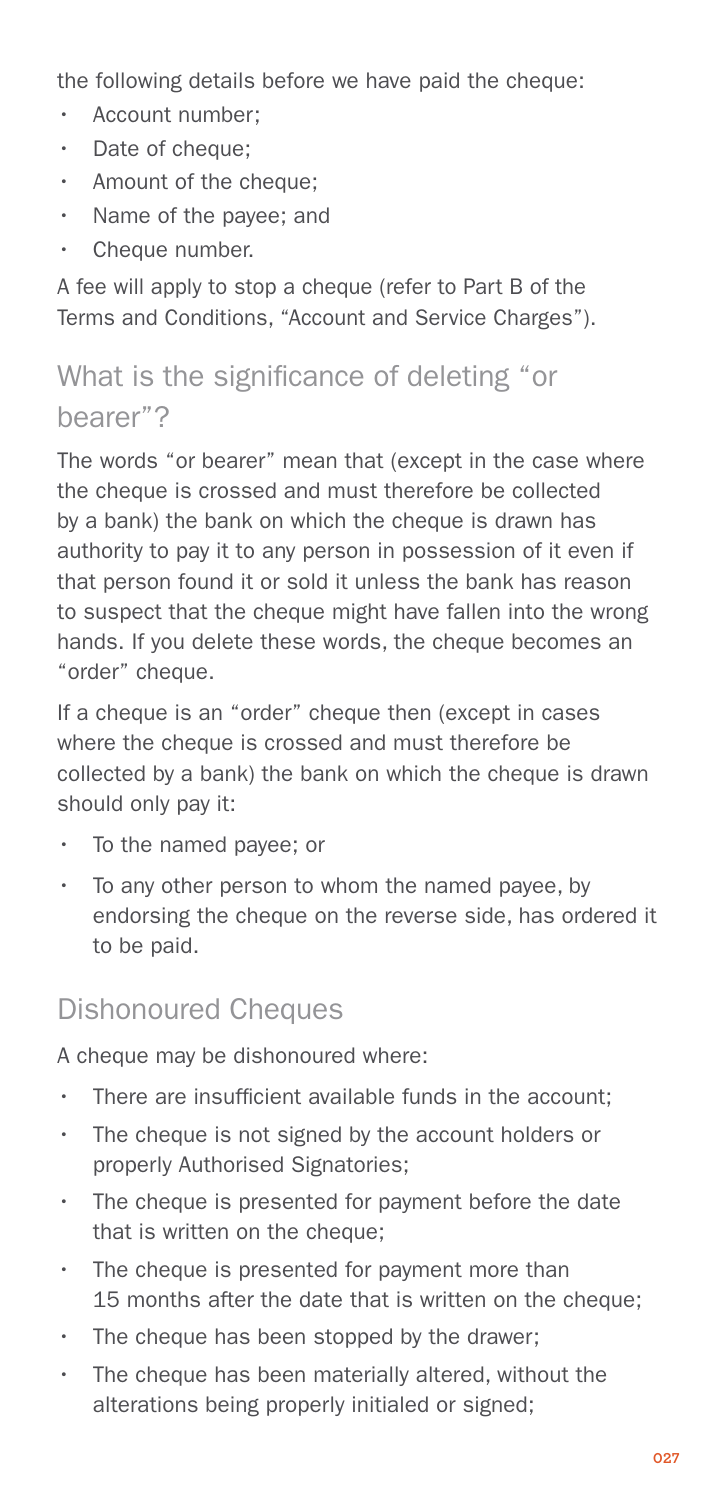- <span id="page-27-0"></span>• There is a court order which prevents the account that the cheque is drawn on being used; or
- We have received notice of the mental incapacity, bankruptcy or death of the drawer.

A fee will apply for dishonoured cheques drawn from your account (refer to Part B of the Terms and Conditions, "Account and Service Charges").

# EFT Transactions

There are a number of risks and safeguards that you should be aware of relating to EFT transactions (refer to the section titled "EFT Transactions" commencing from page 36).

# **Specific Terms & Conditions for Deposit Accounts**

# Fixed Term Deposit Account

Fixed Term Deposit Accounts in Australian dollars have a minimum opening balance of \$1,000. The interest rate will be fixed on and apply from the date of acceptance of the Fixed Term Deposit Account by us for the whole of the nominated term of the deposit (refer to our current Interest Rate Sheet which is available at any Delphi Bank branch, from us on request or from our website www.delphibank.com.au).

Interest is calculated daily on the total daily account balance, and will be paid on the maturity date of the Fixed Term Deposit Account or at an interest frequency that is specifically agreed upon.

For Fixed Term Deposit Accounts with a term that exceeds 12 months, you may choose to receive your interest, subject to approval by us, either monthly (to a nominated Deposit Account held with us), annually or at maturity. No Fixed Term Deposit Accounts have terms exceeding 5 years.

Interest can be:

- Credited to another account with us;
- Paid by cash or bank cheque; or
- At maturity, deposited into a new Fixed Term Deposit Account.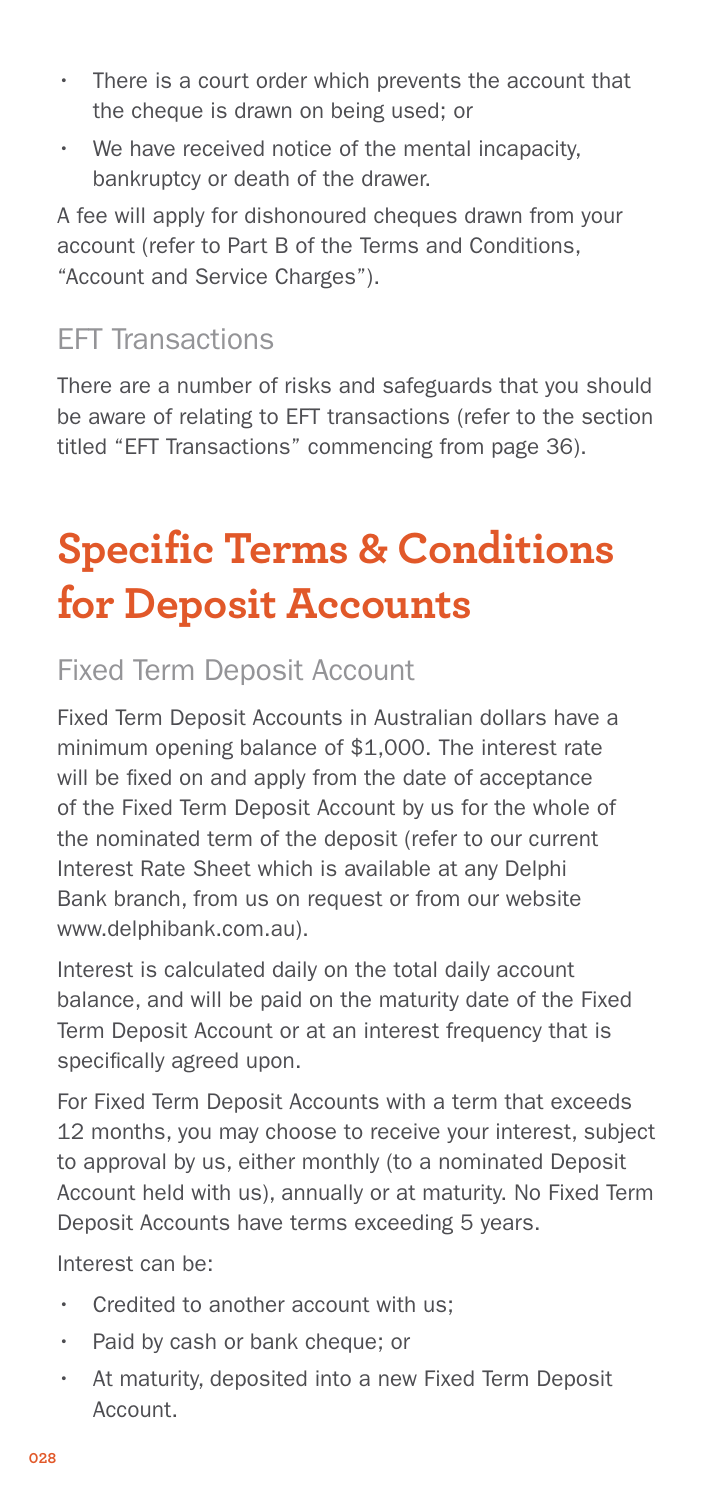Government charges and withholding tax (if any) will be deducted from the interest payment amount.

We will issue a Term Deposit Certificate upon acceptance of any new deposit. We will also issue a Renewal Reminder Advice 10 business days prior to the maturity date of the Fixed Term Deposit Account.

Important: At maturity, unless prior written instructions are received by us, we will automatically reinvest the principal, including interest, for the same period as the original Fixed Term Deposit at the interest rate applicable on the day. If the Term Deposit is rolled over at maturity, we will issue a Renewal Advice, which will provide the details of the new Term Deposit. When you receive a Term Deposit Certificate or a Term Deposit Advice, you should carefully check all details are correct and contact us should you have any concerns.

You have a 7 day grace period from the maturity date to make any changes to your investment. For instance, you may want to withdraw funds from your investment, increase your investment amount or change the length of your investment term. During the grace period, you can make any such changes without incurring an interest rate reduction.

From 1 January 2015, if you wish to withdraw or transfer your funds after the grace period and before maturity, we may at our discretion not permit the withdrawal or transfer for up to 31 days (or until maturity, if sooner), but we will permit withdrawal or transfer during this period in the case of proven hardship.

All withdrawals prior to maturity are subject to a reduced interest rate and an administration fee (refer to Part B of our Terms and Conditions, "Account and Service Charges"). The interest adjustment is to ensure that interest is calculated using the applicable "tiered Savings Account Deposit Interest Rate" (refer to the current Interest Rate Sheet available at any Delphi Bank branch or from us on request or on our website www.delphibank.com.au) for the period up to redemption (rather than the rate that would otherwise apply to the Fixed Term Deposit had you left the money in on deposit until the maturity date). The interest adjustment we calculate is to reflect that you are not entitled to interest for the unexpired portion of your term after redemption.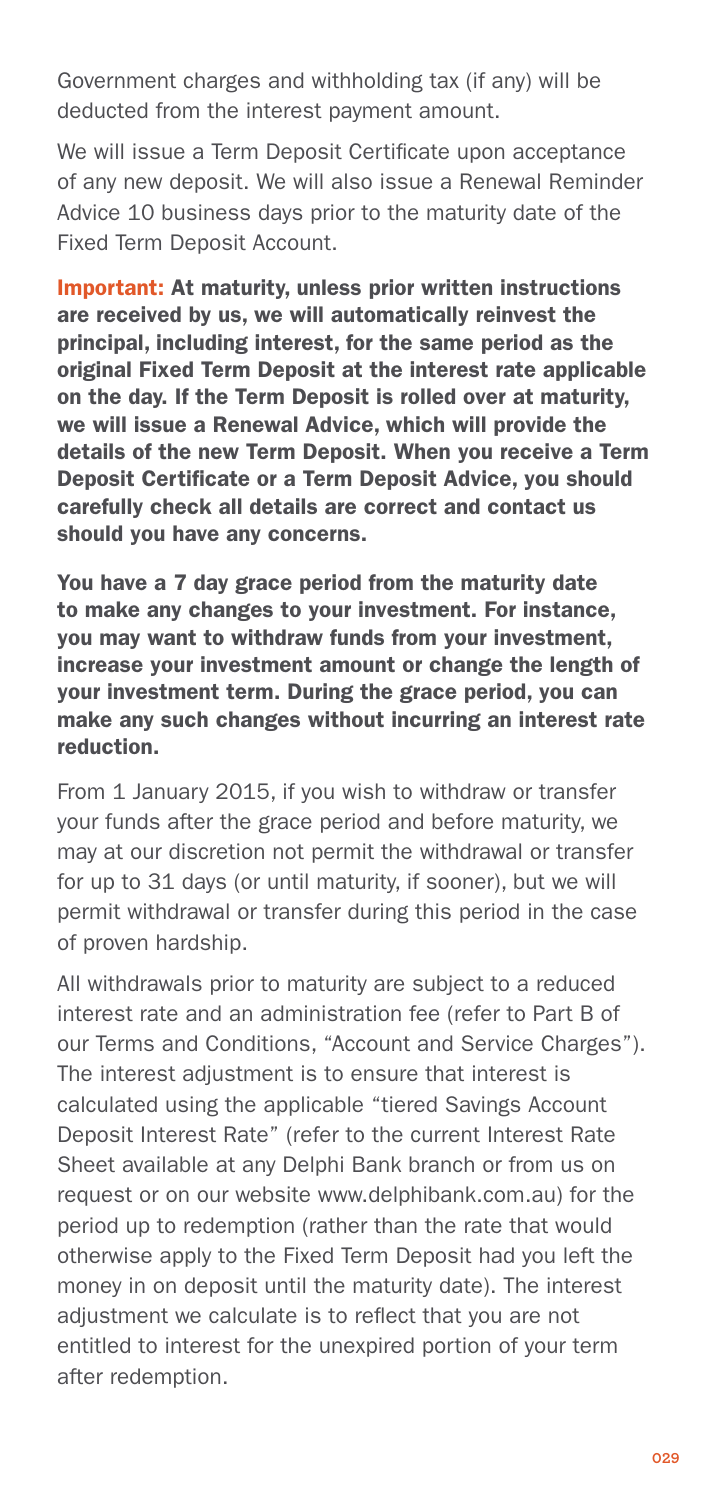<span id="page-29-0"></span>Set out below is an example of the interest adjustment that would be made on an early withdrawal.

A customer wishes to open a Term Deposit for \$50,000 for a period of 180 days.

Interest received for the Term Deposit held until the maturity date is:

$$
\frac{\$50,000 \times 3.45(\%p.a) \times 180 \text{ (days)}}{365 \text{ days}} = \$850.68
$$

Customer wishes to withdraw (early redemption) the Term Deposit after 120 days. The tiered Savings Account Deposit Interest Rate applicable on that day  $= 0.25\%$ pa.

Interest received on the date the Term Deposit is repaid is:

$$
\frac{$50,000 \times 0.25(\%p.a) \times 120 \text{ (days)}}{365 \text{ days}} = $41.10
$$

Refer to the Significant Features and Benefits table (on page 9) for a summary of features on this account.

# Savings Account

Savings Accounts in Australian dollars have a minimum opening balance of \$10.00. Interest accrues daily whilst the account balance exceeds the minimum balance required to earn interest on the account (interest paid is varied according to the balance of your account, see the current Interest Rate Sheet which is available at any Delphi Bank branch or from us on request). Interest is credited to the account on the last calendar day of the month. We may change the applicable interest rates at any time by prior advertisement in at least one national newspaper or by written notice to you. Details of the current interest rates are available at any Delphi Bank branch, from us on request or on our website www.delphibank.com.au.

Account statements are generally issued at least once every three months. However, if there has been no activity on the account (i.e. no withdrawals, deposits or transfers) during this period, a statement will be issued at least every 12 months. You can request a statement at any time. If you request a statement outside of the periodic statements which we agree to provide you, a fee will be charged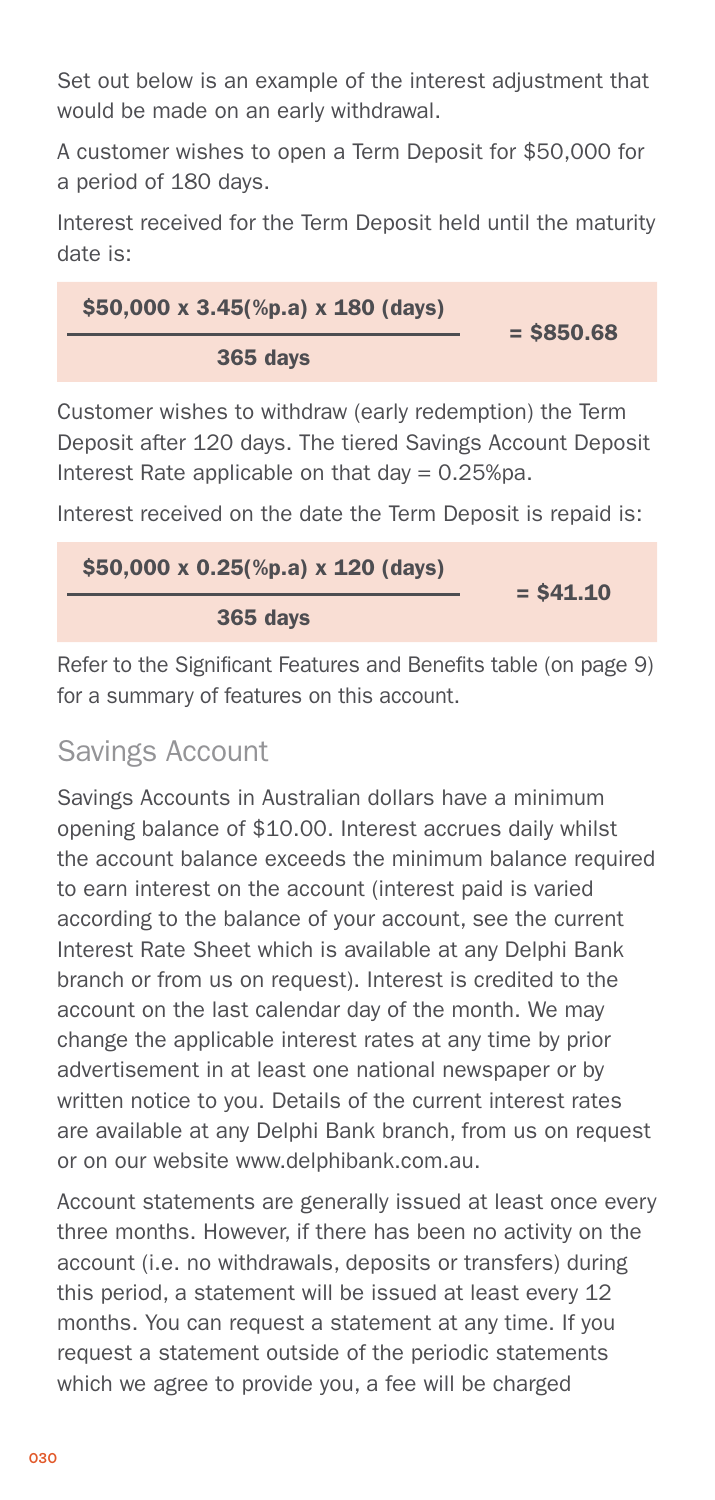<span id="page-30-0"></span>(refer to Part B of the Terms and Conditions "Account and Service Charges") and it may take up to five business days to produce the statement. However, the Bank at its sole discretion may waive this fee.

Government charges and other fees and charges on this account (refer to Part B of the Terms and Conditions, "Account and Service Charges") are deducted on the last calendar day of the month. Any interest on overdrawn amounts, if applicable, accrues daily and will be debited on the last calendar day of the month.

A cheque book may be issued to you on request.

Refer to the Significant Features and Benefits table (on page 6) for a summary of features on this account.

# Liberty Account

Liberty Accounts in Australian dollars have a minimum opening balance of \$1.00. Interest accrues daily (interest paid is varied according to the balance of your account, see the current Interest Rate Sheet which is available at any Delphi Bank branch or from us on request). Interest is credited to the account on the last calendar day of the month.

We may change the applicable interest rates at any time by prior advertisement in at least one national newspaper or by written notice to you. Details of the current interest rates are available at any Delphi Bank branch or from us on request or on our website www.delphibank.com.au.

Account statements are generally issued at least once every three months. However, if there has been no activity on the account (i.e. no withdrawals, deposits or transfers) during this period, a statement will be issued at least every 12 months. You can request a statement at any time. If you request a statement outside of the periodic statements which we agree to provide you, a fee will be charged (refer to Part B of the Terms and Conditions, "Account and Service Charges") and it may take up to five business days to produce the statement.

Government charges and other fees and charges on this account (refer to Part B of the Terms and Conditions, "Account and Service Charges") are deducted on the last calendar day of the month. Any interest on overdrawn amounts, if applicable, accrues daily and will be debited on the last calendar day of the month.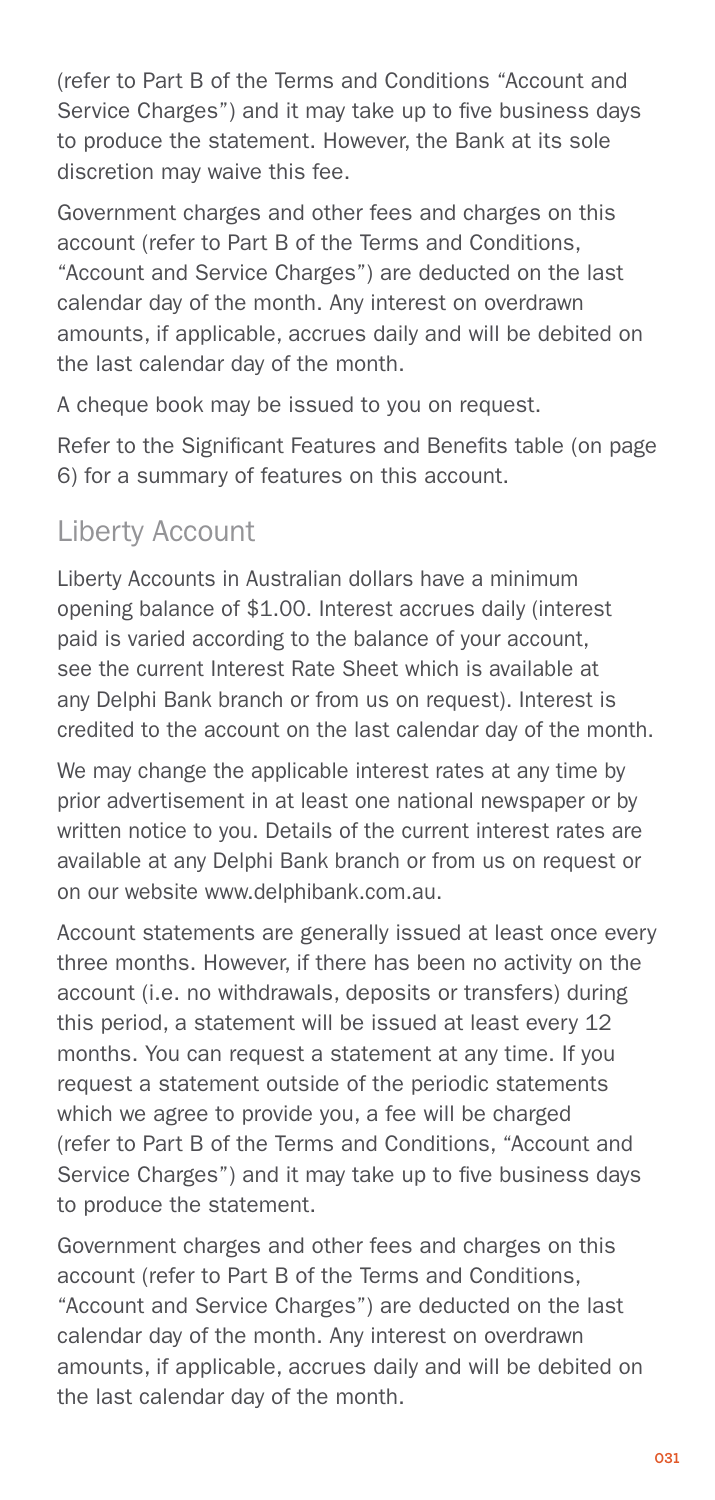<span id="page-31-0"></span>A cheque book may be issued to you on request.

Refer to the Significant Features and Benefits table (on page 7) for a summary of features on this account.

# Midas Account

Midas Accounts must be in Australian dollars and must be opened in conjunction with Internet Banking. The minimum opening balance is \$10.00. Interest accrues daily (see the current Interest Rate Sheet which is available at any Delphi Bank branch or from us on request). Interest is credited to the account on the last calendar day of the month. We may change the applicable interest rates at any time by prior advertisement in at least one national newspaper or by written notice to you. Details of the current interest rates are available at any Delphi Bank branch, from us on request or on our website www.delphibank.com.au.

Account statements are generally issued at least once every three months. However, if there has been no activity on the account (i.e. no withdrawals, deposits or transfers) during this period, a statement will be issued at least every 12 months.

You can request a statement at any time. If you request a statement outside of the periodic statements which we agree to provide you, a fee will be charged (refer to Part B of the Terms and Conditions, "Account and Service Charges") and it may take up to five business days to produce the statement. Account information can also be obtained by accessing Internet Banking.

Government charges and other Fees and Charges on this account (refer to Part B of the Terms and Conditions, "Account and Service Charges") are deducted on the last calendar day of the month. Any interest on overdrawn amounts, if applicable, accrues daily and will be debited on the last calendar day of the month.

Refer to the Significant Features and Benefits table (on page 7) for a summary of features on this account.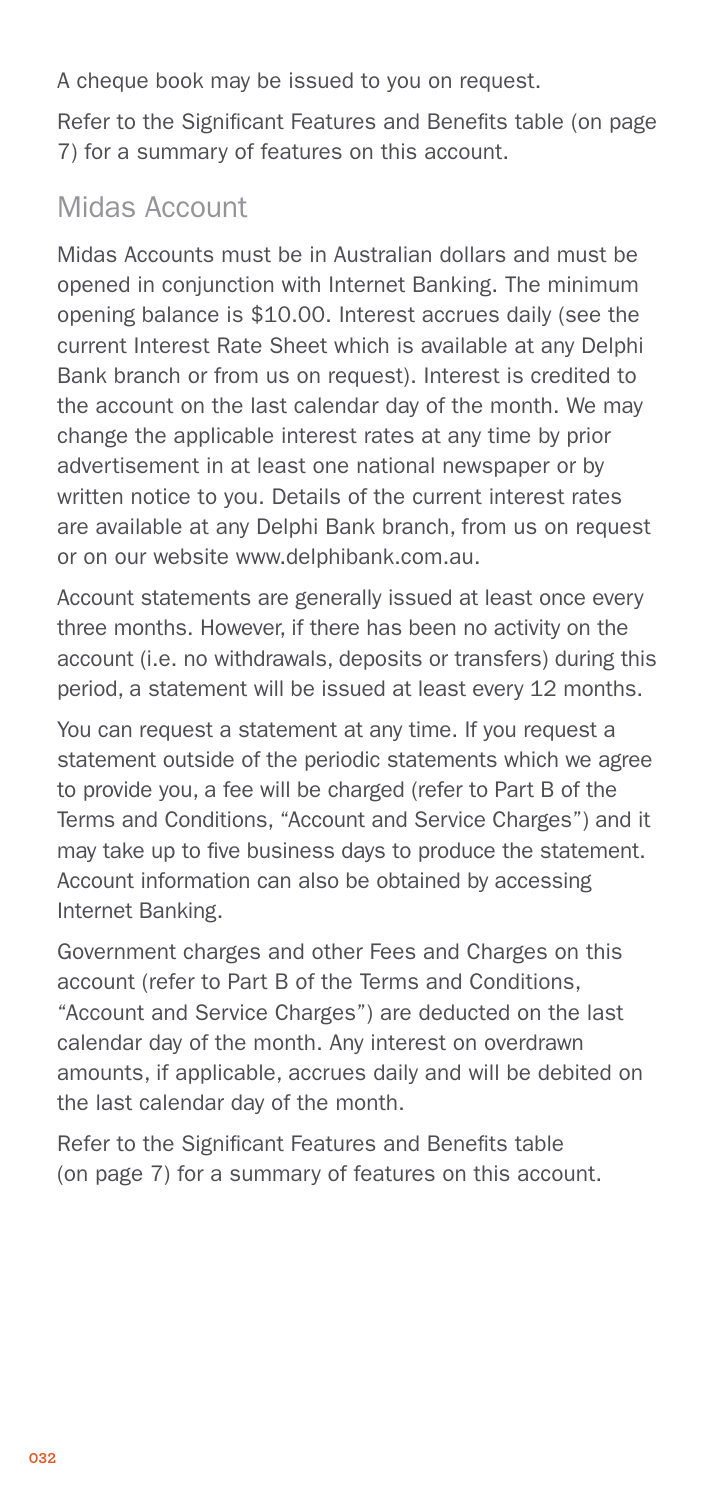# <span id="page-32-0"></span>Cash Management Account

Cash Management Accounts must be in Australian dollars, with a minimum opening balance of \$5,000. Interest accrues daily whilst the account balance exceeds the minimum balance required to earn interest on the account (interest paid is varied according to the balance of your account, see the current Interest Rate Sheet which is available at any Delphi Bank branch, from us on request or on our website www.delphibank.com.au). Interest is credited to the account on the last calendar day of each month. We may change the applicable interest rates at any time by prior advertisement in at least one national newspaper or by written notice to you. Details of the current interest rates are available at any Delphi Bank branch or from us on request.

Account statements are generally issued at least once every three months. However, if there has been no activity on the account (i.e. no withdrawals, deposits or transfers) during this period, a statement will be issued at least every 12 months. Subject to approval by us, you may elect to vary the statement frequency at any time. You can also request a statement at any time. If you request a statement outside of the periodic statements which we agree to provide you, a fee will be charged (refer to Part B of the Terms and Conditions, "Account and Service Charges") and it may take up to five business days to produce the statement.

Government charges and other fees and charges on this account (refer to Part B of the Terms and Conditions, "Account and Service Charges") are deducted on the last calendar day of the month. Any interest on overdrawn amounts, if applicable, accrues daily and will be debited on the last calendar day of the month.

A cheque book may be issued to you on request.

Refer to the Significant Features and Benefits table (on page 7) for a summary of features on this account.

#### Junior Smart Saver Account

Junior Smart Saver Accounts must be in Australian dollars. The minimum opening balance is \$5.00. Interest accrues daily (see the current Interest Rate Sheet which is available at any Delphi Bank branch, from us on request or on our website www.delphibank.com.au). Interest is credited to the account twice a year, on 30 June and 31 December.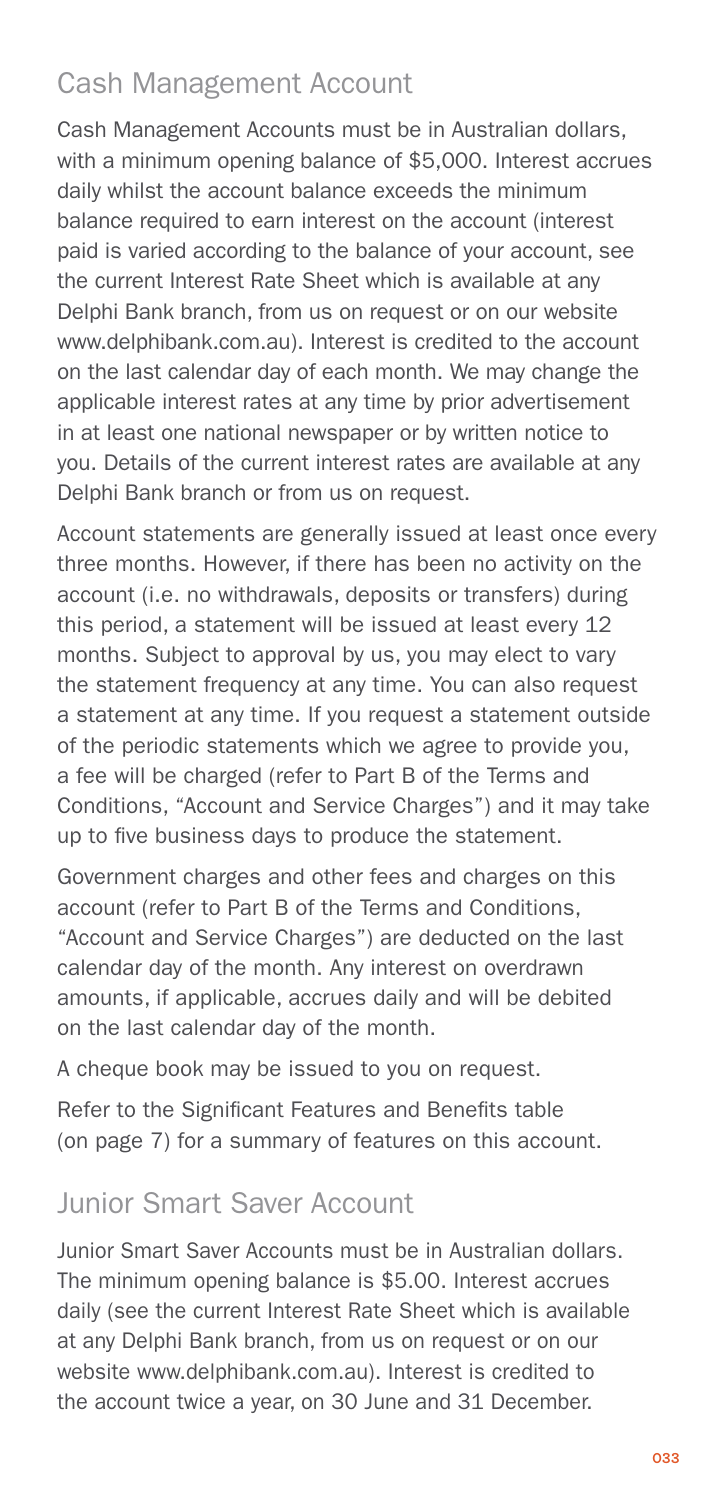<span id="page-33-0"></span>We may change the applicable interest rates at any time by prior advertisement in at least one national newspaper or by written notice to you.

Account statements are generally issued at least once every six months on 30 June and 31 December. However, if there has been no activity on the account (i.e. no withdrawals, deposits or transfers) during this period, a statement will be issued at least every 12 months. You can request a statement at any time. If you request a statement outside of the periodic statements which we agree to provide you, a fee will be charged (refer to Part B of the Terms and Conditions, "Account and Service Charges") and it may take up to five business days to produce the statement.

To open and conduct a Junior Smart Saver Account, the applicant must be under 18 years of age. The account will be opened in the applicant's name and will require an adult (parent/guardian) to sign the application form. Appropriate identification will be required for the applicant and the adults.

Government charges and other fees and charges on this account (refer to Part B of the Terms and Conditions, "Account and Service Charges") are deducted on the last calendar day of the month. Any interest on overdrawn amounts, if applicable, accrues daily and will be debited on the last calendar day of the month.

Refer to the Significant Features and Benefits table (on page 6) for a summary of features on this account.

# Business Cheque Account

Business Cheque Accounts are only available to customers approved by us. The account must be in Australian dollars, with the minimum opening balance being \$2,000. When you open your account, a cheque book will be issued to you.

Interest accrues daily. Interest is credited to the account every three months, effective on the last calendar day of the three month period (i.e. March, June, September and December). We may change the applicable interest rates at any time by prior advertisement in at least one national newspaper or by written notice to you. Details of the current interest rates are available at any Delphi Bank branch, from us on request or on our website www.delphibank.com.au.

Account statements are generally issued at the end of each month. You can request a statement at any time. If you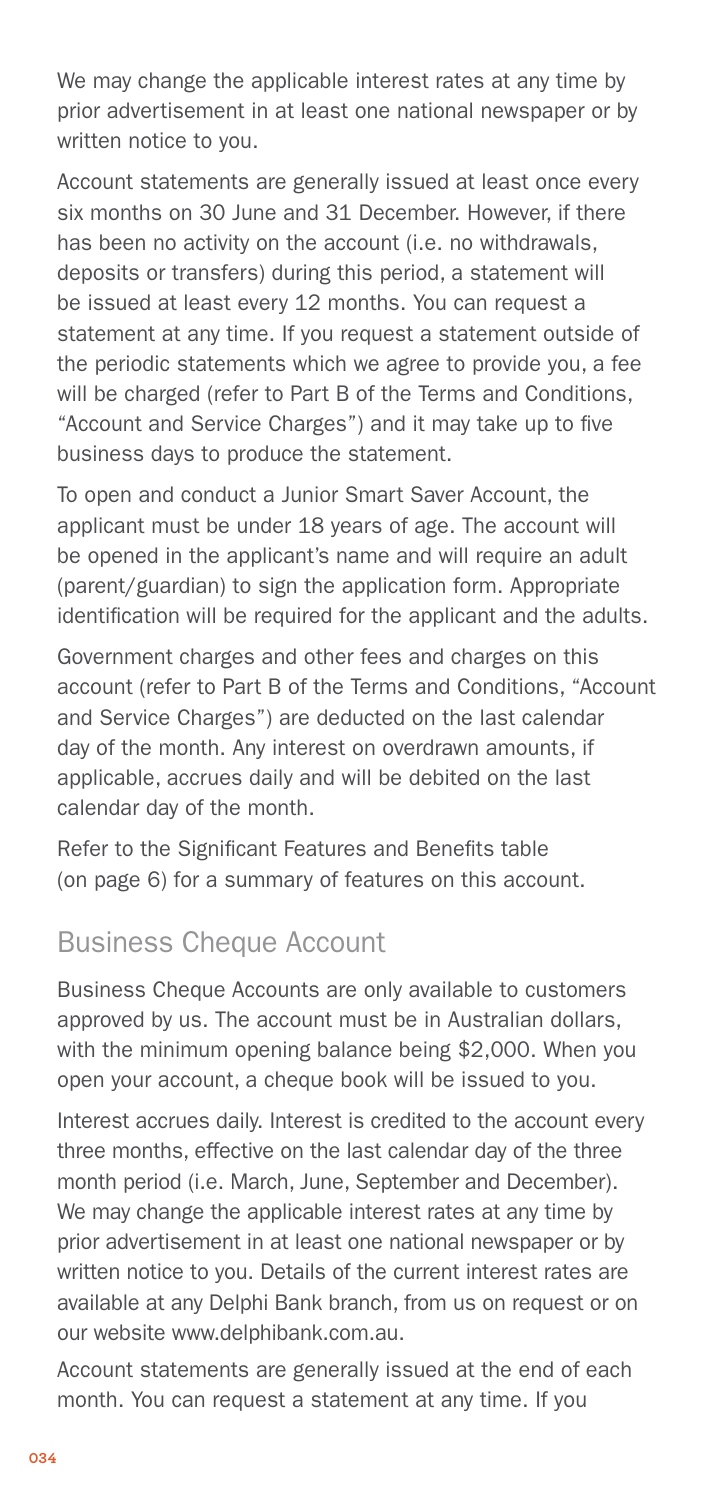<span id="page-34-0"></span>request a statement outside of the periodic statements which we agree to provide you, a fee will be charged (refer to Part B of the Terms and Conditions, "Account and Service Charges") and it may take up to five business days to produce the statement. However, the Bank at its sole discretion may waive this fee.

Government charges and other fees and charges on this account (refer to Part B of the Terms and Conditions, "Account and Service Charges") are deducted on the last calendar day of the month. Any interest on overdrawn amounts, if applicable, accrues daily and will be debited on the last calendar day of the month.

Refer to the Significant Features and Benefits table (on page 8) for a summary of features on this account.

## Passbook Account

When you open a Passbook Account, a Passbook will be issued to you. The Passbook is used to record all of the transactions on your account and should be presented when you want to make a deposit or withdrawal from your account.

Accounts must be in Australian dollars, with the minimum opening balance being \$100.00. Interest accrues daily based on tiered interest rates. This means different interest rates will be paid for each 'tier' of your account balance. An example of this is where you have a \$5,000 account balance, with an interest rate of 0% paid on the first \$500.00 and an interest rate of 2% paid on the next \$4,500. Details of the current interest rates are provided on the Interest Rate Sheet, which is available at any Delphi Bank branch, from us on request or on our website www.delphibank.com.au.

Interest is credited to the account twice a year, on 30 June and 31 December. We may change the applicable interest rates at any time by prior advertisement in at least one national newspaper or by written notice to you.

Government charges and other fees and charges on this account (refer to Part B of the Terms and Conditions, "Account and Service Charges") are deducted on the last calendar day of the month.

Account statements are generally issued twice a year, on 30 June and 31 December. However, if there has been no activity on the account (i.e. no withdrawals, deposits or transfers) during this period, a statement will instead be issued after the next six months (and at least every 12 months).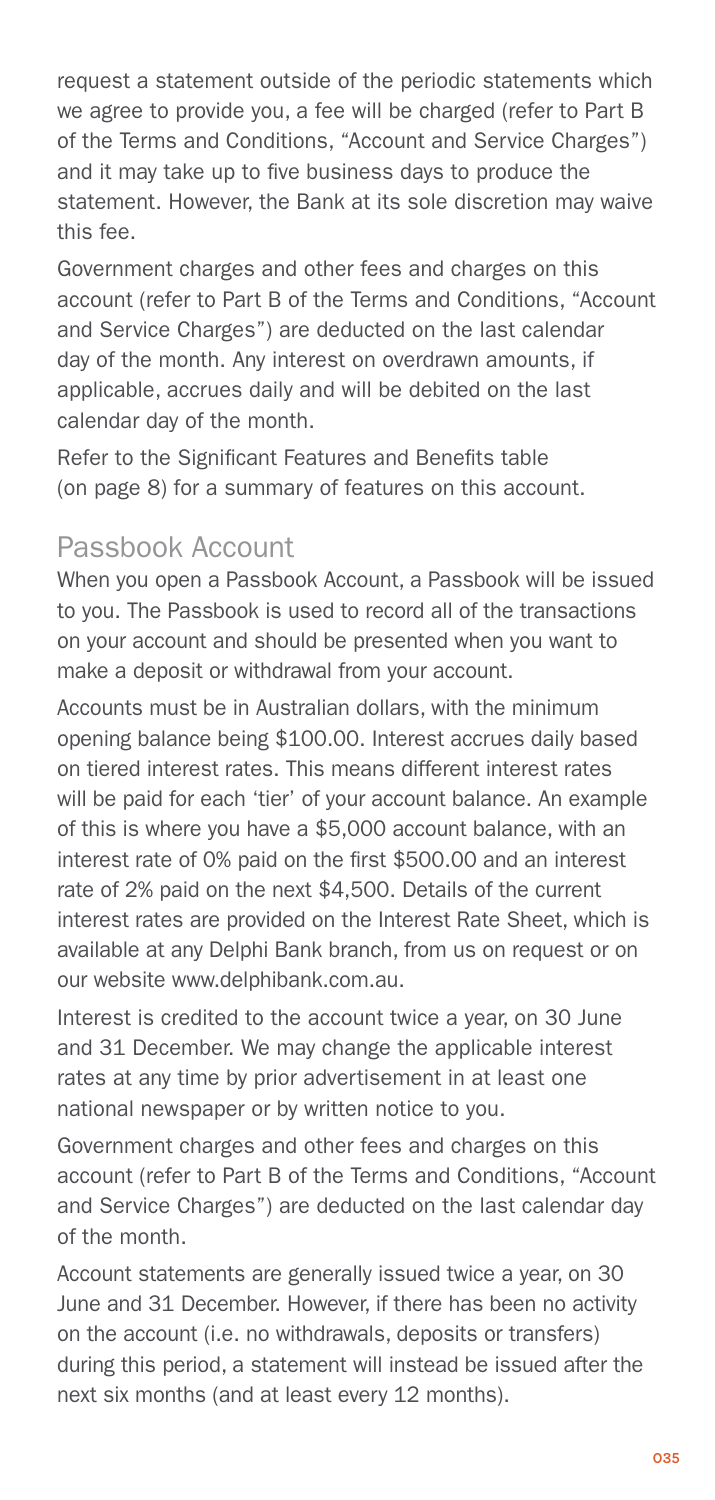<span id="page-35-0"></span>Refer to the Significant Features and Benefits table (on page 8) for a summary of features on this account.

# Odyssey 55 Account

The Odyssey 55 Account is available to retirees over 55 years of age who are either self funded or are receiving an eligible pension. The account cannot be held in trust.

Accounts must be in Australian dollars, with the minimum opening balance being \$100.00. Interest accrues daily based on tiered interest rates. This means different interest rates will be paid for each 'tier' of your account balance.

An example of this is where you have a \$50,000 account balance, with an interest rate of 0.75% paid on the first 3,000, an interest rate of 2% paid on the amount of \$39,999 and an interest rate of 3.50% paid on the remaining amount of \$7,001. Details of the current interest rates are provided on the Interest Rate Sheet, which is available at any Delphi Bank branch, from us on request or on our website www.delphibank.com.au.

Interest is credited to the account monthly in arrears. We may change the applicable interest rates at any time by prior advertisement in at least one national newspaper or by written notice to you.

Any interest on overdrawn amounts, if applicable, accrues daily and will be debited on the last calendar day of the month.

Government charges and other fees and charges on this account (refer to Part B of the Terms and Conditions, "Account and Service Charges") are deducted on the last calendar day of the month.

Account statements are generally issued twice a year, on 30 June and 31 December. However, if there has been no activity on the account (i.e. no withdrawals, deposits or transfers) during this period, a statement will instead be issued after the next six months (and at least every 12 months).

Refer to the Significant Features and Benefits table (on page 9) for a summary of features on this account.

# EFT Transactions

#### Introduction

We warrant that we will comply with the requirements of the ePayments Code.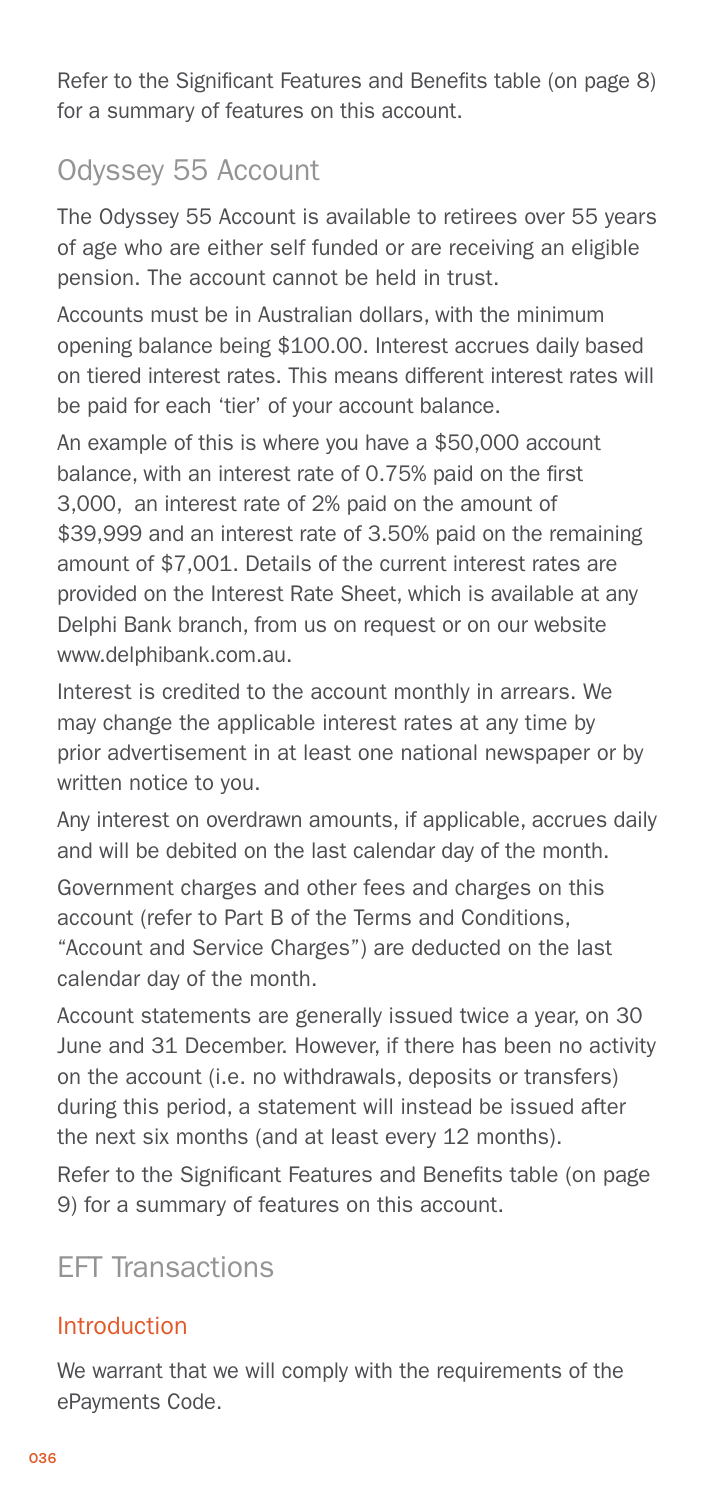<span id="page-36-0"></span>The following Terms and Conditions govern EFT transactions.

Each transaction on a linked account is also governed by the Terms and Conditions to which that account is subject. In the event of an inconsistency between these conditions and the terms applicable to any of your linked accounts, these conditions shall prevail.

In accepting a Visa Debit card from us or by using Internet Banking, you accept and agree to these Terms and **Conditions** 

Any card offered by us remains our property at all times.

You should follow the guidelines in the box below to protect against unauthorised use of your card, your PIN and password. These guidelines provide examples of security measures only and will not determine your liability for any losses resulting from unauthorised EFT transactions. Liability for such transactions will be determined in accordance with the Terms and Conditions in the Terms and Conditions.

## Guidelines for Ensuring the Security of Cards and the Personal Identification Number (PIN)

- Sign a card as soon as you receive it;
- Keep cards in a safe place:
- Never write the PIN on the card:
- Never write the PIN on anything which is kept with or near the card;
- Never lend cards to anybody;
- Never tell or show the PIN to another person;
- Use care to prevent anyone seeing the card number and PIN being entered at Electronic Equipment;
- Immediately report the loss, theft or unauthorised use of cards to us, the Lost and Stolen Cards Hotline (see page 39) or the Visa Lost and Stolen Card Hotline;
- Keep a record of the card number and the Lost and Stolen Cards Hotline or Visa Lost and Stolen Card Hotline telephone numbers with your usual list of emergency telephone numbers;
- Examine your account statements immediately upon receiving them to identify and report, as soon as possible, any instances where cards have been used without your authority; and
- Immediately notify us of any change of address.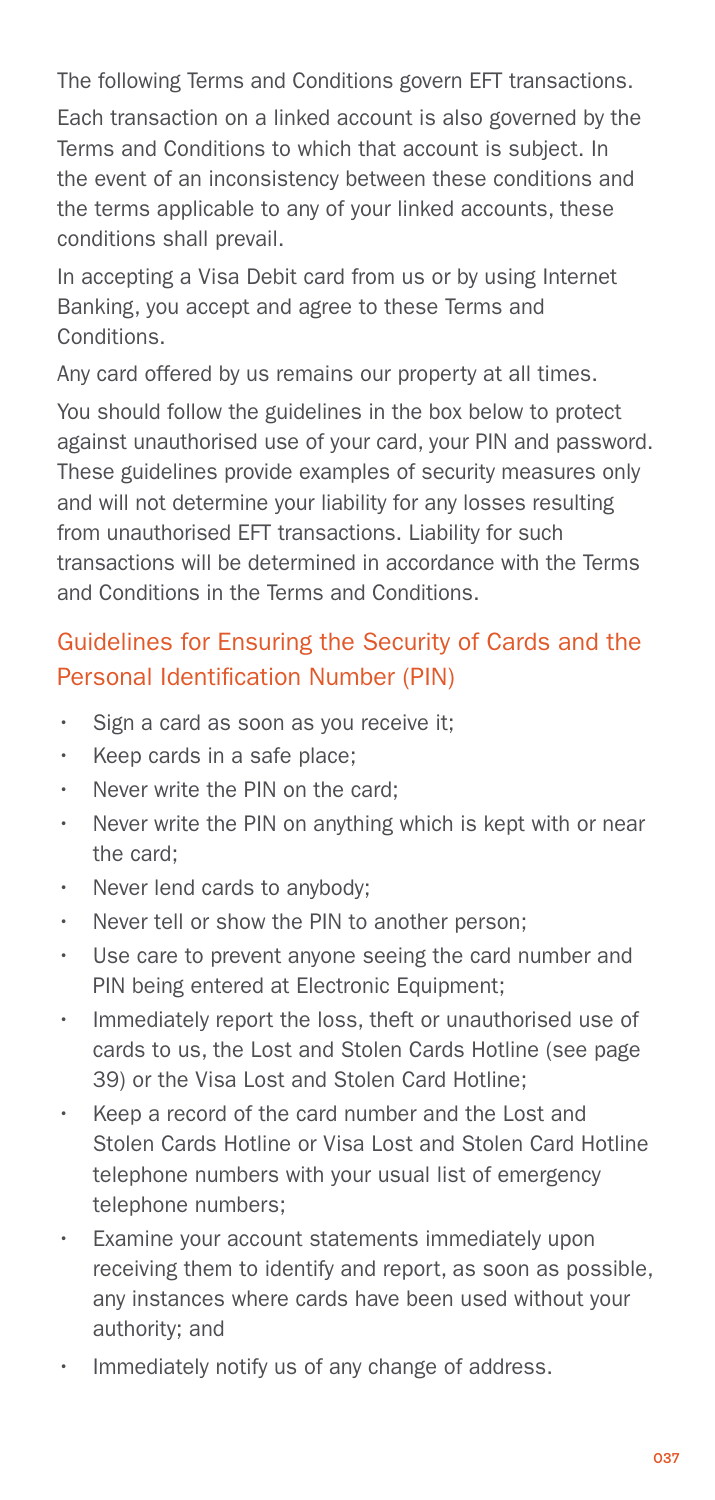#### Guidelines for Ensuring the Security of Passwords

To protect your passwords, you must:

- Never tell or show your password to another person, including family and friends;
- Never enter your password into a web page which has been accessed by a link from an email, even if the email may appear to have been sent to you by the Bank;
- Always enter www.delphibank.com.au into your browser using the keyboard of your computer when accessing Internet Banking;
- Prevent anyone seeing your password being entered in Electronic Equipment;
- Commit your password to memory and do not write it anywhere without reasonably disguising it. The following are examples of what is NOT a reasonable attempt to disguise your password:
	- recording it in reverse order;
	- recording it as a telephone number where no other numbers are recorded;
	- recording it as a telephone number with the password in its correct sequence;
	- recording it among other numbers or letters with any of them marked to indicate the password;
	- recording it disguised as a date (including your birth date) or as an amount;
	- recording it in an easily understood code; or
	- recording it in any other form of disguise that may be easily discovered by another person.
- Avoid choosing a password that has an easily retrieved combination (for example, repeated numbers or letters);
- Avoid choosing a password that is easily identified with you (for example your name, birth date, car registration or telephone number);
- Immediately report the loss, theft or unauthorised use of your password to us;
- Keep the Security Token (where provided) in a safe place;
- Never lend the Security Token (where provided) to anybody: and
- Immediately report the loss, theft or unauthorised use of your Security Token (where provided) to us.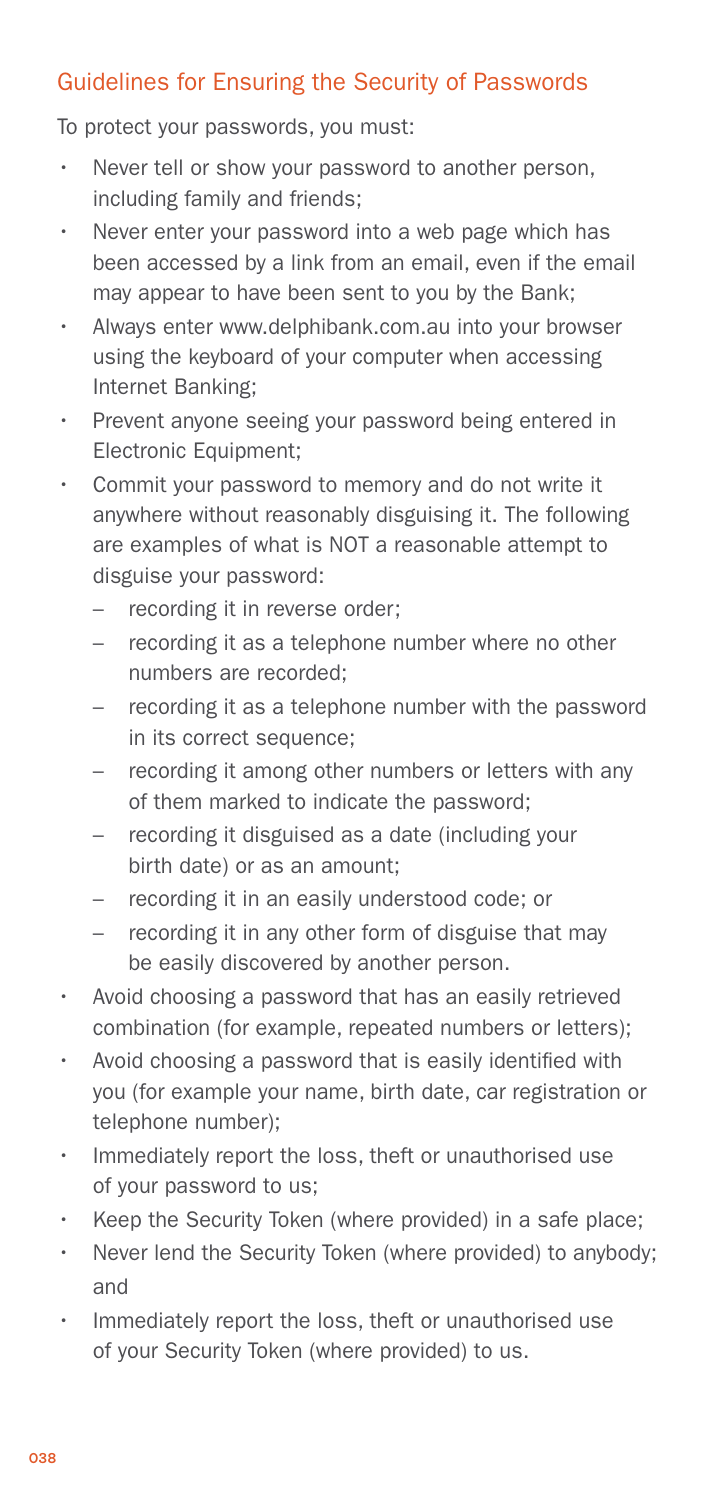#### Additional Cards

You can request that:

An additional Visa Debit card be issued to one or more nominees aged 16 years or over.

We may issue additional cards at our discretion, and if we do so, we will provide each nominee with a PIN for each card.

Your nominee's use of the Visa Debit card and PIN is governed by the conditions in the Terms and Conditions. You must ensure that each nominee reads the Terms and Conditions and protects his/her cards and PINs in the same way as the conditions in the Terms and Conditions require you to protect your cards and PINs.

You will be liable for all transactions carried out by your nominee on the cards.

## How to Report Loss, Theft or Unauthorised Use of Card or PIN

If you or your nominee believe that a card has been misused, lost or stolen or the PIN has become known to someone else, you or your nominee must immediately contact:

- Us during business hours:
- The Lost and Stolen Cards Hotline (24 hours a day, seven days a week) on its emergency number detailed below.

# LOST & STOLEN CARDS HOTLINE Australia wide toll free 1800 648 027 International +61 2 8299 9101

You or your nominee must provide the following information when making such notification to us, or to the Lost and Stolen Cards Hotline:

- The card number: and
- Any other personal information you or your nominee are asked to provide to assist in identifying you and the card.

We, or the Lost and Stolen Cards Hotline will acknowledge the notification by giving you or your nominee a reference number. Please retain this number as evidence of the date and time of contacting us, or to the Lost and Stolen Cards Hotline.

If you have contacted the Lost and Stolen Cards Hotline, you or your nominee should also confirm the loss or theft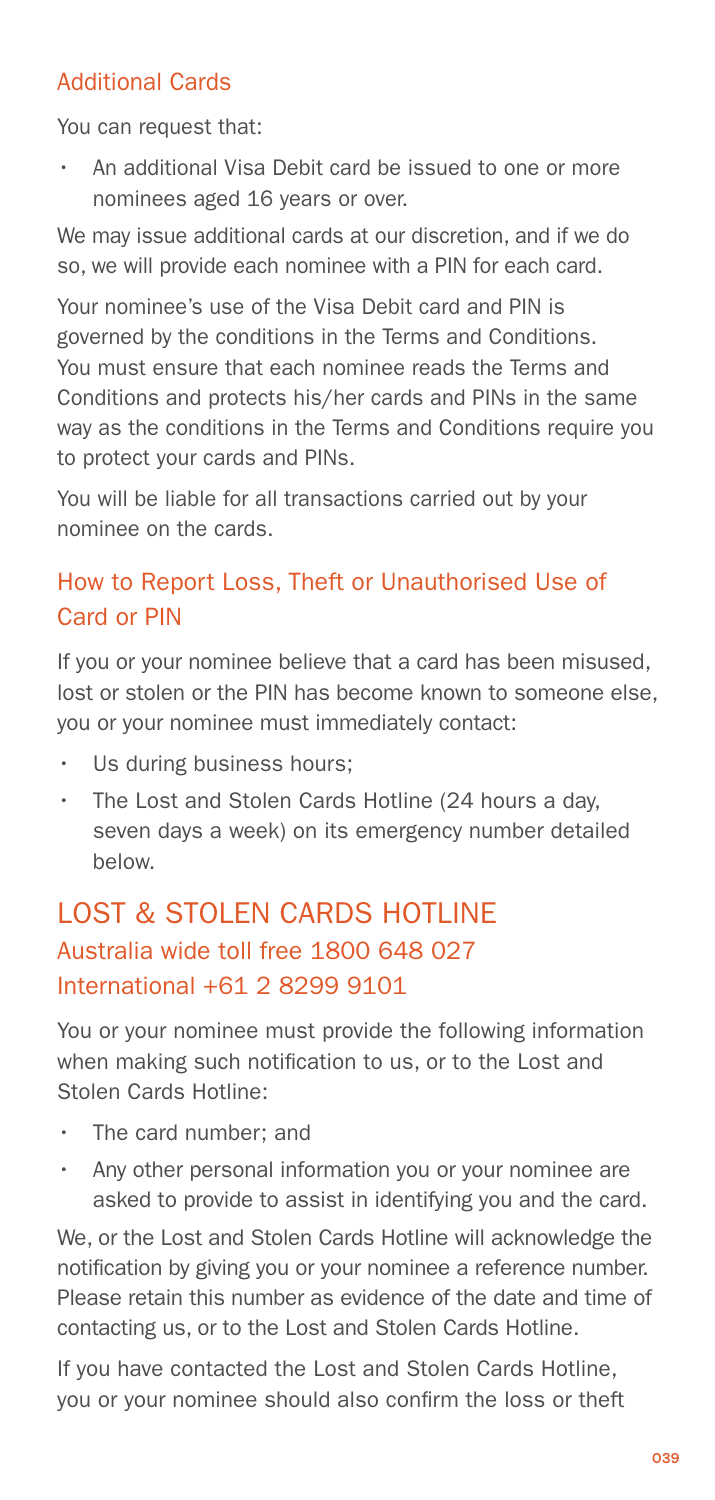as soon as possible to us at the branch where your Linked Account is located.

If your card is lost or stolen and the Lost and Stolen Cards Hotline is not operating at the time notification is attempted, the loss, theft or unauthorised use must be reported to us as soon as possible during business hours. We will be liable for any losses arising because the Lost and Stolen Cards Hotline was not operating at the time of attempted notification, provided that the loss, theft or unauthorised use is reported to us as soon as possible during business hours.

If you recover a card that has been reported lost or stolen, the card must not be used again. Instead, the recovery should be reported to us or the Lost and Stolen Cards Hotline.

You agree that we may disclose information about you or your EFT transactions to the police or third parties if we think it will help prevent or recover losses or if it is legally obliged to do so.

If the loss, theft or misuse, of the Visa Debit card occurs outside Australia you or your Nominee must notify an organisation displaying the Visa sign and also then confirm the loss, theft or misuse of the card:

- With us by telephone or priority paid mail as soon as possible; or
- By telephoning the Visa Card Hotline number for the country you are in, which you must obtain from us prior to your departure.

#### Signing Cards

You and your nominee must sign any card immediately upon receiving it and before using it as a means of preventing fraudulent or unauthorised use of the card.

#### Protecting the PIN & Password

We will provide you with a PIN to use your card with Electronic Equipment and a password to access Internet Banking.

You agree to protect the PIN and password as a means of preventing fraudulent or unauthorised EFT transactions.

You must not tell or show the PIN or password to another person or allow it to be seen by another person, including your family and friends.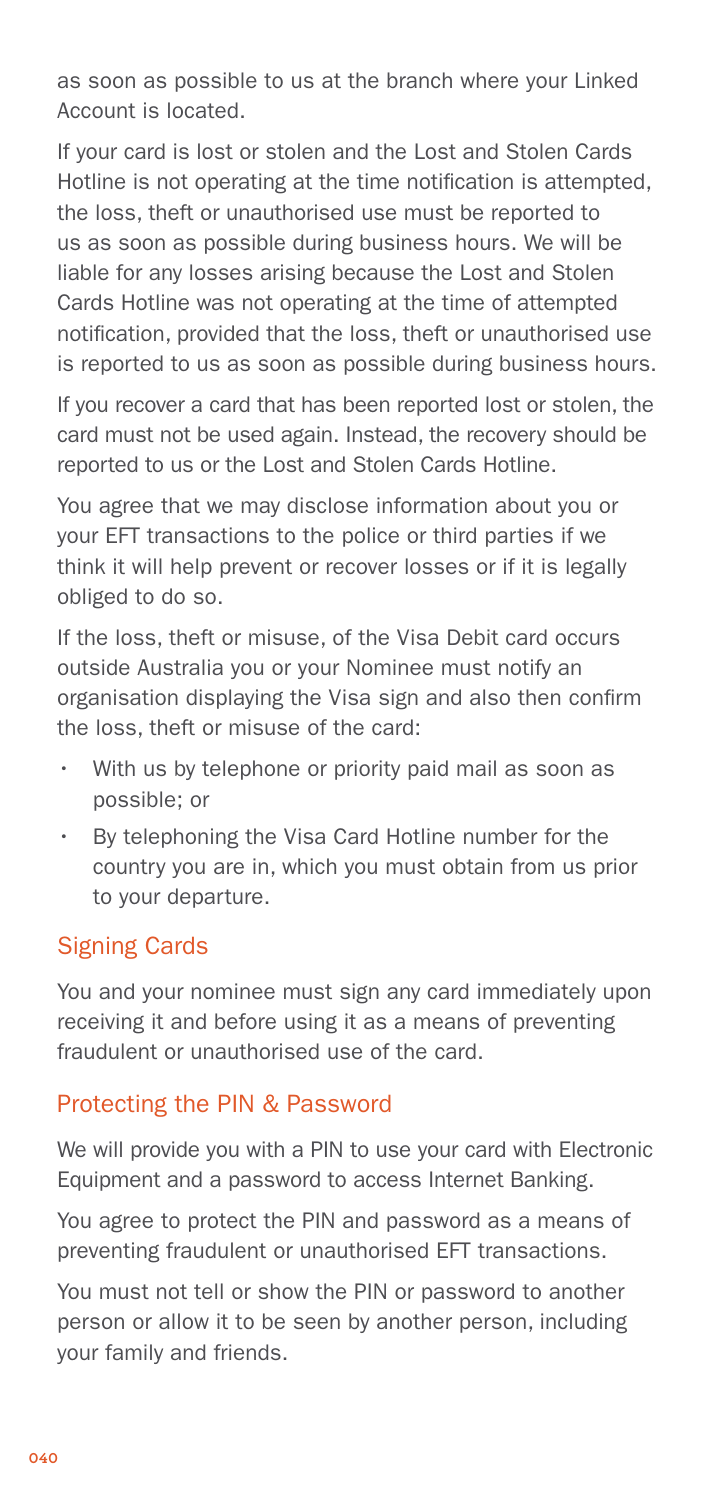You must not record the PIN on the card or keep a record of the PIN on anything which is kept with or near the card. You must take reasonable steps to carefully disguise your PIN or password to prevent unauthorised access to that record.

Warning: Where we permit you to select or change a PIN on a card or a password to access Internet Banking, you must not select a numerical code that represents your birth date or an alphabetical code which is a recognisable part of your name. If you do use an obvious PIN such as a name or date you may be liable for any losses which occur as a result of unauthorised use of the PIN before notification to the Bank that the PIN has been misused or has become known to someone else.

#### Using Cards & Internet Banking

We will advise you from time to time:

- What EFT transactions may be performed using Cards and Internet Banking; and
- What EFT terminals of other financial institutions may be used. We do not warrant that merchants or EFT terminals displaying Visa Debit card signs or promotional material will accept the the Visa Debit card. We do not accept any responsibility should a merchant or EFT terminal displaying Visa Debit card signs or promotional material refuse to accept or honour a Visa Debit card, or should a merchant or other financial institution impose additional restrictions on the use of the Visa Debit card.

You may only perform EFT transactions on your Linked Accounts. We will advise you of:

- The accounts which you may access using Internet Banking;
- The accounts which you may link to the Visa Debit card; and
- Any credit facility which you may link to your Linked Account(s).

We will debit your Linked Account(s) with the value of all withdrawal EFT transactions, including sales and cash advance vouchers arising from the use of the Visa Debit card (including all mail or telephone orders placed by quoting the Visa Debit card number) and all other EFT transactions.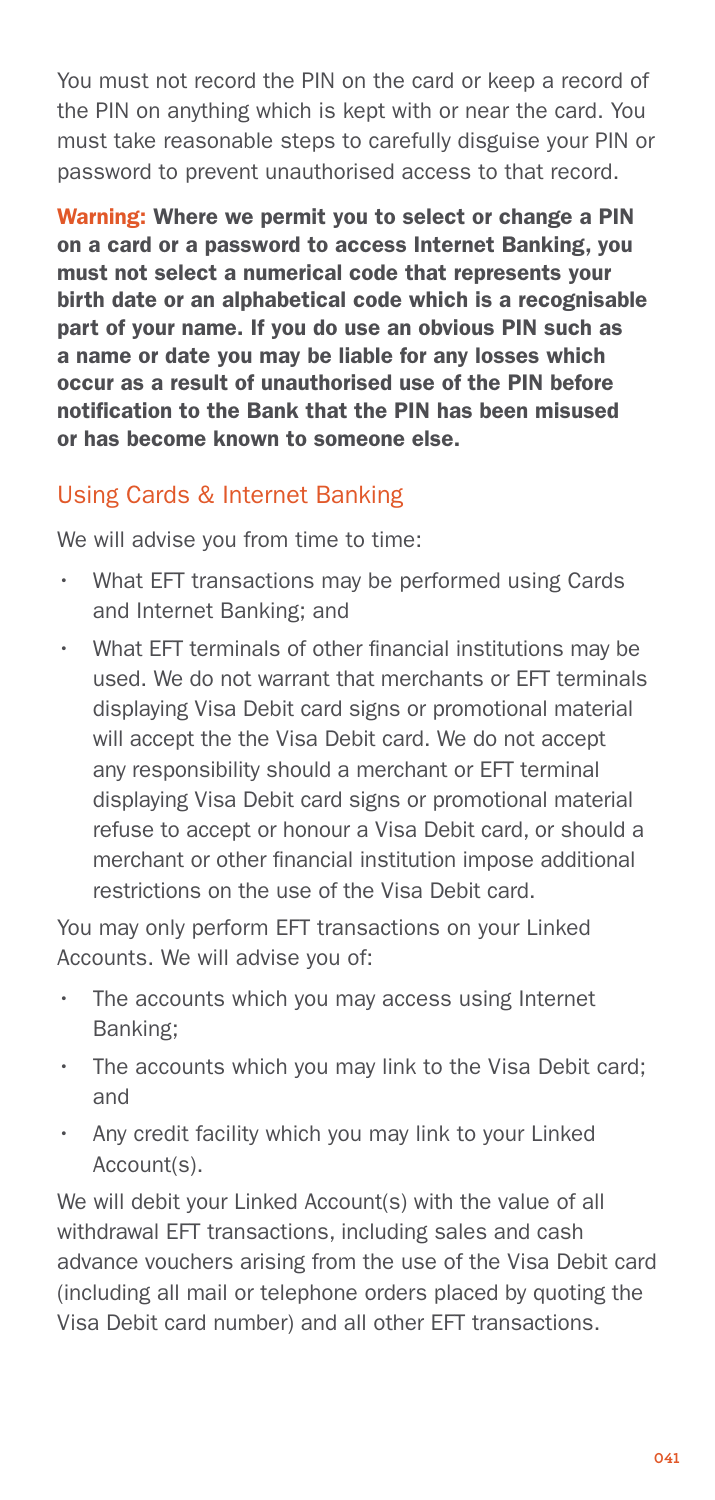If a Linked Account is in the name of more than one person, then each party to that account will be jointly and severally liable for all EFT transactions on that account.

EFT transactions will not necessarily be processed to your Linked Account on the same day.

You will continue to be liable to us for the value of any EFT transaction occurring after you have closed your Linked Account(s).

#### Withdrawal & Transaction Limits

You must not use your Visa Debit card or Internet Banking to:

- Overdraw any of your Linked Account(s); or
- **Exceed the unused portion of your credit limit under any** pre-arranged credit facility such as a line of credit or overdraft linked to your Linked Account(s).

If you do any of these things, we may:

- Dishonour any payment instruction given; and
- Charge you an administrative fee as advised to you from time to time.

We may limit the amount of an EFT transaction and will advise you of any such daily or periodic transaction limits at the time of your application for a Visa Debit card or your request to use Internet Banking. We may vary the transaction limit from time to time and will advise you of such a change.

Third party organisations including merchants or other financial institutions may impose additional restrictions on the amount of funds that may be withdrawn, paid or transferred.

#### Authorisations

We have the right to deny authorisation for any EFT transaction for any reason. We are not liable to you or any other person for any loss or damage which you or such other person may suffer as a result of such refusal.

#### Internet Banking

#### Features & Benefits

Delphi Bank's Internet Banking service is secure, convenient and easy to use. It allows you to: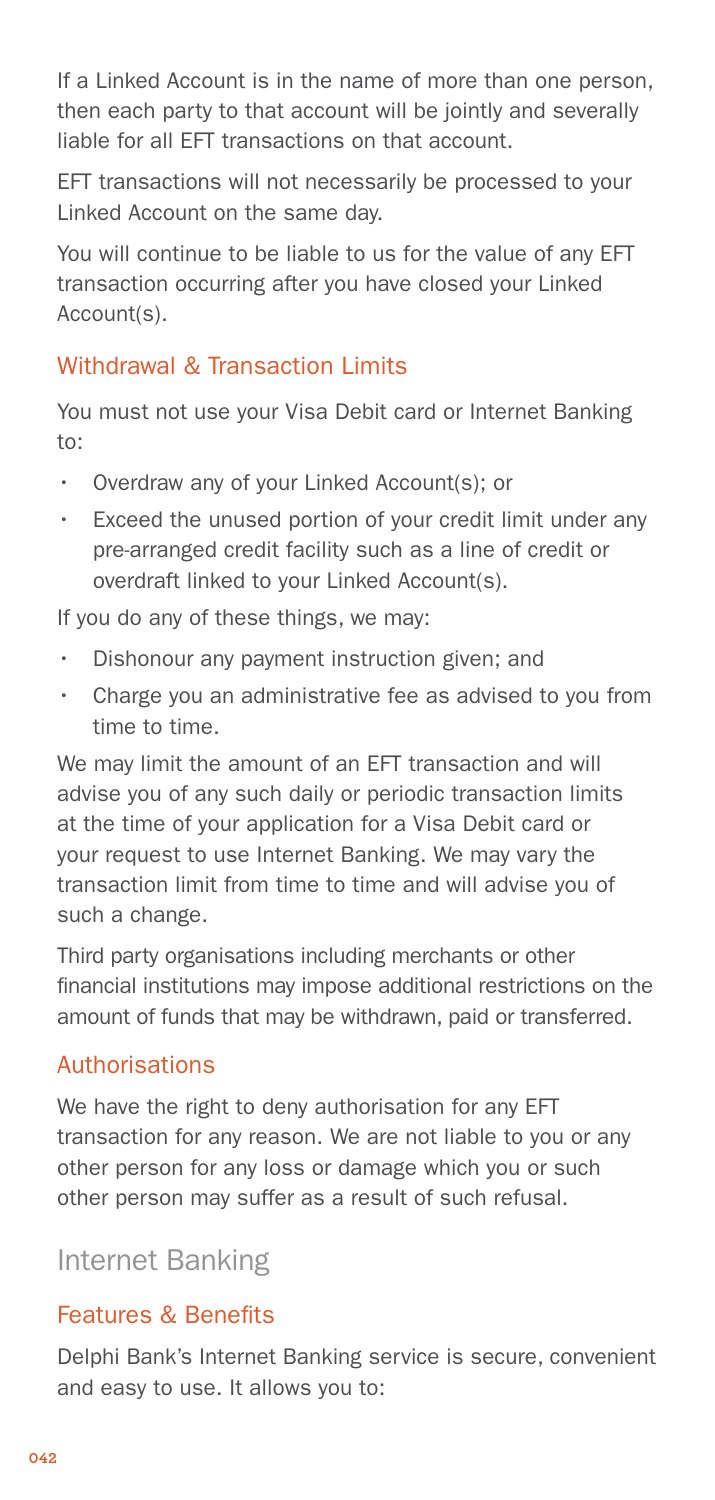- <span id="page-42-0"></span>• Access information about your accounts 24 hours a day, seven days a week, including account balances and transaction history;
- Transfer funds between your accounts with us, or between an account with us and an account at another financial institution (subject to application); and
- Pay your bills via BPAY®.

You should note that not all products may be linked to Internet Banking, and for some products, the range of services available through Internet Banking may be limited. You should refer to the Significant Features and Benefits table (on page 6) or contact us for more information.

#### Potential Risks

Please note that you must safeguard any secret information, equipment and software (including any passwords) required to use Internet Banking. If you do not, you may be liable for unauthorised EFT transactions and other amounts set out in our Terms and Conditions.

In certain circumstances, the Bank's liability in respect of transactions is limited (including for those that are unauthorised or mistaken).

You may be liable for amounts (including losses or damages suffered by the Bank) arising from your use of Internet Banking, including for instructions given by another person with your knowledge or consent.

We need not act or may delay acting on any instructions made through Internet Banking.

In certain circumstances, we may terminate or suspend your use of Internet Banking without notice to you.

Although we will try (without any legal obligation) to provide Internet Banking at the times set out in the Terms and Conditions, there may be instances where Internet Banking is not available, such as a failure in telecommunication services.

It is your responsibility to obtain and maintain any Electronic Equipment and passwords which you require to access Internet Banking.

#### Mistaken Internet Payments

If you have made a Mistaken Internet Payment, you should report it to us as soon as possible. We will investigate your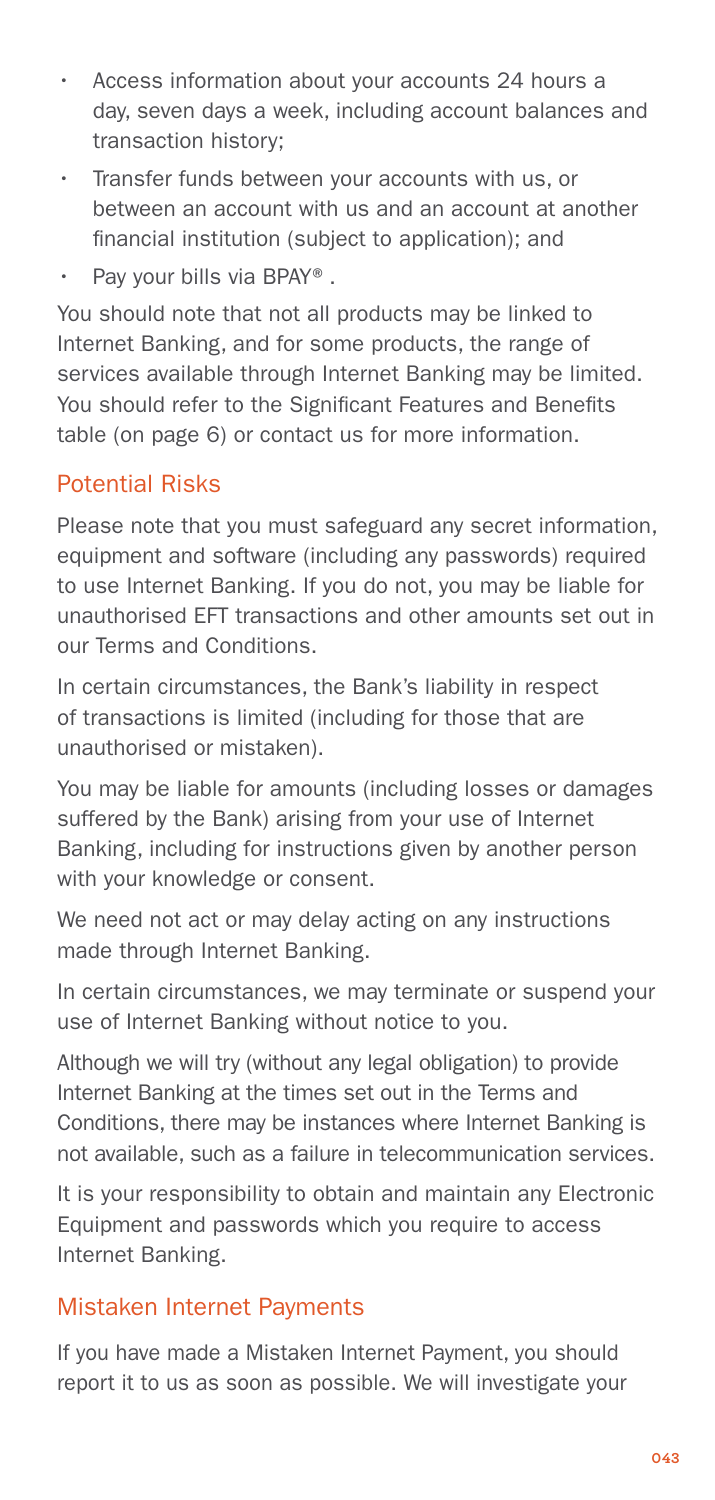reported Mistaken Internet Payment and inform you of the outcome in writing within 30 business days of your report.

If we are satisfied that a Mistaken Internet Payment has occurred, we will contact the Receiving Bank. We are not required to take any further action if we are not satisfied that a Mistaken Internet Payment has occurred.

If the Receiving Bank is also satisfied that a Mistaken Internet Payment has occurred the next actions will depend on whether the Unintended Recipient has sufficient funds available in their account.

Where the Unintended Recipient has sufficient funds available in their account, the process depends on when you reported the Mistaken Internet Payment.

- If you made the report within 10 business days, the Receiving Bank will withdraw the funds from the Unintended Recipients account.
- If you made the report between 10 business days and 7 months, the Receiving Bank will give the Unintended Recipient 10 business days to establish that they are entitled to those funds. If the Unintended Recipient does not establish that they are entitled to the funds, the Receiving Bank will withdraw the funds from the Unintended Recipients account.
- If you made the report after 7 months, the Receiving Bank may try to get the consent of the Unintended Recipient to return the funds. If the Unintended Recipient consents, the Receiving Bank will withdraw those funds from the Unintended Recipients account.

Where the Unintended Recipient does not have sufficient funds available in their account, the Receiving Bank will use reasonable endeavours to retrieve the funds from the Unintended Recipient.

Where the Receiving Bank withdraws the funds from the Unintended Recipients account, the Receiving Bank will return the funds to us. We will then return the funds to you.

We are not required to credit your account for the amount of an incorrect 'pay anyone' payment pending investigation of your report.

We are not required to backdate funds to your account received from an unintended recipient, nor are we required to adjust interest applied to your account.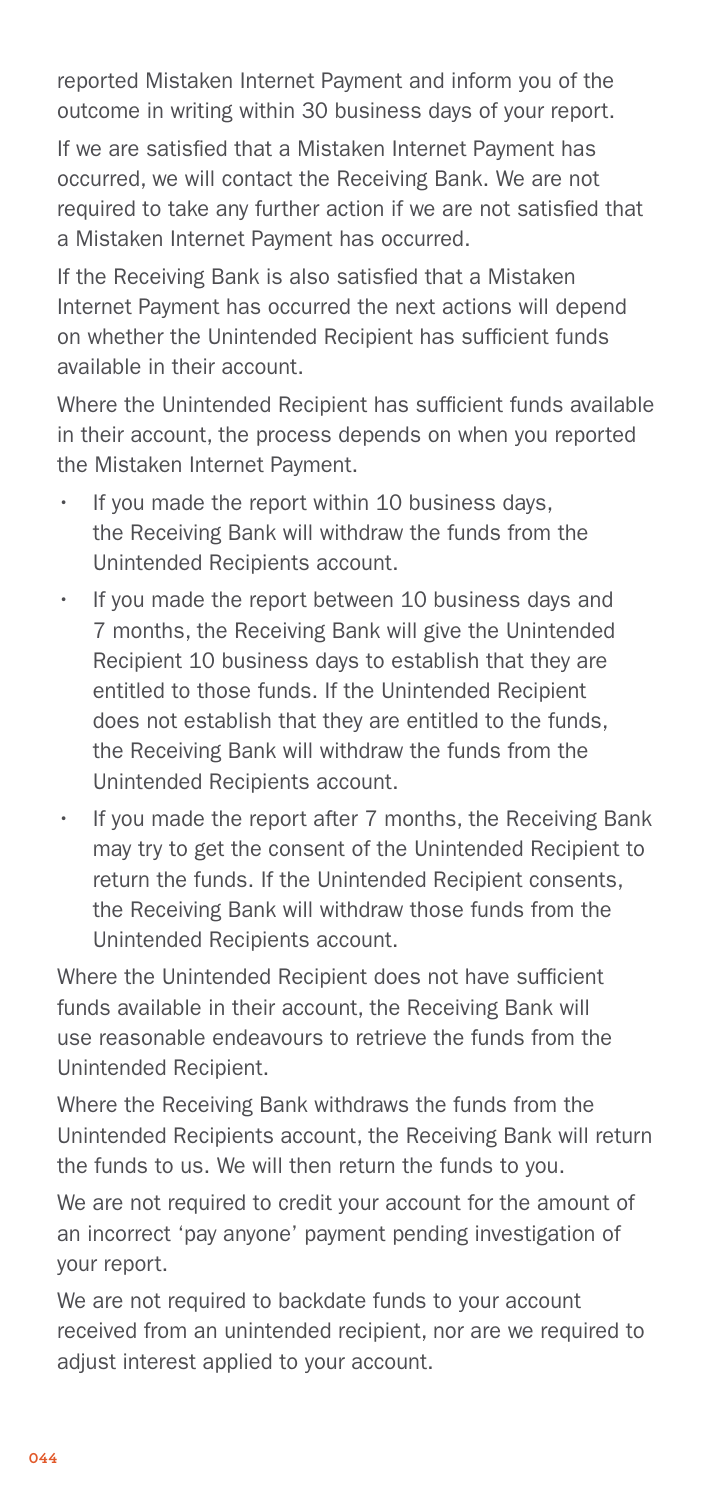If the Receiving Bank is not satisfied that a Mistaken Internet Payment has occurred the Receiving Bank may try to get the consent of the Unintended Recipient to return the funds.

You will be liable for losses arising from the Mistaken Internet Payment if the Receiving Bank does not recover the funds from the Unintended Recipient.

If you are the Unintended Recipient of funds and if we are required to withdraw those funds from your account under the ePayments Code (as the Receiving Bank), you authorise us to withdraw those funds in accordance with the ePayments Code.

You may complain about the report by contacting us on telephone 1300 660 550 9:30am – 5:00pm AEST (Australian Standard Eastern Time). Monday to Friday. If you are not satisfied with the outcome you may contact the Financial Ombudsman Service Australia on telephone 1800 367 287.

In this clause, the following words have these specific meanings:

ADI has the same meaning as 'Authorised Deposit-taking Institution' in the Banking Act 1959 (Cth).

Mistaken Internet Payment means a payment by a user through a 'pay anyone' internet banking facility and processed by an ADI through direct entry where funds are paid into the account of an Unintended Recipient because the user enters or selects a Bank/State/Branch (BSB) number and/ or account number that does not belong to the named and/or intended recipient as a result of:

- • The user's error; or
- The user being advised of the wrong BSB number and/or account number.

This does not include payments made using BPAY.

Receiving Bank means an ADI who subscribes to the ePayment Code where their customer is the Unintended Recipient.

Unintended Recipient means the recipient of funds as a result of a Mistaken Internet Payment.

#### Processing EFT Transactions Generally

You authorise us to act on instructions entered into Electronic Equipment by you. Any EFT transaction you make cannot be cancelled, altered or changed by you unless allowed by the applicable Terms and Conditions.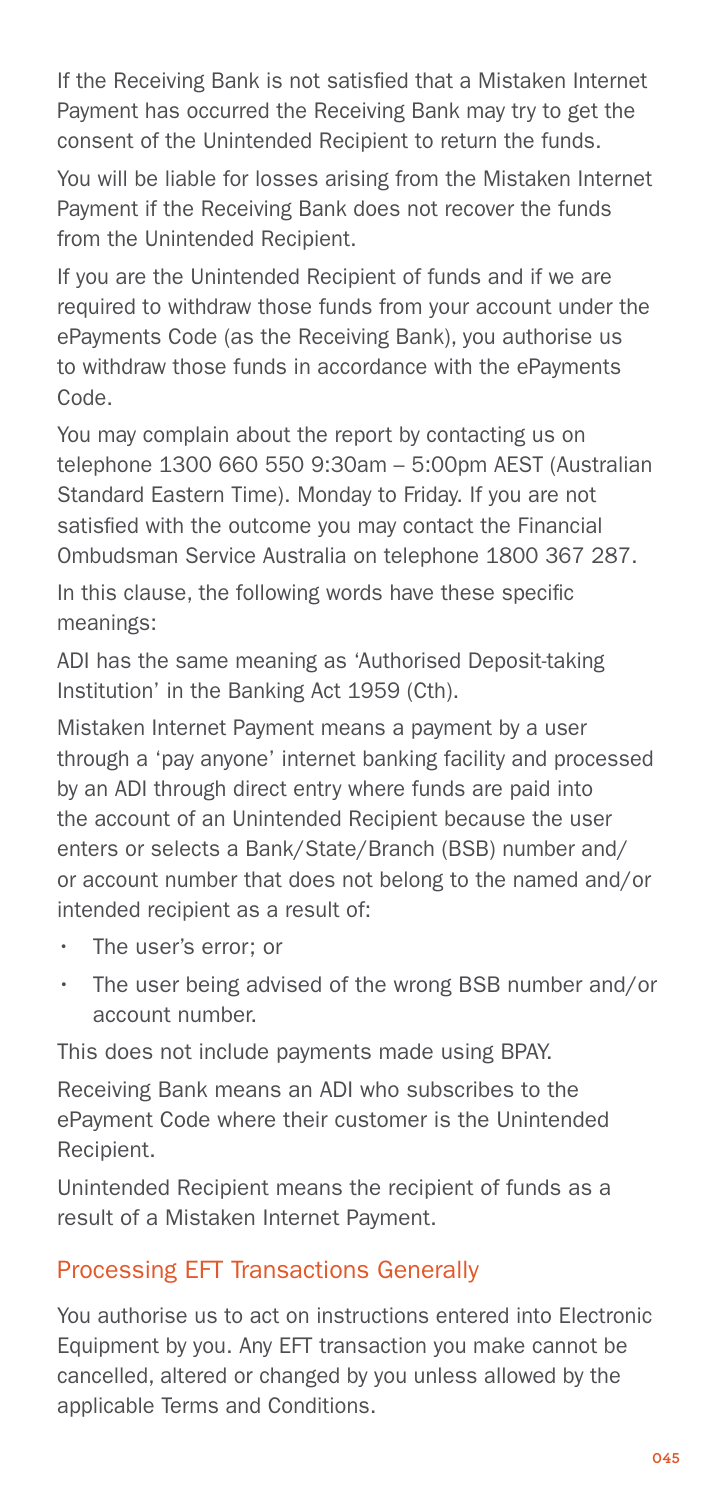We may delay acting on or may ask you for further information before acting on an instruction. Where we have instructions for more than one payment from your account(s), we will determine the order of priority in which payments are made.

If you make a cash withdrawal from an account via an EFT transaction and there is a difference between the amount of cash received and the amount shown on the receipt, you must report this to us and to the merchant (if applicable) as soon as possible.

We are not liable for the refusal of any merchant to accept an EFT transaction and, to the extent permitted by law, we are not responsible for the goods and services supplied by a merchant.

If you make a cash withdrawal from an ATM or EFTPOS facility the money you withdraw is at your risk when it becomes visible or available to you.

You accept that:

- Not all Electronic Equipment from which cash can be withdrawn will always contain cash;
- Any cash dispensed at Electronic Equipment is at your risk once it becomes visible or available for you to collect; and
- Not all Electronic Equipment will allow you to make deposits.

An immediate internal transfer, external payment or BPAY® payment cannot be revoked or stopped once we receive your instruction through Internet Banking. Future dated external payments or BPAY® instructions can only be revoked or changed if instructions to delete the transaction are given to us through Internet Banking before 4.00pm AEST on the business day before the transaction is scheduled to occur. After this time, the instruction cannot be revoked.

Any Internet Banking EFT transaction (other than future dated BPAY® or future dated external payments) will generally be processed on the same banking business day we receive your instructions, if received before 4.00pm AEST. Any transaction made after this time may be processed on the following banking business day. Any future dated BPAY® payments or future dated external payments will generally be processed on the relevant due payment date if it is a banking business day, or if it is not, then on the following banking business day. Account information accessed using Internet Banking will generally reflect the position of the account at that time, except for transactions not yet processed by us.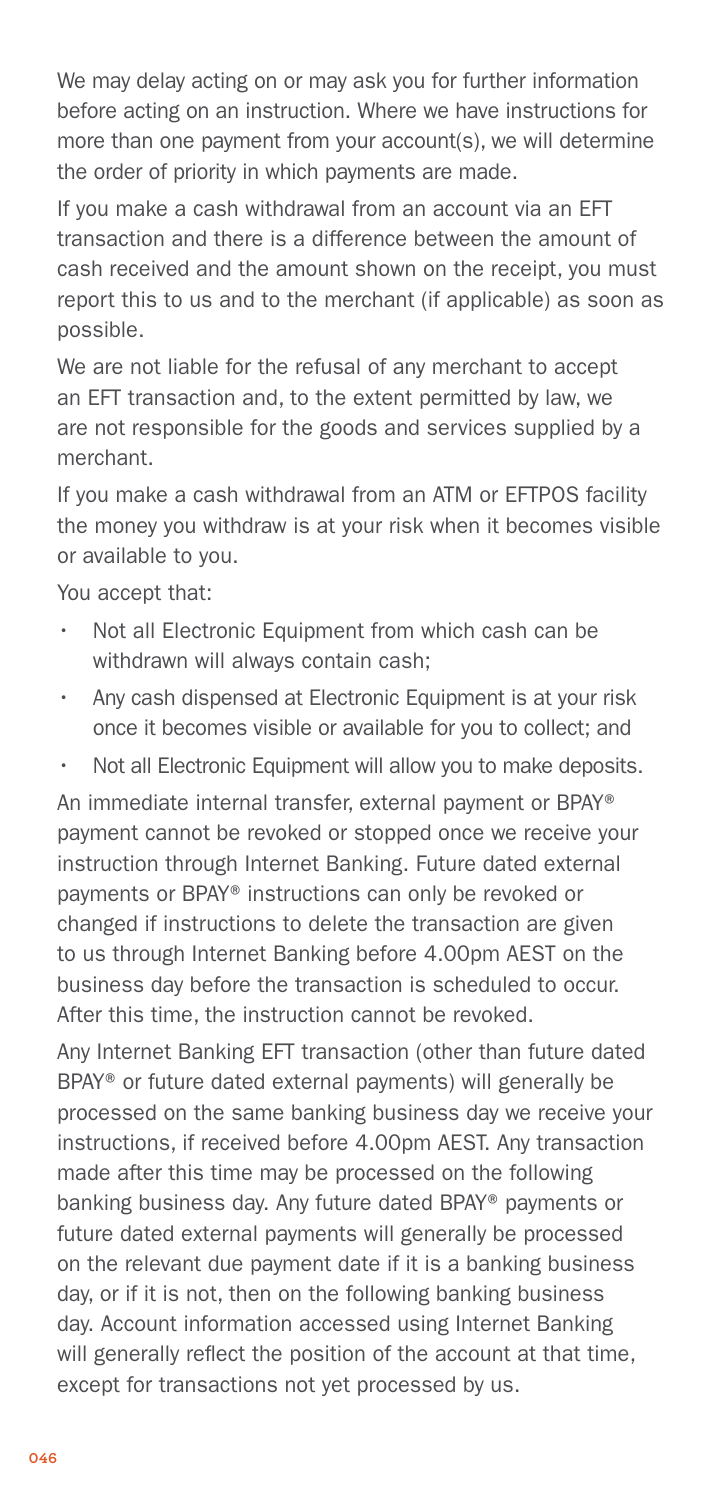Where you request an external payment that involves a transfer to an account with another financial institution:

- You must provide us with the BSB number, account number and account name of the account to which the funds are to be transferred, otherwise we shall not be obliged to effect the transfer;
- We will deliver your instructions to that financial institution on the day we process the transaction, except where there is a technical failure or a delay or error by the financial institution in accepting the instructions;
- We cannot control and are not responsible for when or if that financial institution processes your instructions or any fees that financial institution may charge in order to process your instructions;
- We rely on that financial institution to advise whether your instructions were successfully processed. If your instructions were unsuccessful, it may take a number of weeks to reverse the withdrawal from your account; and
- We may decide not to transfer funds or make a BPAY® payment if there are insufficient clear funds available for withdrawal in the specified account to be debited on the due payment date. A fee may be debited to your account in these circumstances.

#### Renewal of Cards

Unless you are in breach of the Terms and Conditions of use in the Terms and Conditions or we deem otherwise for the security of the EFT system or individual accounts, we will automatically provide you and your Nominee with replacement cards before the expiry date of the current card or additional card.

If you do not wish to receive a replacement card, either for yourself or for your Nominee, you must notify us before the expiration date of the current card(s). You must give us reasonable time beforehand to arrange cancellation of the issue of a replacement card.

#### Using the Visa Debit card outside Australia

Use of the Visa Debit card outside Australia must comply with any exchange control requirements.

All transactions made overseas on the Visa Debit card will be converted into Australian currency by Visa Debit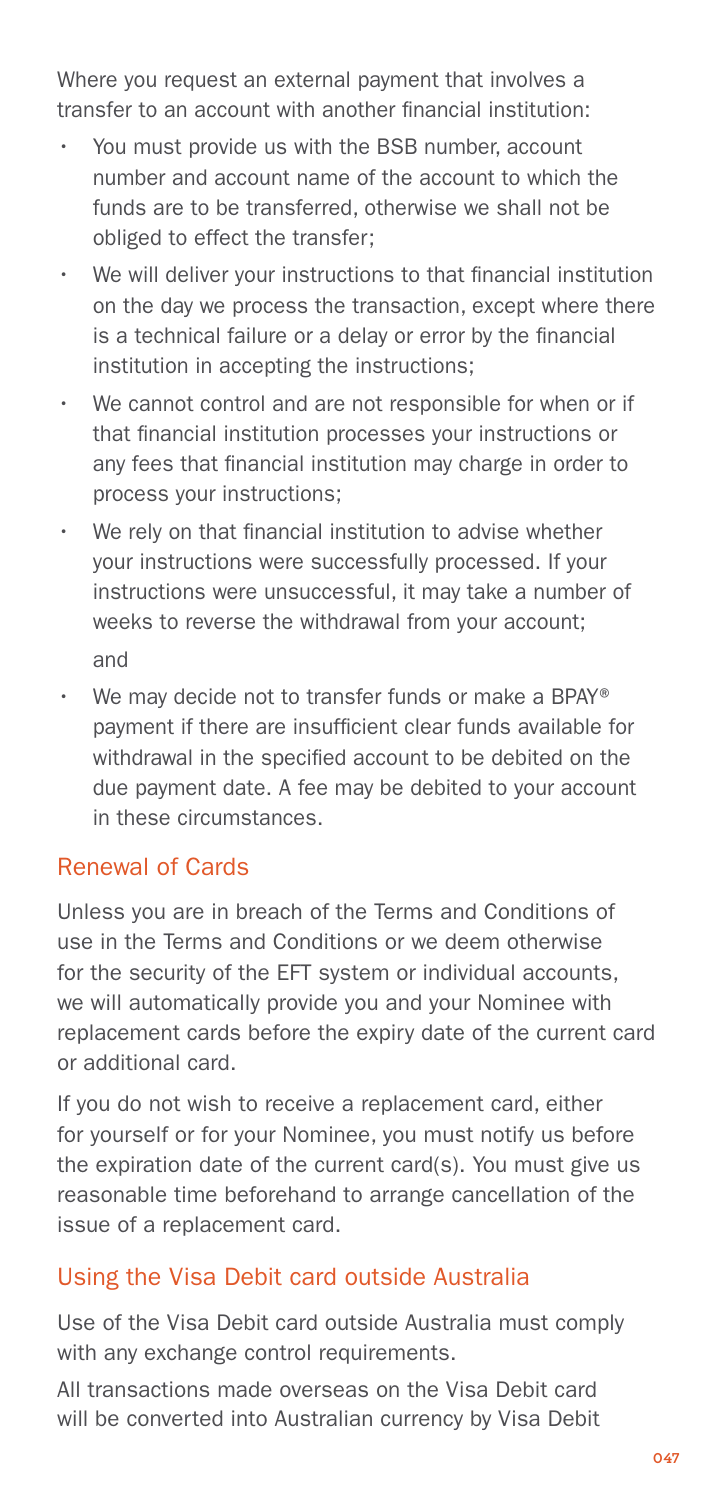International, and calculated at a wholesale market rate selected by Visa Debit from within a range of wholesale rates or the government mandated rate that is in effect one day prior to the Central Processing Date (that is, the date on which Visa Debit processes the transaction).

All transactions made overseas on the Visa Debit card are subject to a currency conversion fee equal to 2% of the value of the transaction and payable to the principal member of Visa Debit International under which we can provide you with the Visa Debit card. The amount of this currency conversion fee is subject to change from time to time and we will advise you in advance of any such change.

Some overseas Merchants and EFT terminals charge a surcharge for making an EFT transaction. Once you have confirmed the transaction you will not be able to dispute the surcharge.

The surcharge may appear on your statement as part of the purchase price.

Before travelling overseas, you or your Nominee should consult us to obtain the Visa Debit Card Hotline for your country of destination. You should use the Visa Debit Card Hotline if you lose your Visa Debit card.

A cardholder must comply with all applicable exchange control and tax laws governing the use of the card and you indemnify us against liability, loss, fees, charges or costs arising as a consequence of a failure to comply with them.

#### Processing EFT Transactions using BPAY®

Delphi Bank is a member of the BPAY® Scheme. This is an electronic payments scheme through which you can ask us to make payments on your behalf to billers.

We will let you know if the Bank ceases to be a member of the BPAY® Scheme.

To enable us to process a BPAY® transaction, you must provide the following information:

- Your password;
- $\cdot$  The biller code:
- Your customer reference number with that biller:
- $\cdot$  The amount to be paid; and
- $\cdot$  The account from which you want the payment to be made.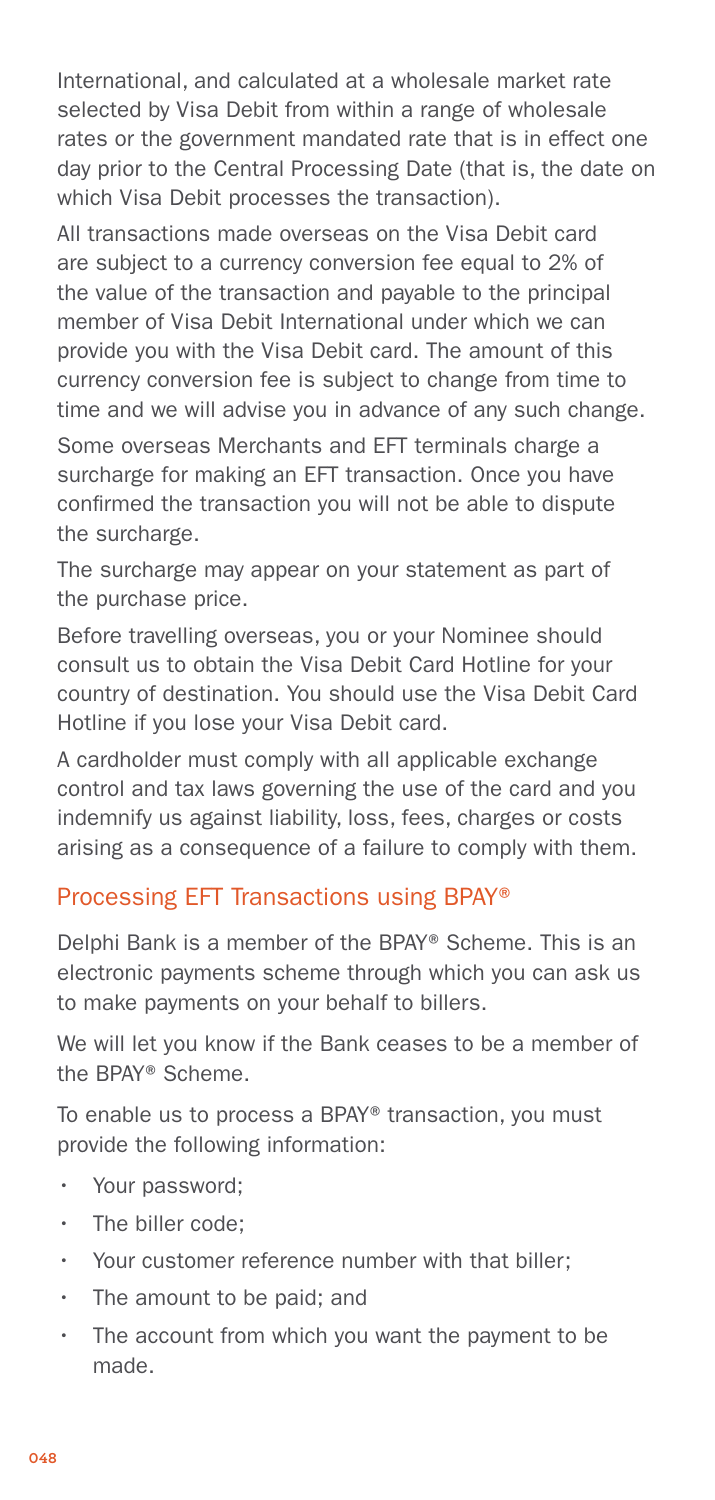Once you have provided this information, we will treat your instructions as valid and will debit the relevant account. We are not obliged to effect a BPAY® transaction if it is not made in accordance with these Terms and Conditions or if the information you give is incomplete or inaccurate.

Limits may apply to your use of BPAY® on both a per transaction and a daily limit basis. For more information on available limits, please contact us.

Subject to the Terms and Conditions set out in the "Processing EFT Transactions Generally" section above, any BPAY® transaction will be processed on the day you tell us to make that transaction provided that we receive your instructions before 4.00pm AEST on a banking business day (our cut-off time). BPAY® instructions received after our cutoff time, or on a day that is not a banking business day, will be processed on the next banking business day.

If the amount we were instructed to pay was less than the amount needed to be paid, another BPAY® payment should be made for the shortfall. If the amount we were instructed to pay was greater than the amount intended, you should contact the biller for a refund.

We will not accept an order to stop a BPAY® payment once it has been instructed to make that payment.

A delay may occur in processing a BPAY® transaction where:

- There is a public or bank holiday on the day after you instruct us to make a BPAY® payment;
- You instruct us to make a BPAY® payment after our cutoff time; or
- Another participant in the BPAY® Scheme does not process a payment as soon as it receives details of the payment or does not otherwise comply with its obligations under the BPAY® Scheme.

While we do not expect that any such delay will continue for more than one business day, it may continue for a longer period. It is your responsibility to allow for sufficient time for processing payments to the biller.

You should check your account records carefully and notify us as soon as possible if you become aware of:

- A BPAY® transaction which you did not authorise;
- The possibility that you have been fraudulently induced to make a BPAY® payment; or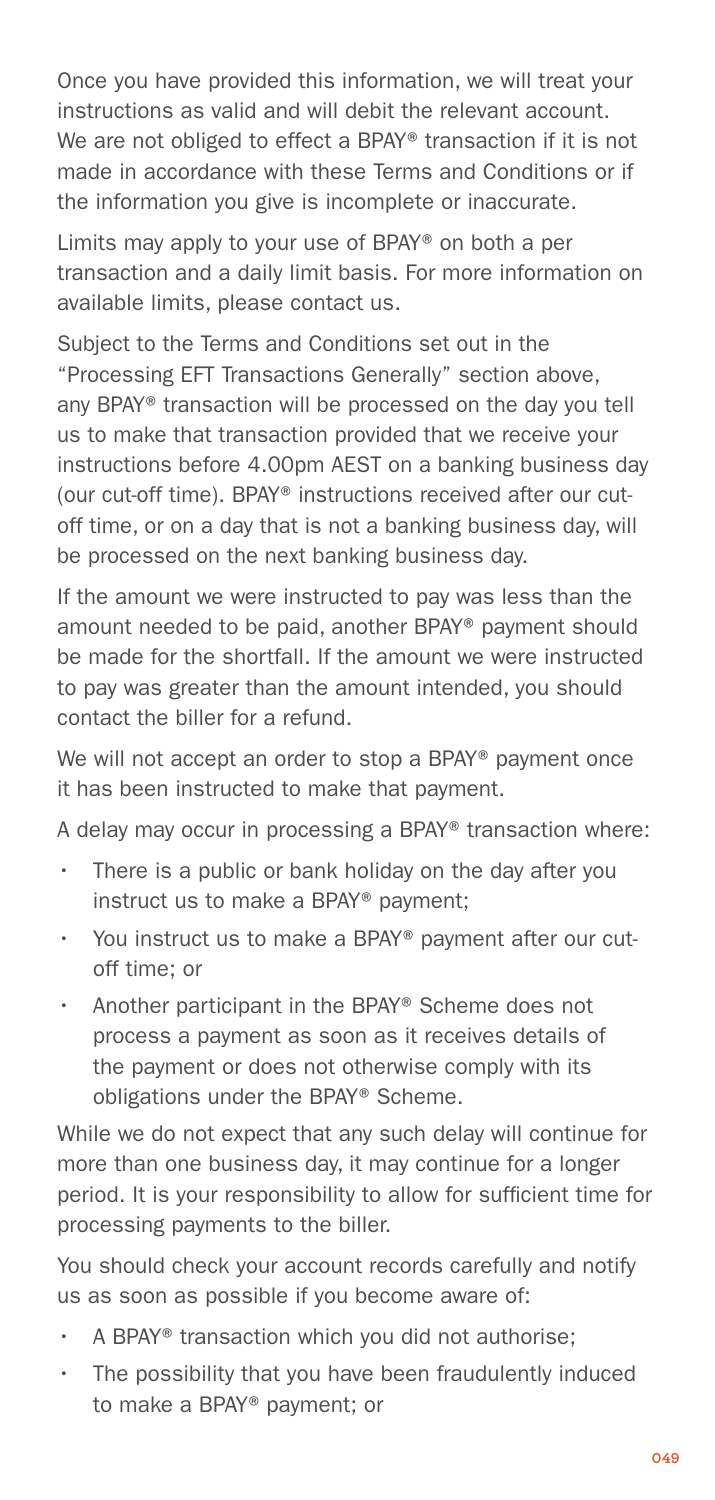• Any delay or mistake in processing of your BPAY® transaction.

If we are informed that a biller cannot process your BPAY® transaction, we will:

- Advise you of this; and
- Credit your account with the amount of that BPAY® payment.

#### Your Liability for Unauthorised EFT Transactions

#### When you are not liable for loss

You are not liable for an unauthorised EFT transaction:

- Where it is clear you have not contributed to the loss;
- That is caused by the fraudulent or negligent conduct of our employees or agents or companies involved in networking arrangements or of merchants who are linked to the EFT system or of their agents or employees;
- Relating to a card, PIN or password that is forged, faulty, expired or cancelled;
- Arising from a transaction which required the use of a card or PIN that occurred before you received that card or PIN (including a reissued or replacement card or PIN);
- • That is caused by the same transaction being incorrectly debited more than once to the same account; or
- That take place after you have informed us that your card, PIN or password has been misused, lost or stolen, or that the security of any code has been breached.

#### When you are liable for loss

You are liable for actual losses that result from unauthorised EFT transactions where the Bank can prove on the balance of probability that you contributed to the losses in one or more of the following ways;

- Through your fraud;
- • By voluntarily disclosing your PIN or password to anyone, including a family member or friend;
- By recording the PIN or Password on the card;
- • By keeping a record of the PIN or password on any item that is liable to loss or theft simultaneously with the card without making any reasonable attempt to protect the security of the PIN or password;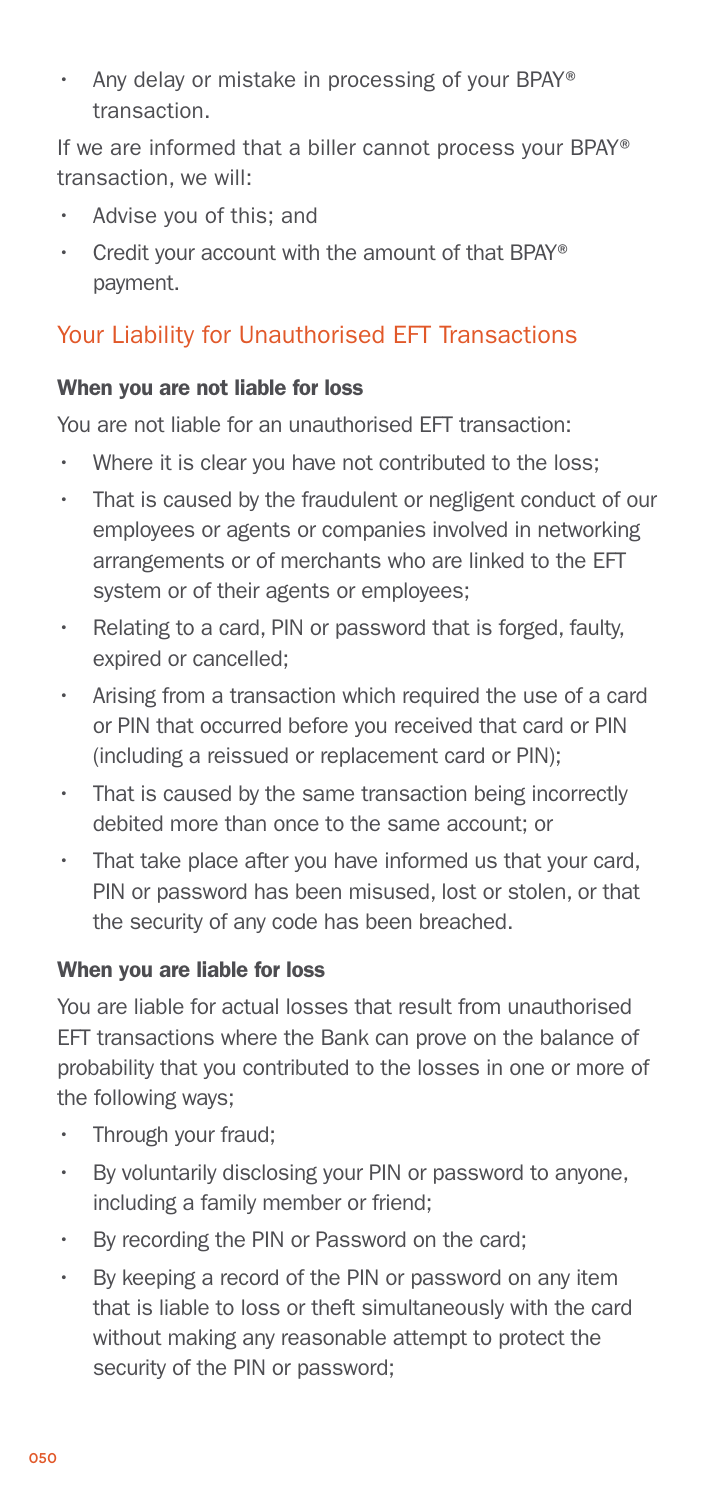- • By acting with extreme carelessness to protect the security of the PIN or password;
- Where we permit you to select or change a PIN or password, by selecting numbers which represents your birth date or letters which are a recognisable part of your name, after being instructed not to do so and were advised that you might incur liability by doing so;
- By leaving a card in an ATM which incorporates reasonable safety standards that mitigate the risk of a card being left in the ATM; or
- By unreasonably delaying to notify us as of the misuse, loss or theft of a card or the where the security of all codes has been breached. You will then be liable for the actual losses which occur between the time that you became aware of the security compromise and the time that the security compromise was reported to us;

Except you will not be liable to pay for that portion of the above specified losses:

- Incurred on any one day which exceed any applicable daily transaction limit;
- Incurred in a period which exceeds any applicable periodic transaction limit;
- That exceeds the balance of the account, including any prearranged credit; or
- Incurred on any account which you and the Bank had not agreed could be accessed using the card and/or code(s) used to perform the transaction.

#### Limited liability for unauthorised EFT Transactions

Where a PIN or password was required to perform an unauthorised transaction and the above clause titled 'When you are liable for loss' does not apply, you will be liable for the least of:

- $$150:$
- The balance of the account that you and the Bank had agreed could be accessed using the card and/or code(s), including any prearranged credit; or
- The actual loss at the time that the misuse, loss or theft of the card or breach of code security was reported to us, but not that portion of the loss incurred which exceeds any applicable daily transactions or other periodic transaction limit(s) for that day.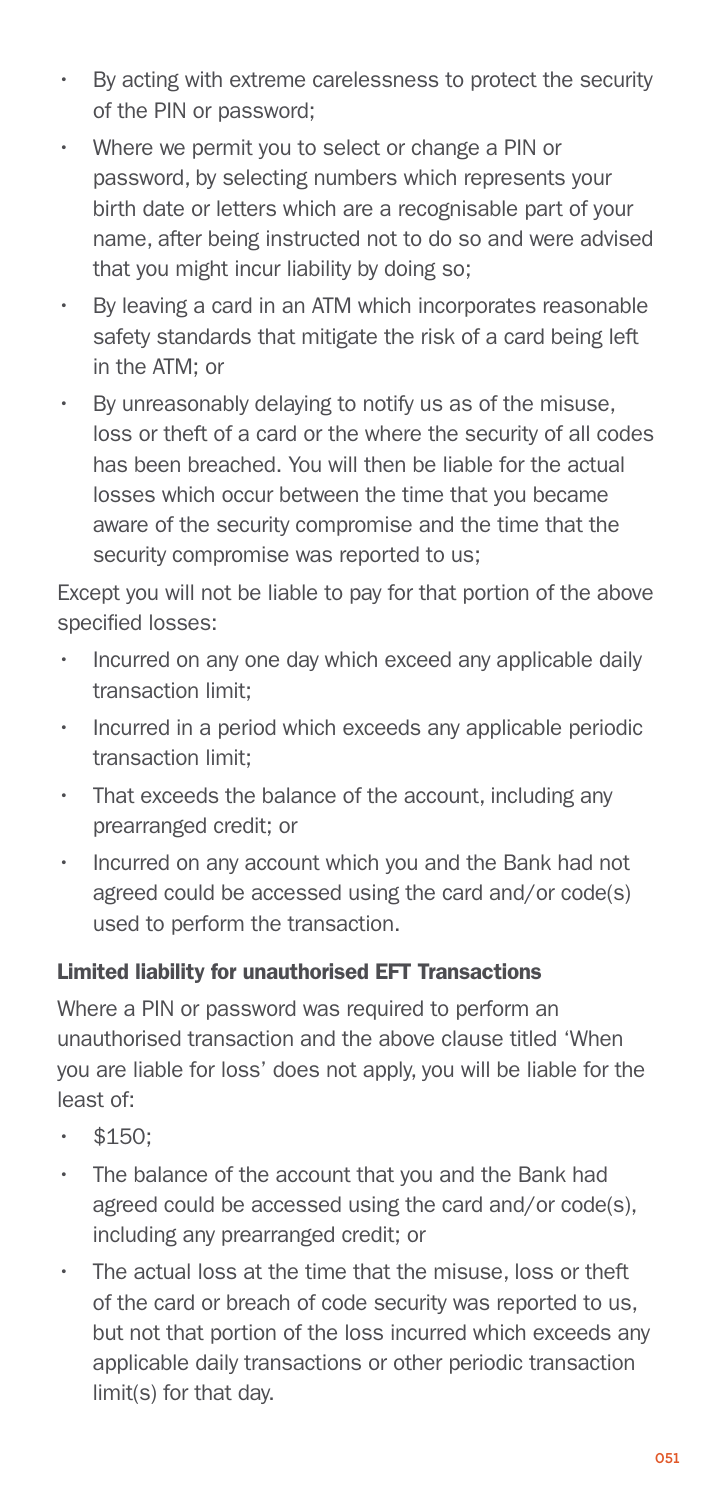# <span id="page-51-0"></span>Security Token

In order to perform external payments, you will be required to use a Security Token. A Security Token is a second level authentication feature used to prevent unauthorised access to your account. A fee will apply to this service. Loss or damage to your Security Token may also incur a replacement fee. For a list of fees, refer to Part B of the Terms and Conditions, "Account and Service Charges".

Your Security Token generates an authentication key that you will require, together with your password, to access Internet Banking.

You authorise us to act upon all instructions given to us using your Security Token and password and, subject to any other provision to the contrary in the Terms and Conditions, you are liable for any such instructions.

# Your Liability for Other Unauthorised Transactions on a Visa Debit Card

If, in cases not involving EFT transactions, a Visa Debit card is used without your authority, you are liable in the same manner as if the transaction was an EFT transaction.

# Your Liability Under the BPAY® Scheme

You should note that:

- If you notify us that a BPAY® payment is unauthorised, you must first give us your written consent to obtain information from the biller about your account or the BPAY® payment, to assist us to investigate the payment. Your written consent should be addressed to the biller. If you do not do this, the biller may not be permitted by law to disclose the information we require to investigate the BPAY® payment;
- If you discover that the amount you instructed us to pay was less than the amount you needed to pay, you can make another BPAY® payment for the shortfall. If you cannot make another BPAY® payment for the shortfall because the shortfall amount is less than the minimum amount the biller will accept, you can ask us to arrange for a reversal of the initial payment and you can then make a second payment for the correct amount; and
- If you discover that the amount you instructed us to pay was more than the amount you needed to pay, you can ask us to request a reversal of the initial payment from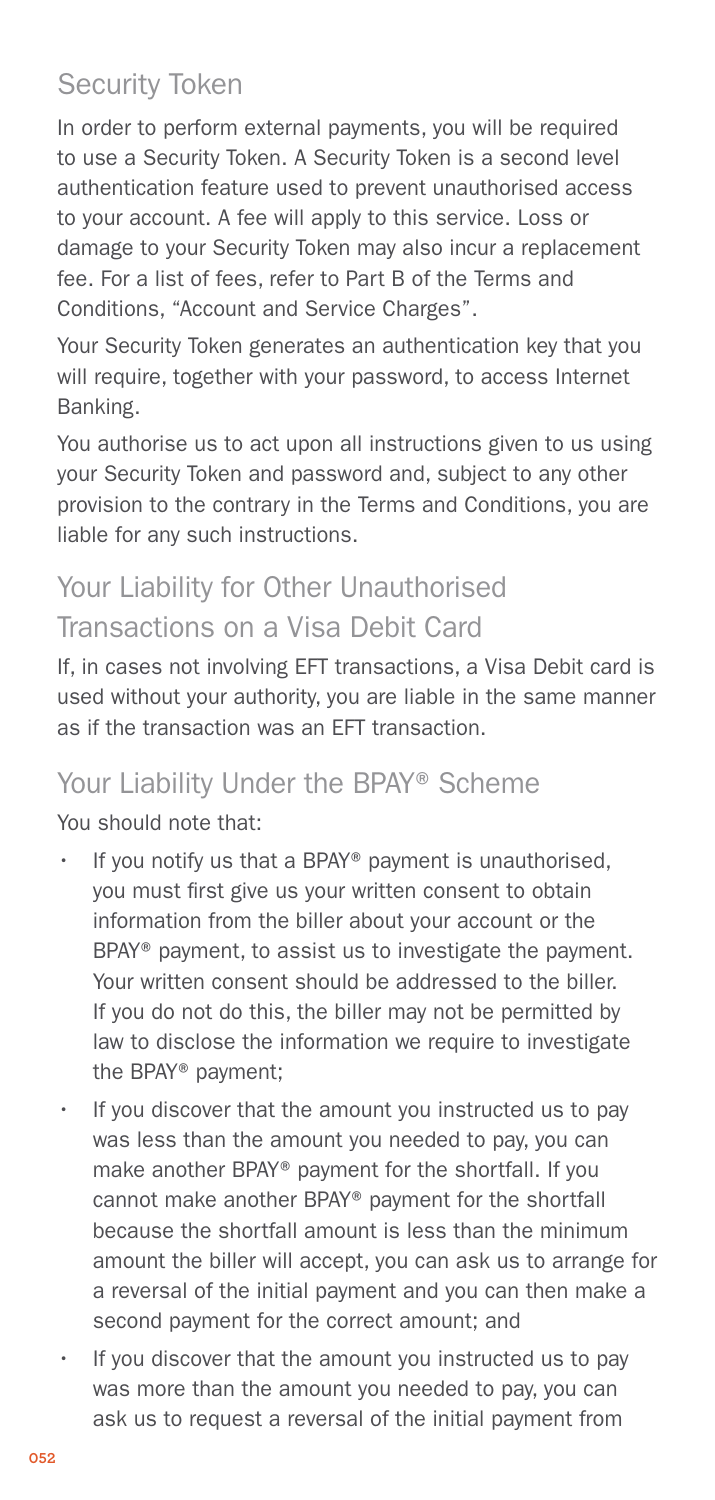the biller on your behalf, and if this occurs, you can make a second payment for the correct amount.

Where you use your account for personal purposes, our liability under the BPAY® Scheme is as set out under the section titled "Your Liability In Case a Card Is Lost or Stolen or in Case of Unauthorised EFT Transactions" (on page 50).

Where you use your account for business purposes, we will not be liable to you under the BPAY® Scheme except in the circumstances set out below.

#### BPAY® Payments

Except where a BPAY® payment is unauthorised, fraudulent or mistaken, BPAY® payments are irrevocable. Refunds will not be provided through the BPAY® Scheme where you have a dispute with the biller about any goods or services you have agreed to acquire from the biller. Any dispute must be resolved with the biller.

#### Unauthorised BPAY® Payments

If a BPAY® payment is made which you did not in fact authorise, we will credit your account with the amount of that unauthorised payment. However, you must pay us that amount if:

- We cannot recover the amount from the person who received it within 20 business days of us attempting to do so; and
- The payment was made as a result of a payment direction given by you which did not comply with the procedures set out in the Terms and Conditions.

#### Fraudulent BPAY® Payments

If a BPAY® payment is induced by the fraud of a person involved in the BPAY® Scheme, then that person should refund you the amount of the payment. If that person does not refund you that amount, you must bear the loss unless some other person involved in the BPAY® Scheme knew of the fraud or would have detected it with reasonable diligence, in which case that person must refund you the amount.

#### Mistaken BPAY® Payments

If you discover that a BPAY® payment has been made to a person, or for an amount, which is not in accordance with your instructions (if any), and your account was debited for that amount, we will credit the amount of that payment to your account. However, if you were responsible for a mistake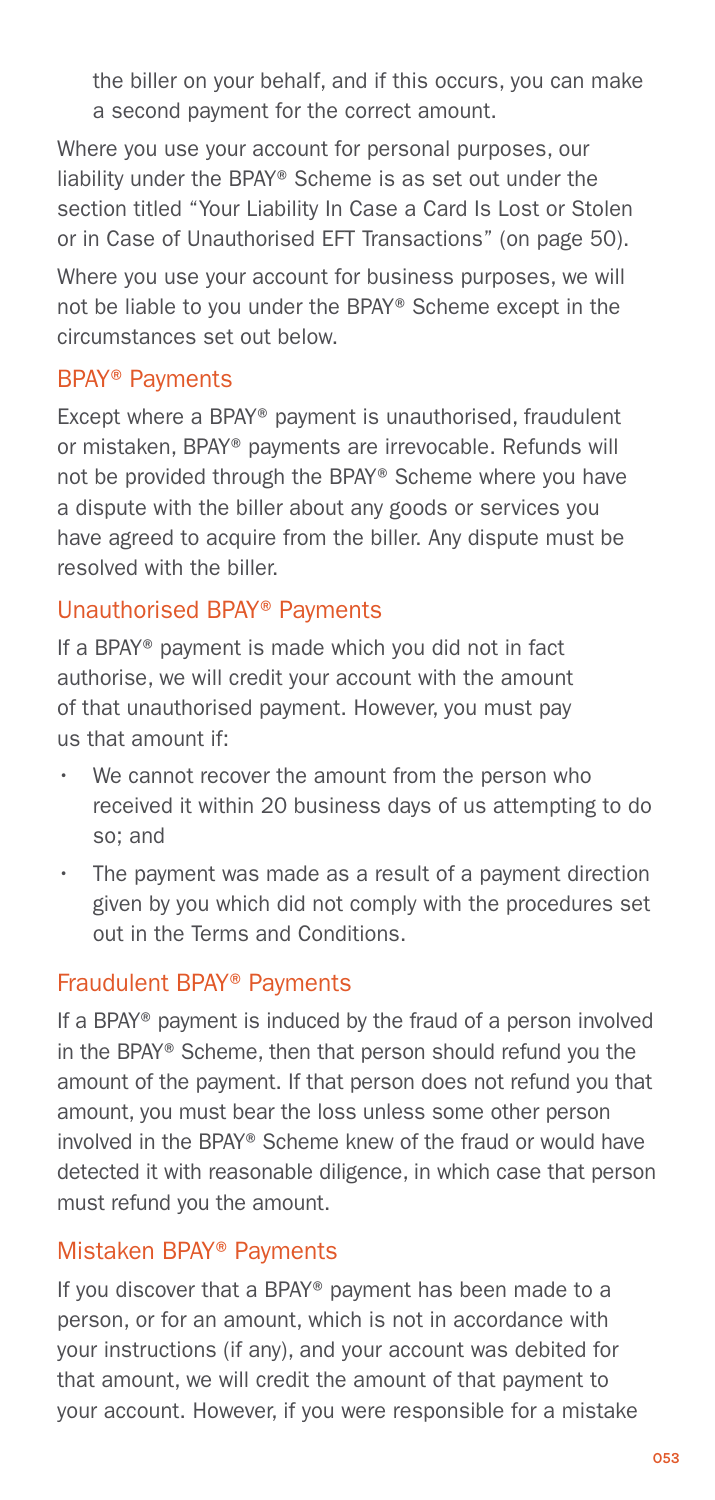resulting in that payment and we cannot recover the amount from the person who received it within 20 business days of our attempting to do so, you must repay that amount to us.

You acknowledge that a biller's receipt of a mistaken payment does not, under any circumstances, constitute part or whole satisfaction of any underlying debt owed between you and that biller.

#### Consequential Loss

We are not liable for any consequential loss or damage you suffer as a result of using the BPAY® Scheme, other than due to our negligence or in relation to our breach of a condition or warranty implied by law in contracts for the supply of goods and services and which may not be excluded, restricted or modified at all or only to a limited extent.

#### Indemnity

To the extent permitted by law, you indemnify us against any loss or damage we may suffer due to any claim, demand or action of any kind brought against us arising directly or indirectly because you:

- Did not observe your obligations under; or
- Acted negligently or fraudulently in connection with the Terms and Conditions of the Terms and Conditions.

#### **Malfunction**

You will not be responsible for any loss you suffer because an EFT terminal accepted an instruction but failed to complete the transaction.

If an EFT terminal malfunctions and you or your nominee should have been aware that the EFT terminal was unavailable for use or malfunctioning, we will only be responsible for correcting errors in your Linked Account and refunding to you any charges or fees imposed on you as a result.

You are solely responsible for your own computer security and anti-virus measures in preventing unauthorised access to your Linked Accounts via Internet Banking.

#### Transaction Slips & Receipts

You should check and retain all transaction slips, receipts and payment or transfer reference numbers issued to you after conducting an EFT transaction, as well as copies of all sales vouchers to assist in checking EFT transactions against your account statements.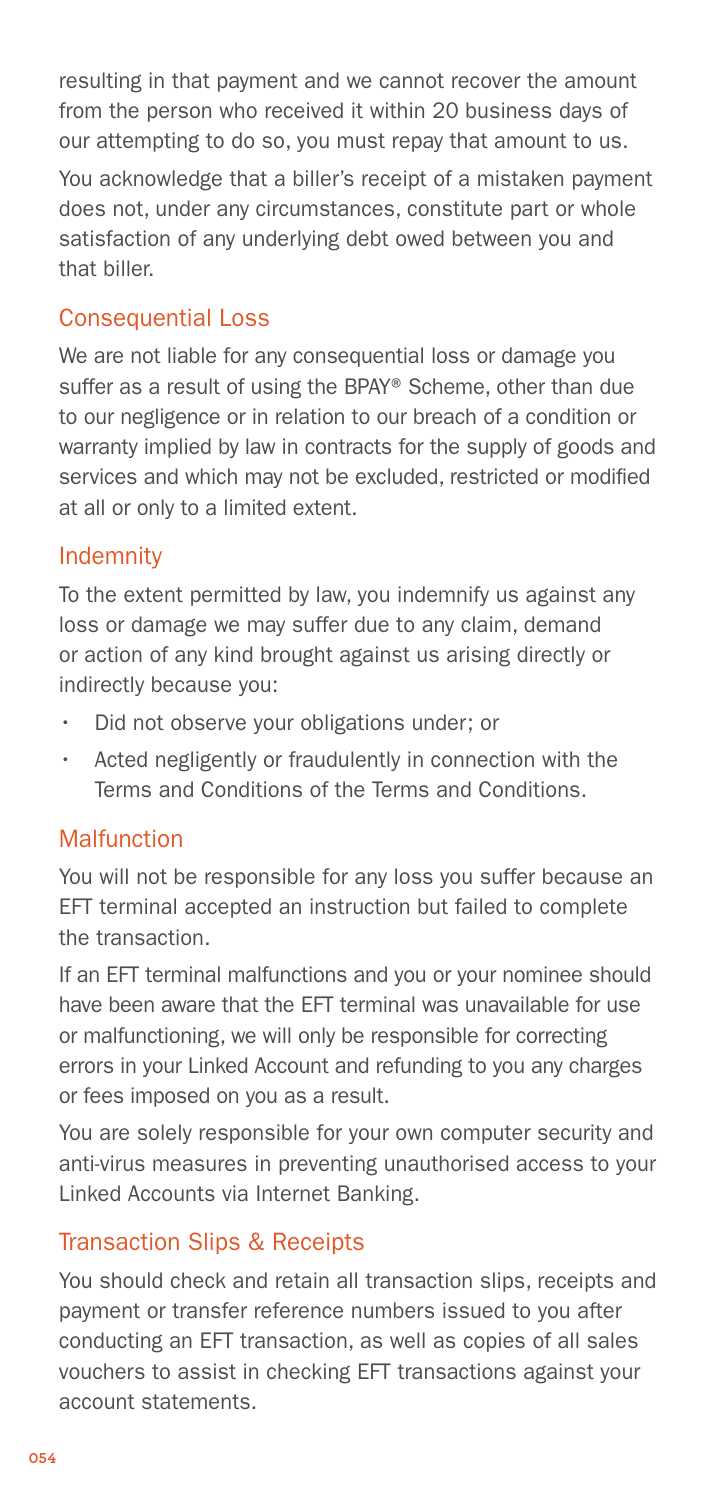#### Transaction & Other Fees

Refer to Part B of the Terms and Conditions, "Account and Service Charges" for information of fees associated with the use of your card and Internet Banking.

#### Cancellation of Cards or Access to Internet Banking

Cards issued to you always remain our property.

We may cancel any card or access to Internet Banking (including to the BPAY® Scheme) without prior notice if you breach a condition in the Terms and Conditions, including but not limited to if:

- We believe that use of a card or access may cause loss to you or to us;
- The account is an inactive account:
- The account has been overdrawn:
- Electronic Equipment malfunctions or is otherwise unavailable for use;
- A merchant refuses to accept your card;
- We believe that the quality or security of your access or our systems may have been compromised;
- All the accounts which you may access using your cards or Internet Banking have been closed; or
- We suspect you of being fraudulent or engaging in inappropriate behaviour, unless this is prohibited by law.

We reserve the right to change the types of accounts that may be operated, or the types of EFT transactions that may be made through particular Electronic Equipment.

We may, at any time, cancel your cards or your access to Internet Banking for any reason by giving you 30 days written notice. The notice does not have to specify the reasons for the cancellation.

You may cancel your cards or your access to Internet Banking (and any additional cards issued to your nominees) at any time by giving us written notice.

If we or you cancel your cards or your access to Internet Banking, any card or access to Internet Banking granted to your nominees will also be cancelled.

You will be liable for any EFT transactions you or your nominee make before such cancellation but which are not posted to your Linked Account until after the cancellation is processed.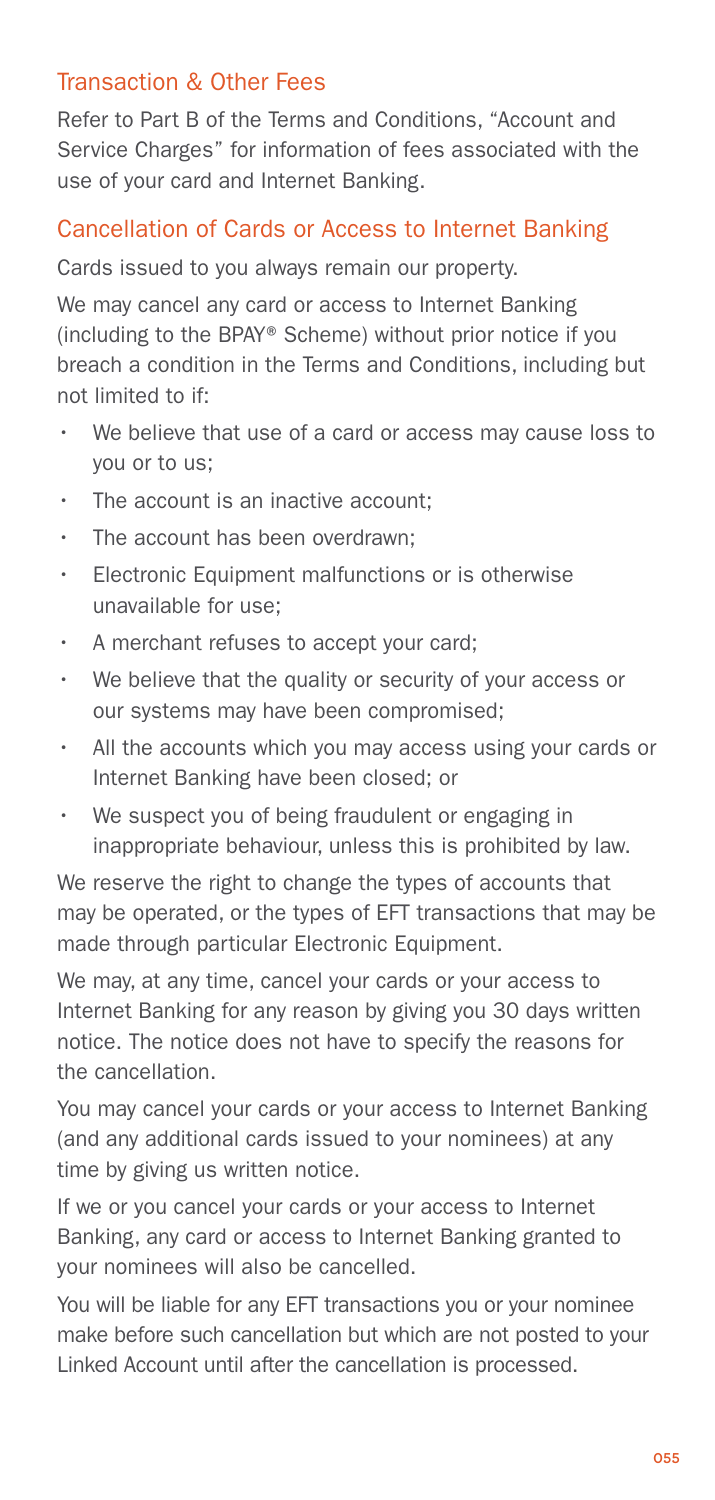<span id="page-55-0"></span>You must return any card and any additional card issued to your nominee to us when:

- We notify you that we have cancelled the card;
- You close your Linked Account(s):
- You cancel your card, any additional card issued to your nominee, or both; or
- You alter who is authorised to operate your Linked Account(s), unless we agree otherwise.

#### Use After Cancellation or Expiry of any Card or Access to Internet Banking

You must not use or allow your nominee to use:

- A card before the valid date or after the expiration date shown on the face of the card; or
- A card or Internet Banking after the card or access to the service has been cancelled.

You will continue to be liable to reimburse us for any indebtedness incurred through such use whether or not you have closed your Linked Account(s).

# **Other Information**

## Commissions

There are no commissions or other payments, which may impact on the amount of interest on accounts.

# No Cooling-off

There is no cooling-off regime that applies to any of the accounts or services described in the Terms and Conditions.

# Selling Restrictions

The Terms and Conditions does not constitute an offer or invitation in any place where, or to any person to whom, it would not be lawful to make such an offer or invitation. No action has been taken to register the Terms and Conditions in any jurisdiction outside Australia. Accordingly, the distribution of the Terms and Conditions in jurisdictions outside Australia is limited and may be restricted by law. Persons holding copies of the Terms and Conditions who are not in Australia should familiarise themselves with and observe any such restrictions. Any failure to comply with these restrictions may constitute a violation of securities laws.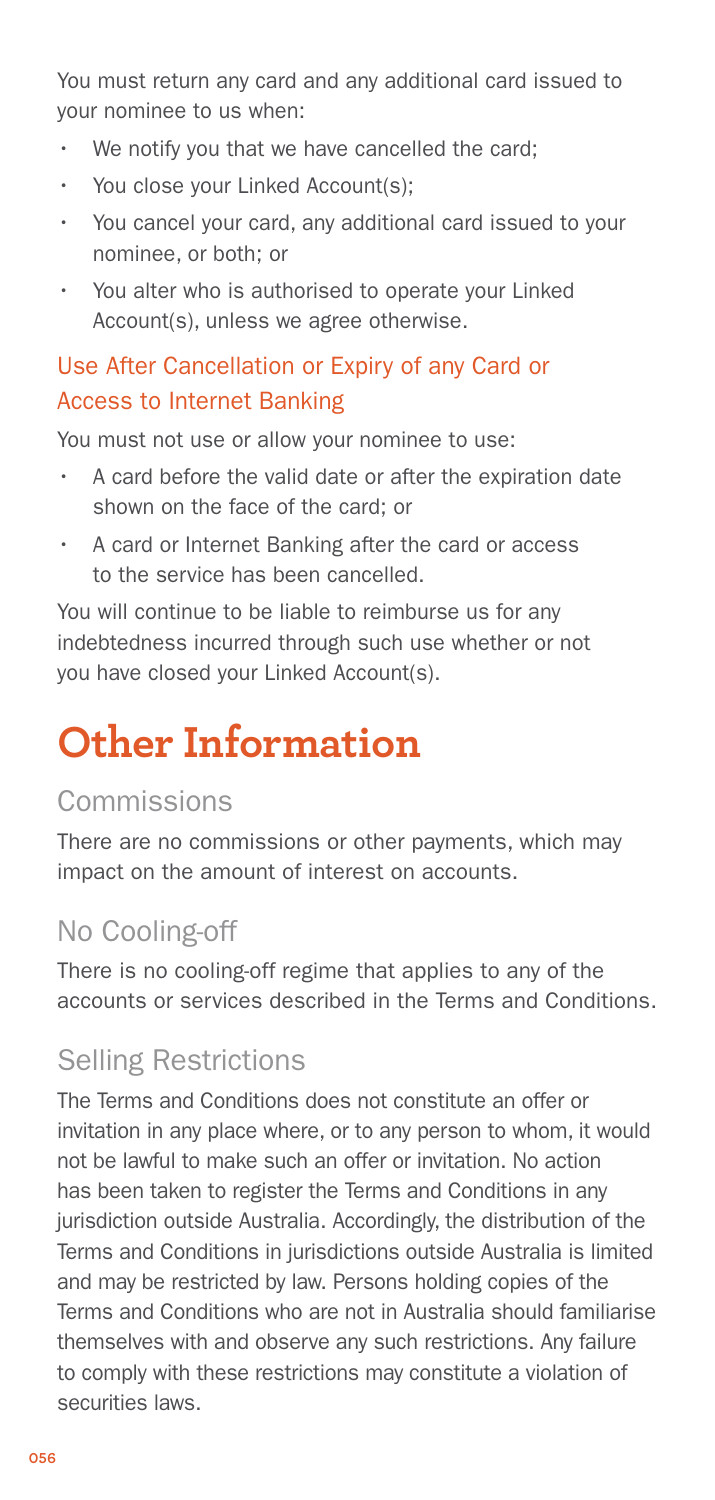# <span id="page-56-0"></span>Privacy Policy

The Bank is committed to ensuring your privacy is protected and understands your concerns regarding the confidentiality and security of personal information you provide to us. When we obtain personal information about you, its collection use and disclosure is governed by our Privacy Policy, which can be viewed on our website at www.delphibank.com.au, made available to you on request at one of our branches or by telephone on 1300 660 550.

# Dispute Resolution Procedure

We would like to know about any concerns that you may have about any of our products or services.

Please raise your concerns with our staff at any branch. If your concern is still not resolved, our branch staff will assist you in completing a Customer Complaint Form and offer you our "Resolving Your Complaint" brochure, which outlines the steps we will take and the options available to you if you are not satisfied with the outcome. We aim to solve all complaints immediately if possible and investigate any unresolved complaints within 10 business days otherwise we will advise you in writing that we need further time to complete our investigation. If an investigation continues beyond 45 business days, we will inform you in writing of the reasons and provide you with a monthly update on the progress and the anticipated time for a decision to be finalised.

If you believe an EFT transaction is wrong or unauthorised or your periodical statement contains any instances of unauthorised use or errors, you must notify us immediately. As soon as possible following notification you must give us the following information:

- Your name, account number and card number;
- The error or the transaction you are unsure about;
- A copy of the periodical statement in which the unauthorised transaction or error first appeared;
- An explanation as to why you believe it is an unauthorised transaction or error; and
- The dollar amount of the suspected error.

If your complaint concerns the authorisation of a transaction, we may ask you or your nominee to provide further information.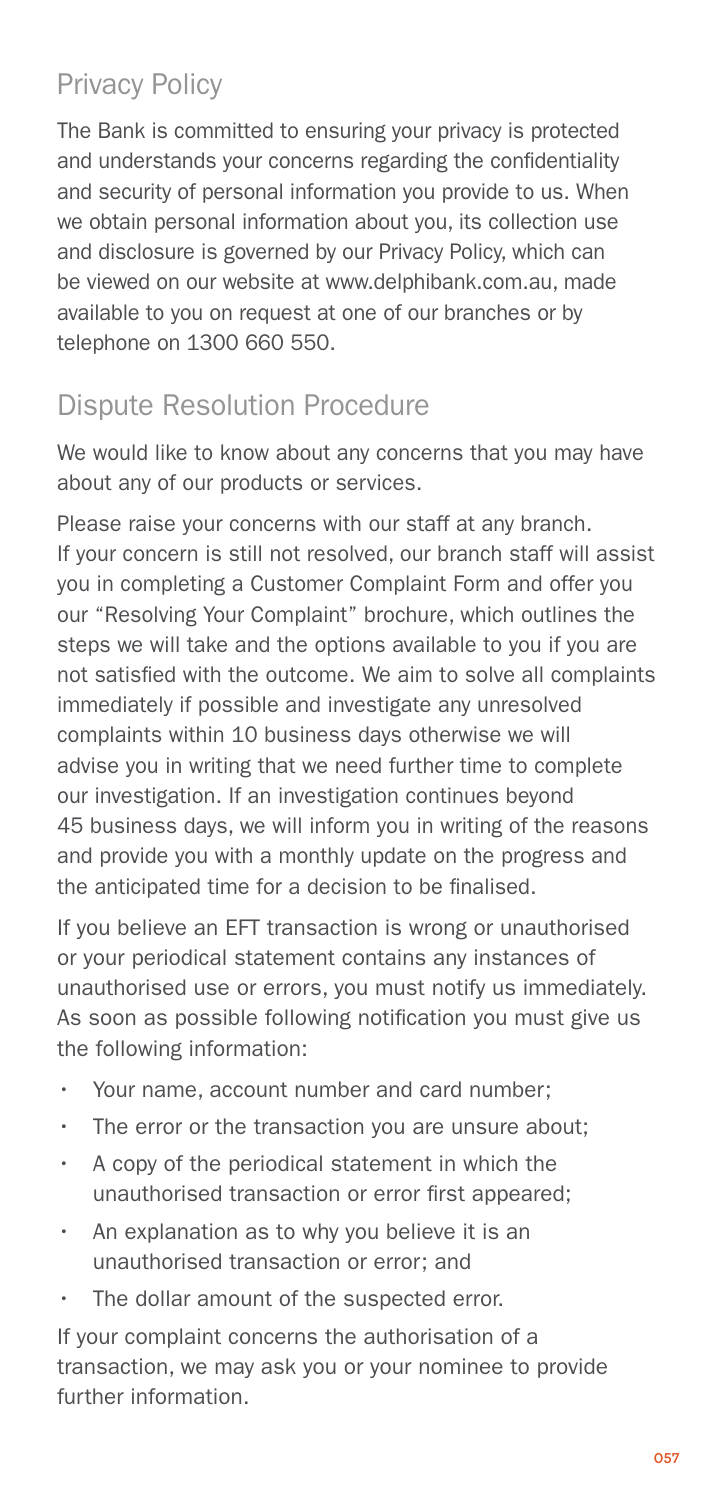If your complaint relates to a mistaken internet payment then Mistaken Internet Payments (page 43) may apply.

If we decide that you are liable for all or any part of a loss arising out of unauthorised use of the card, PIN or password, we will:

- Give you copies of any documents or other evidence it relied upon; and
- Advise you in writing whether or not there was any system or equipment malfunction at the time of the relevant transaction.

When we advise you of the outcome of our investigation, we will notify you in writing of the reasons for our decision by reference to the conditions in the Terms and Conditions (where applicable) and advise you of any adjustments we have made to your account.

If we decide that you are liable for all or any part of a loss arising out of unauthorised use of cards, PIN or password, we will:

- Give you copies of any documents or other evidence we relied upon; and
- Advise you in writing whether or not there was any system or equipment malfunction at the time of the relevant transaction.

If we fail to carry out these procedures or cause unreasonable delay in resolving your complaint, we may be liable for part or all of the amount of the disputed transaction where that failure or delay has prejudiced the outcome of the investigation.

If you feel your complaint has not been resolved to your satisfaction, we invite you to contact our Dispute Resolution Officer at PO Box 309 Collins St West Melbourne VIC 8007, or by telephone on (03) 8627 2727, for further investigation. If you still remain dissatisfied with the outcome, and you would like an independent external review of the complaint and the result, you can contact the Financial Ombudsman Service Australia, GPO Box 3A, Melbourne Victoria 3001, by telephone on 1800 367 287 or visit their website www.fos.org.au.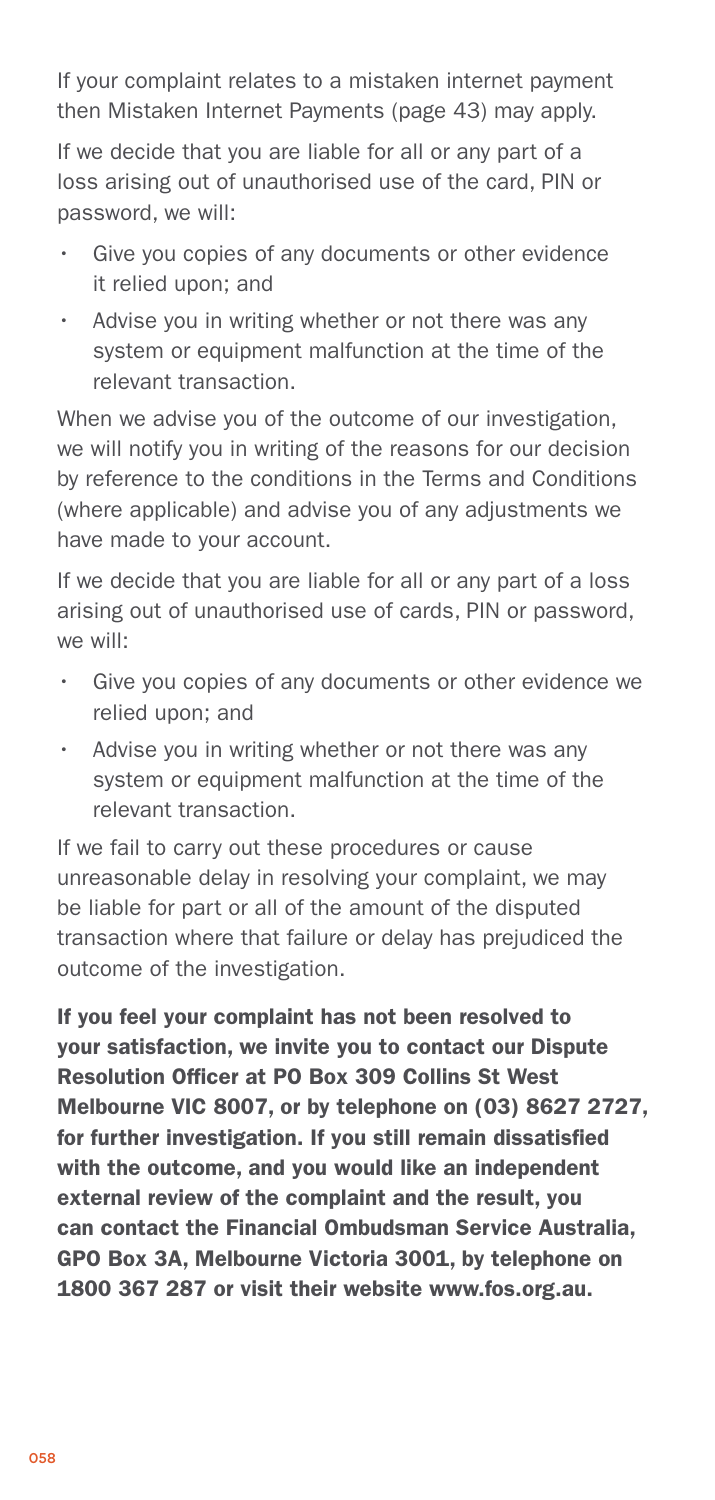# <span id="page-58-0"></span>**Definitions**

In the Terms and Conditions, the following words, abbreviations and phrases have the following meanings.

"\$" means Australian dollars unless otherwise indicated.

"Account" and "Deposit Account" means either one or all of Cash Management Account, Savings Account, Business Cheque Account, Passbook Account, Junior Smart Saver Account, Liberty Account, Odyssey 55 Account and/or Midas Account, depending on the context.

"Account holder" is referred to as "you".

"ATM" means Automatic Teller Machine.

"Authentication Key" means a random six digit number generated by a security token used as a second level of authentication when you access Internet Banking.

"Authorised Signatory" means a person authorised to operate your account including making withdrawals or fund transfers from your account.

"Banking business day" means a day on which banks in Australia are able to effect settlement through the Reserve Bank of Australia.

"Billers" means organisations who allow payments to be made to them through the BPAY® Scheme.

"BPAY® Scheme": See the section of the Terms and Conditions titled "Processing EFT Transactions using BPAY®".

Trade mark registered to BPAY Pty Ltd ABN 69 079 137 518.

"Business day" means a day from Monday to Friday that the Bank is open for business in Melbourne, Sydney or Adelaide.

"Card" means a card issued to you or your authorised representative by the Bank for use at EFT terminals to access your accounts, including Visa Debit card.

"Card details" means the information provided on the card and includes, but is not limited to, the card number and expiry date.

"Day" means a 24 hour period commencing midnight in Australian Eastern Standard Time, as the case may be.

"Delphi Bank" means Delphi Bank – a Division of Bendigo and Adelaide Bank Limited ABN 11 068 049 178 AFSL / Australian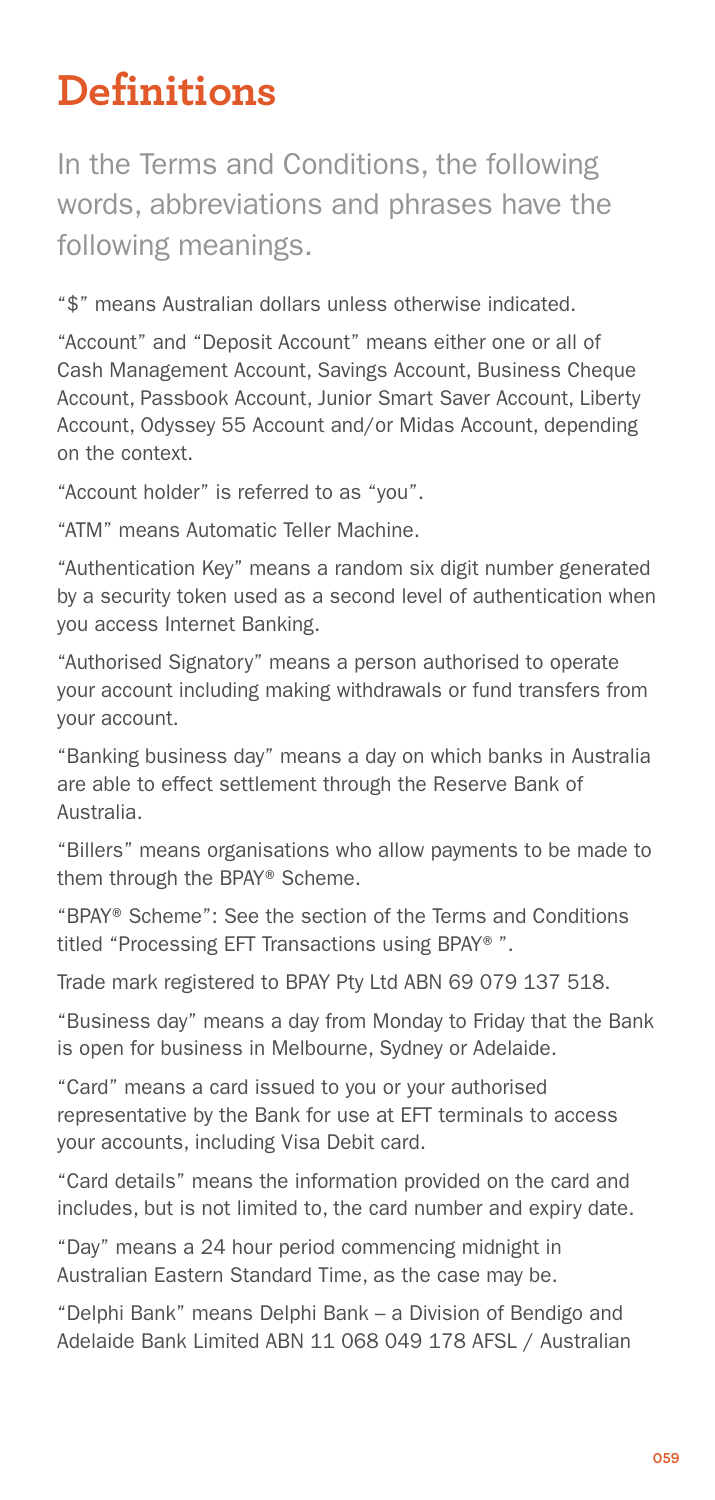Credit Licence 237879.

"Direct Debit" means a debit from your account that you have arranged with a merchant ("Biller"). For example, you may authorise your local council to debit your council rates directly from your account.

"EFT system" means the shared system under which transactions are processed.

"EFT terminal" means the Electronic Equipment, electronic system, communications system or software (controlled or provided by or on behalf of the Bank or any third party) for use with a card and PIN to conduct an EFT transaction and includes, but is not limited to, an automatic teller machine or point of sale terminal.

"EFT transaction" means an Electronic Funds Transfer instructed by you or your nominee through Electronic Equipment using an ATM/EFTPOS card or and Visa Debit card and PIN or using Internet Banking but not requiring a manual signature.

"EFTPOS" means an Electronic Funds Transfer Point of Sales machine.

"Electronic Equipment" includes, but is not limited to, computers, televisions, telephones and EFT terminals.

"ePayments Code" means the ePayments Code of Conduct, as amended from time to time.

"External payment" means an Internet Banking transfer of funds from one of your accounts with us to another account held by you with another financial institution or to another person's account held with us or held with another financial institution.

"Interest Rate Sheet" means the Bank's document that lists the Deposit Interest Rates and the Loan Interest Rates applicable at that time.

"Internal transfer" means an Internet Banking transfer of funds between any of your accounts with us.

"Internet Banking" means the service provided by us which allows you to access information about your accounts, transfer funds and pay your bills via BPAY®, using a password, a Security Token (if applicable) and a computer with internet access and approved browser software.

"Linked Account" means your Deposit Account to which you allow access by way of an card or using Internet Banking.

"Merchant" means a retailer or any other provider of goods or services.

"Nominee" means any person nominated by you to whom we have issued an additional card to access your Linked Account(s).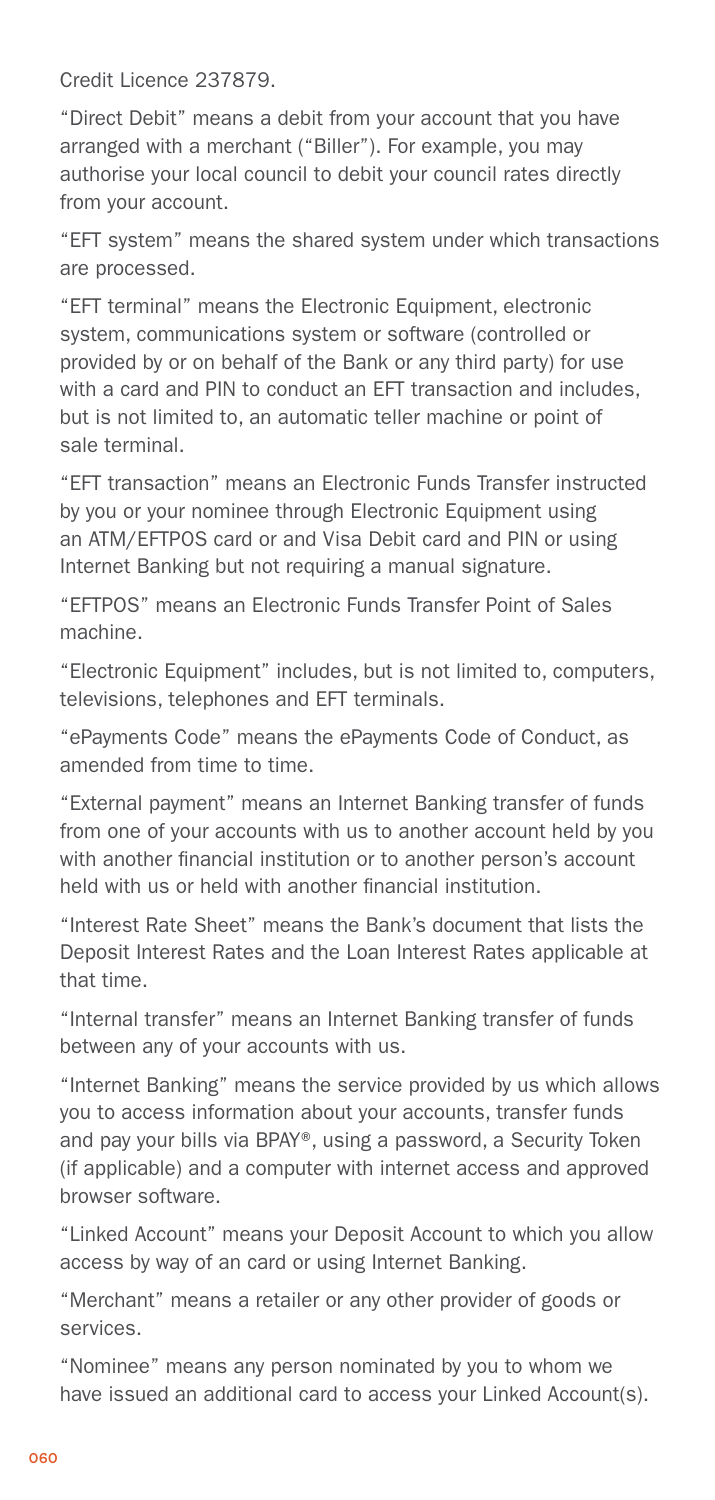<span id="page-60-0"></span>"Password" means each password, identifier or code or a combination of these used to enable you to access a Linked Account using Electronic Equipment, and includes an Authentication Key and Security Token.

"PIN" means the Personal Identification Number we issued to you or your nominee for use with a card when giving an instruction through Electronic Equipment.

"Renewal Advice" means the Term Deposit Advice issued to you if a Fixed Term Deposit is rolled over at maturity, it describes the new maturity date and interest rate applicable to that deposit.

"Security Token" means a device which generates an Authentication Key used as a second level of authentication when you access Internet Banking.

"Standing Order" is where you authorise us to debit your account on a regular basis and credit the funds to another account held with us. An example would be to debit your Deposit Account and credit the funds to your Home Loan Account with us to meet repayments.

"Term Deposit Certificate" means the certificate issued to you upon acceptance of any new Fixed Term Deposit which describes the maturity date and interest rate applicable to that deposit.

"The Bank", "we", "us", "our" has the same meaning as Delphi Bank.

"You" or "your" means the person or persons who signed an Account Application Form as account holder for an account, and includes their successors and assigns. You may be an individual, a partnership, trust, deceased estate, company or non-profit organisation (club, society or association).

#### Interpretation

Unless otherwise required by the context, a singular word includes the plural and vice versa.

The Terms and Conditions are governed by the laws of Victoria, Australia. The parties irrevocably submit to the nonexclusive jurisdiction of the courts of Victoria and the courts of appeal from them.

Unless you request otherwise, you agree that any notice or communication in connection with the Terms and Conditions may be given to you electronically by email to your nominated email account or by being made available on our website.